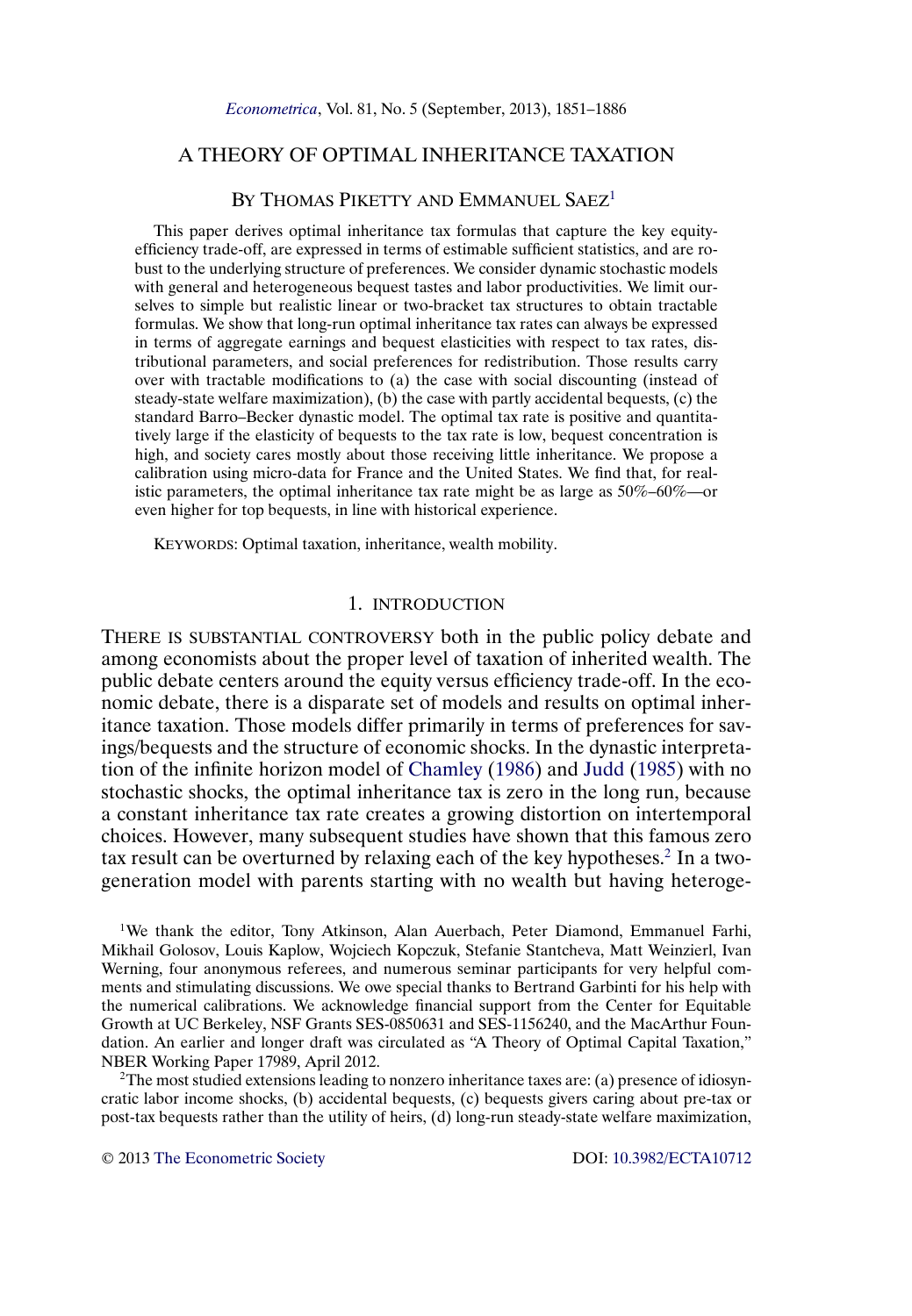<span id="page-1-0"></span>neous working abilities and leaving bequests to children (with no earnings), bequest taxes are useless with an optimal earnings tax on parents if social welfare is measured solely from the parents' perspective [\(Atkinson and Stiglitz](#page-34-0) [\(1976\)](#page-34-0)). If children's utilities also enter directly social welfare, then a negative bequest tax is desirable [\(Kaplow](#page-34-0) [\(2001\)](#page-34-0), [Farhi and Werning](#page-34-0) [\(2010\)](#page-34-0)). Hence, the theory of optimal inheritance taxation is scattered with no clear policy implications, as different—yet difficult to test—assumptions for bequest behavior lead to different formulas and magnitudes.

In this paper, we make progress on this issue by showing that optimal inheritance tax formulas can be expressed in terms of estimable "sufficient statistics" including behavioral elasticities, distributional parameters, and social preferences for redistribution. Those formulas are robust to the underlying primitives of the model and capture the key equity-efficiency trade-off in a transparent way. This approach has been fruitfully used in the analysis of optimal labor income taxation. [\(Piketty and Saez](#page-34-0) [\(2013a\)](#page-34-0) provided a recent survey.) We follow a similar route and show that the equity-efficiency trade-off logic also applies to inheritance taxation. This approach successfully brings together many of the existing scattered results from the literature.

We first consider dynamic stochastic models with general and heterogeneous preferences for bequests and ability for work, where donors care solely about the net-of-tax bequest they leave to their heirs, and where the planner maximizes long-run steady-state welfare (Section [2.2\)](#page-3-0). This is the simplest case to illustrate the key equity-efficiency trade-off transparently. Importantly, our results carry over with tractable modifications to (a) the case with social discounting instead of steady-state welfare maximization (Section [2.3\)](#page-8-0), (b) the case with partly accidental bequests (Section [2.5\)](#page-15-0), (c) the standard Barro–Becker dynastic model with altruism (Section [3\)](#page-16-0).

In all cases, the problem can be seen as an equity-efficiency trade-off, where the optimal inheritance tax rate decreases with the elasticity of aggregate bequests to the net-of-tax bequest tax rate (defined as 1 minus the tax rate), and decreases with the value that society puts on the marginal consumption of bequest receivers and bequest leavers. The optimal tax rate is positive and quantitatively large if the elasticity is low, bequests are quantitatively large and highly concentrated, and society cares mostly about those receiving little inheritance. In contrast, the optimal tax rate can be negative when society cares mostly about inheritors.

As in the public debate, the desirability of taxing bequests hinges primarily on wealth inequality and mobility and how social marginal welfare weights are distributed across groups. The optimal tax rate is zero when the elasticity of bequests is infinite nesting the zero tax Chamley–Judd result. In contrast to

<sup>(</sup>e) time-invariant taxes, (f) lack of government commitment. (Cremer and Pestiau [\(2004\)](#page-34-0) and [Kopczuk](#page-34-0) [\(2013\)](#page-34-0) provided recent surveys.)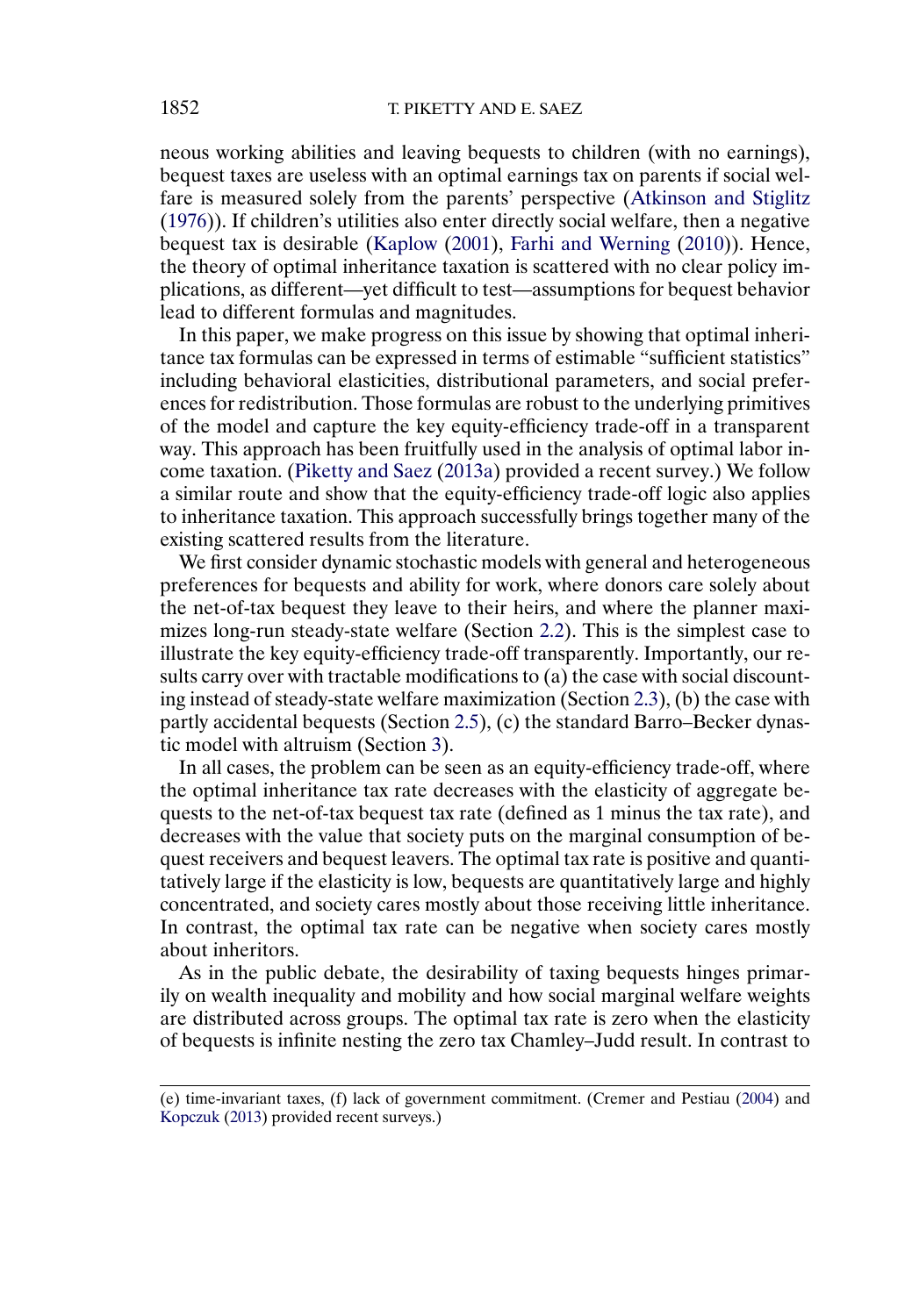<span id="page-2-0"></span>[Farhi and Werning](#page-34-0) [\(2010\)](#page-34-0), inheritance taxation is positive even with optimal labor taxation because, in our model with bequests, inequality is bi-dimensional and earnings are no longer the unique determinant of lifetime resources. As a result, the famous [Atkinson and Stiglitz](#page-34-0) [\(1976\)](#page-34-0) zero tax result breaks down.3

Importantly, we limit ourselves to extremely simple linear (or two-bracket) tax structures on inheritances and labor income to be able to obtain tractable formulas in models with very heterogeneous preferences. The advantages are that, by necessity, our tax system is well within the realm of current practice and the economic trade-offs appear transparently. This "simple tax structure" approach is in contrast to the recent new dynamic public finance (NDPF) literature [\(Kocherlakota](#page-34-0) [\(2010\)](#page-34-0) provided a recent survey) which considers the fully optimal mechanism given the informational structure. The resulting tax systems are complex—even with strong homogeneity assumptions for individual preferences—but potentially more powerful to increase welfare. Therefore, we view our approach as complementary to the NDPF approach.

As an illustration of the use of our formulas in sufficient statistics for policy recommendations, we propose a numerical simulation calibrated using microdata for the case of France and the United States (Section [4\)](#page-22-0). For realistic parameters, the optimal inheritance tax rate might be as large as 50%–60% or even higher for top bequests, in line with historical experience.

### 2. OPTIMAL INHERITANCE TAX WITH BEQUESTS IN THE UTILITY

## 2.1. *Model*

We consider a dynamic economy with a discrete set of generations  $0, 1, \ldots$ ,  $t, \ldots$  and no growth. Each generation has measure 1, lives one period, and is replaced by the next generation. Individual  $ti$  (from dynasty  $i$  living in generation t) receives pre-tax inheritance  $b_{ti} \ge 0$  from generation  $t - 1$  at the beginning of period t. The initial distribution of bequests  $b_{0i}$  is exogenously given. Inheritances earn an exogenous gross rate of return  $R$  per generation. We relax the no-growth and small open economy fixed factor price assumptions at the end of Section [2.3.](#page-8-0)

## *Individual Maximization*

Individual ti has exogenous pre-tax wage rate  $w_{ti}$ , drawn from an arbitrary but stationary ergodic distribution (with potential correlation of individual draws across generations). Individual ti works  $l_{ti}$ , and earns  $y_{Lti} = w_{ti}l_{ti}$  at the

<sup>3</sup>Formally, our model can nest the Farhi–Werning two-period model (Section [2.5\)](#page-15-0). In that case, inequality is uni-dimensional and we obtain the (linear tax version of) Farhi–Werning's results. The optimal inheritance tax rate is zero when maximizing parents' welfare and negative if the social planner also puts weight on children.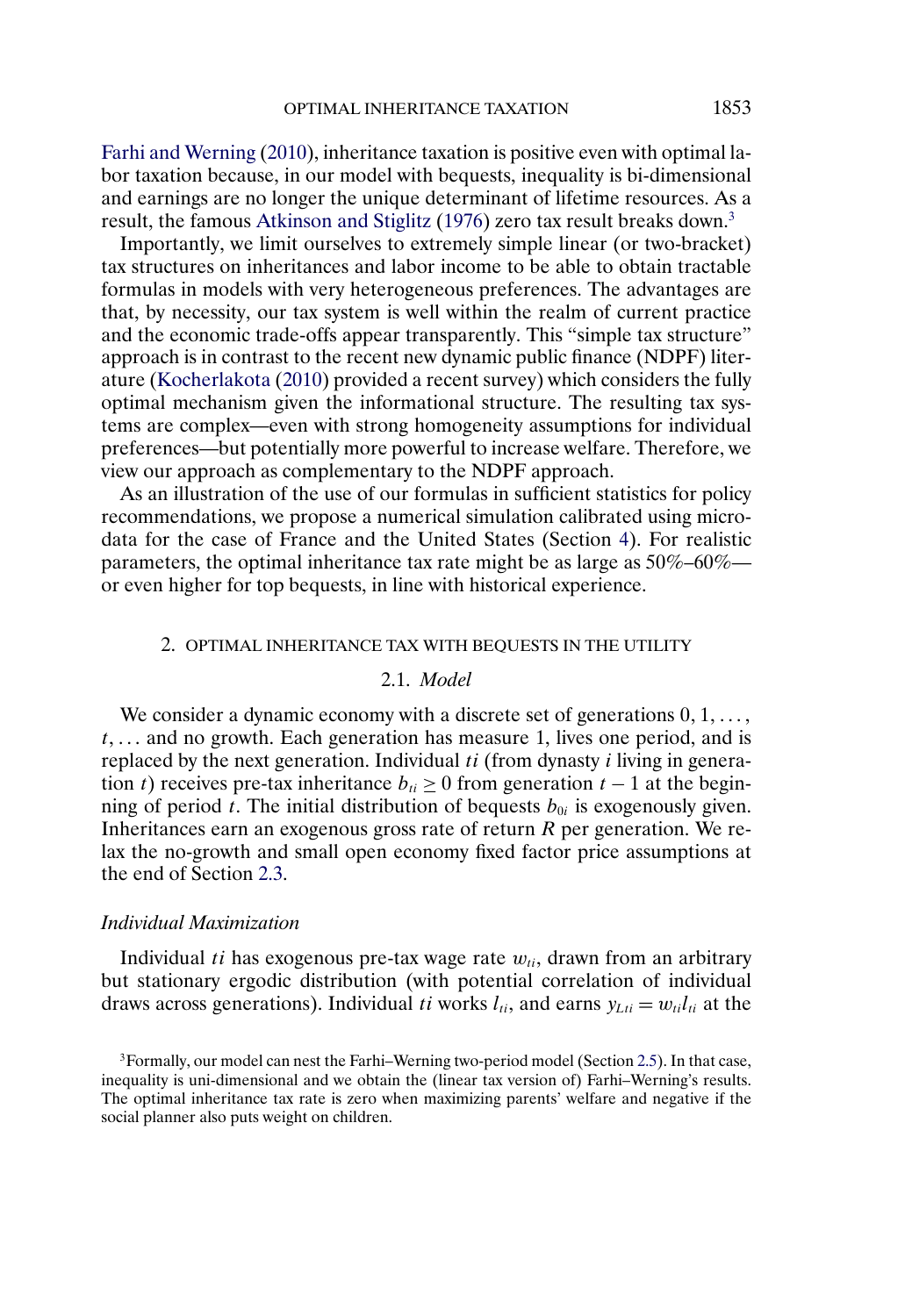end of period and then splits lifetime resources (the sum of net-of-tax labor income and capitalized bequests received) into consumption  $c_{ti}$  and bequests left  $b_{t+1i} \geq 0$ . We assume that there is a linear labor tax at rate  $\tau_{Lt}$ , a linear tax on capitalized bequests at rate  $\tau_{Bt},$  and a lump-sum grant  $E_t.^\mathcal{A}$  Individual  $ti$ has utility function  $V^{ti}(c, \underline{b}, l)$  increasing in consumption  $c = c_{ti}$  and net-of-tax capitalized bequests left  $\underline{b} = Rb_{t+1i}(1 - \tau_{Bt+1})$ , and decreasing in labor supply  $l = l_{ti}$ . Like  $w_{ti}$ , preferences  $V^{ti}$  are also drawn from an arbitrary ergodic distribution. Hence, individual  $ti$  solves

(1) 
$$
\max_{l_{ti}, c_{ti}, b_{t+1} \ge 0} V^{ti}(c_{ti}, R b_{t+1} (1 - \tau_{Bt+1}), l_{ti}) \text{ s.t.}
$$

$$
c_{ti} + b_{t+1} = R b_{ti} (1 - \tau_{Bt}) + w_{ti} l_{ti} (1 - \tau_{Lt}) + E_t.
$$

The individual first order condition for bequests left  $b_{t+1i}$  is  $V_c^{ti} = R(1 \tau_{Bt+1})V_{\underline{b}}^{ti}$  if  $b_{t+1i} > 0$ .

# *Equilibrium Definition*

We denote by  $b_t$ ,  $c_t$ ,  $y_{Lt}$  aggregate bequests received, consumption, and labor income in generation  $t$ . We assume that the stochastic processes for utility functions  $V^{ti}$  and for wage rates  $w_{ti}$  are such that, with constant tax rates and lump-sum grant, the economy converges to a unique ergodic steady-state equilibrium independent of the initial distribution of bequests  $(b_{0i})_i$ . All we need to assume is an ergodicity condition for the stochastic process for  $V^{ti}$  and  $w_{ti}$ . Whatever parental taste and ability, one can always draw any other taste or productivity.<sup>5</sup> In equilibrium, all individuals maximize utility as in  $(1)$  and there is a resulting steady-state ergodic equilibrium distribution of bequests and earnings  $(b_{ti}, y_{Lti})_i$ . In the long run, the position of each dynasty *i* is independent of the initial position  $(b_{0i}, y_{L0i})$ .

#### 2.2. *Steady-State Welfare Maximization*

For pedagogical reasons, we start with the case where the government considers the long-run steady-state equilibrium of the economy and chooses steady-state long-run policy  $E, \tau_L, \tau_B$  to maximize *steady-state* social welfare, defined as a weighted sum of individual utilities with Pareto weights  $\omega_{ti} \geq 0$ ,

<span id="page-3-0"></span>

<sup>&</sup>lt;sup>4</sup>Note that  $\tau_{Bt}$  taxes both the raw bequest received  $b_{ti}$  and the lifetime return to bequest  $(R-1) \cdot b_{ti}$ , so it should really be interpreted as a broad-based capital tax rather than as a narrow inheritance tax.

<sup>5</sup>See [Piketty and Saez](#page-34-0) [\(2012\)](#page-34-0) for a precise mathematical statement and concrete examples. Random taste shocks can generate Pareto distributions with realistic levels of wealth concentration—which are difficult to generate with labor productivity shocks alone. Random shocks to rates of return would work as well.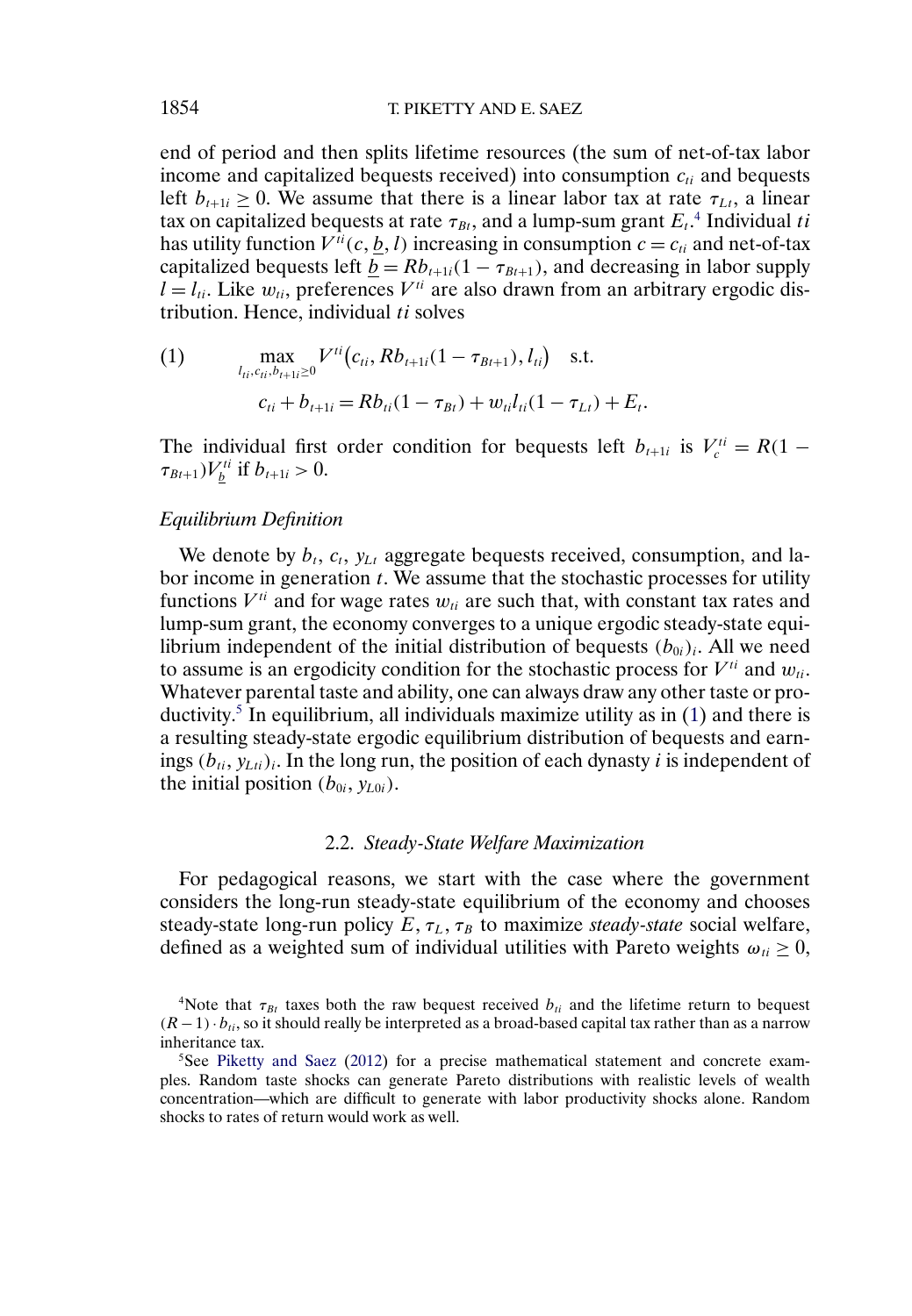<span id="page-4-0"></span>subject to a period-by-period budget balance  $E = \tau_B R b_t + \tau_L y_L$ .

(2) 
$$
SWF = \max_{\tau_L, \tau_B} \int_i \omega_{ti} V^{ti} (Rb_{ti}(1 - \tau_B) + w_{ti} l_{ti}(1 - \tau_L) + E - b_{t+1i},
$$

$$
Rb_{t+1i}(1 - \tau_B), l_{ti}).
$$

In the ergodic equilibrium, social welfare is constant over time. Taking the lump-sum grant E as fixed,  $\tau_L$  and  $\tau_B$  are linked to meet the budget constraint,  $E = \tau_B R b_t + \tau_L y_{\text{L}t}$ . As we shall see, the optimal  $\tau_B$  depends on the size of behavioral responses to taxation captured by elasticities, and the combination of social preferences and the distribution of bequests and earnings captured by distributional parameters, which we introduce in turn.

### *Elasticity Parameters*

The aggregate variable  $b_t$  is a function of  $1 - \tau_B$  (assuming that  $\tau_L$  adjusts), and  $y_{Lt}$  is a function of  $1 - \tau_L$  (assuming that  $\tau_B$  adjusts). Formally, we can define the corresponding long-run elasticities as

(3) *Long-run Elasticities:* 
$$
e_B = \frac{1 - \tau_B}{b_t} \frac{db_t}{d(1 - \tau_B)}\Big|_E
$$
 and  

$$
e_L = \frac{1 - \tau_L}{y_{Lt}} \frac{dy_{Lt}}{d(1 - \tau_L)}\Big|_E.
$$

That is,  $e_B$  is the long-run elasticity of aggregate bequest flow (i.e., aggregate capital accumulation) with respect to the net-of-bequest-tax rate  $1 - \tau_B$ , while  $e<sub>L</sub>$  is the long-run elasticity of aggregate labor supply with respect to the net-of-labor-tax rate  $1 - \tau_L$ . Importantly, those elasticities are *policy elasticities* [\(Hendren](#page-34-0) [\(2013\)](#page-34-0)) that capture responses to a joint and budget neutral change  $(\tau_B, \tau_L)$ . Hence, they incorporate both own- and cross-price effects. Empirically,  $e<sub>L</sub>$  and  $e<sub>B</sub>$  can be estimated directly using budget neutral joint changes in  $(\tau_L, \tau_B)$  or indirectly by decomposing  $e_L$  and  $e_B$  into own- and cross-price elasticities, and estimating these separately.

### *Distributional Parameters*

We denote by  $g_{ii} = \omega_{ii} V_c^{ii} / \int_j \omega_{ij} V_c^{ij}$  the *social marginal welfare weight* on individual ti. The weights  $g_{ti}$  are normalized to sum to 1.  $g_{ti}$  measures the social value of increasing consumption of individual ti by \$1 (relative to distributing the \$1 equally across all individuals). Under standard redistributive preferences,  $g_{ti}$  is low for the well-off (those with high bequests received or high earnings) and high for the worse-off. To capture *distributional parameters* of earnings, bequests received, bequests left, we use the ratios—denoted with an upper bar—of the population average weighted by social marginal welfare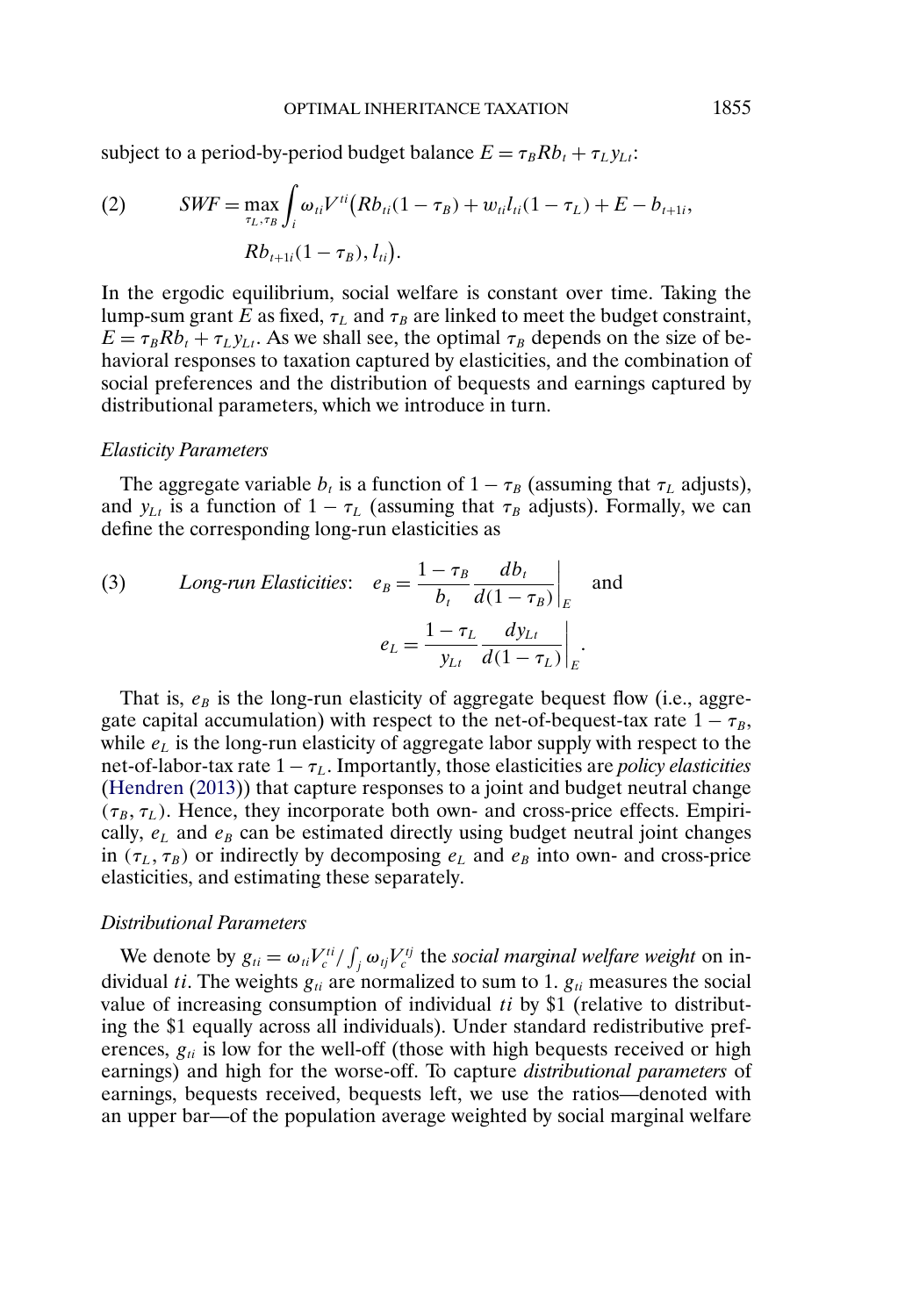<span id="page-5-0"></span>weights  $g_{ti}$  to the unweighted population average (recall that the  $g_{ti}$  weights sum to 1). Formally, we have

(4) *Distributional Parameters:* 
$$
\bar{b}^{\text{received}} = \frac{\int_{i} g_{ti} b_{ti}}{b_t},
$$
  
\n
$$
\bar{b}^{\text{left}} = \frac{\int_{i} g_{ti} b_{t+1i}}{b_{t+1}}, \text{ and } \bar{y}_L = \frac{\int_{i} g_{ti} y_{Lti}}{y_{Lt}}.
$$

Each of those ratios is below 1 if the variable is lower for those with high social marginal welfare weights. With standard redistributive preferences, the more concentrated the variable is among the well-off, the lower the distributional parameter.

## *Optimal* τ<sub>B</sub> Derivation

To obtain a formula for the optimal  $\tau_B$  (taking  $\tau_L$  as given), we consider a small reform  $d\tau_B > 0$ . Budget balance with  $dE = 0$  requires  $d\tau_L < 0$  such that  $Rb_t d\tau_B + \tau_B R db_t + y_{Lt} d\tau_{Lt} + \tau_{Lt} dy_{Lt} = 0$ . Using the elasticity definitions [\(3\)](#page-4-0), this implies

(5) 
$$
Rb_t d\tau_B \left(1 - e_B \frac{\tau_B}{1 - \tau_B}\right) = -d\tau_L y_{Lt} \left(1 - e_L \frac{\tau_L}{1 - \tau_L}\right).
$$

Using the fact that  $b_{t+1i}$  and  $l_{ti}$  are chosen to maximize individual utility, and applying the envelope theorem, the effect of the reform  $d\tau_B$ ,  $d\tau_L$  on steadystate social welfare [\(2\)](#page-4-0) is

$$
dSWF = \int_{i} \omega_{ti} V_c^{ti} \cdot (R \, db_{ti} (1 - \tau_B) - R b_{ti} \, d\tau_B - d\tau_L y_{Lti})
$$

$$
+ \omega_{ti} V_{\underline{b}}^{ti} \cdot (-d\tau_B R b_{t+1i}).
$$

At the optimum  $\tau_B$ ,  $dSWF = 0$ . Using the individual first order condition  $V_c^{ti} =$  $R(1 - \tau_B)V_{\underline{b}}^{ti}$  when  $b_{t+1i} > 0$ , expression (5) for  $d\tau_L$ , and the definition of  $g_{ti} =$  $\omega_{ti}V_c^{ti}/\int_j \omega_{tj}V_c^{tj}$ , we have

(6) 
$$
0 = \int_{i} g_{ti} \cdot \left( -d\tau_{B} R b_{ti} (1 + e_{Bti}) + \frac{1 - e_{B}\tau_{B} / (1 - \tau_{B}) y_{Li}}{1 - e_{L}\tau_{L} / (1 - \tau_{L}) y_{Li}} R b_{t} d\tau_{B} - d\tau_{B} \frac{b_{t+1i}}{1 - \tau_{B}} \right),
$$

where we have expressed  $db_{ti}$  using  $e_{Bti} = \frac{1-\tau_B}{b_{ti}}$  $\frac{db_{ti}}{d(1-\tau_B)}|_E$  the individual elasticity of bequest received ( $e_B$  is the bequest-weighted population average of  $e_{Bti}$ ).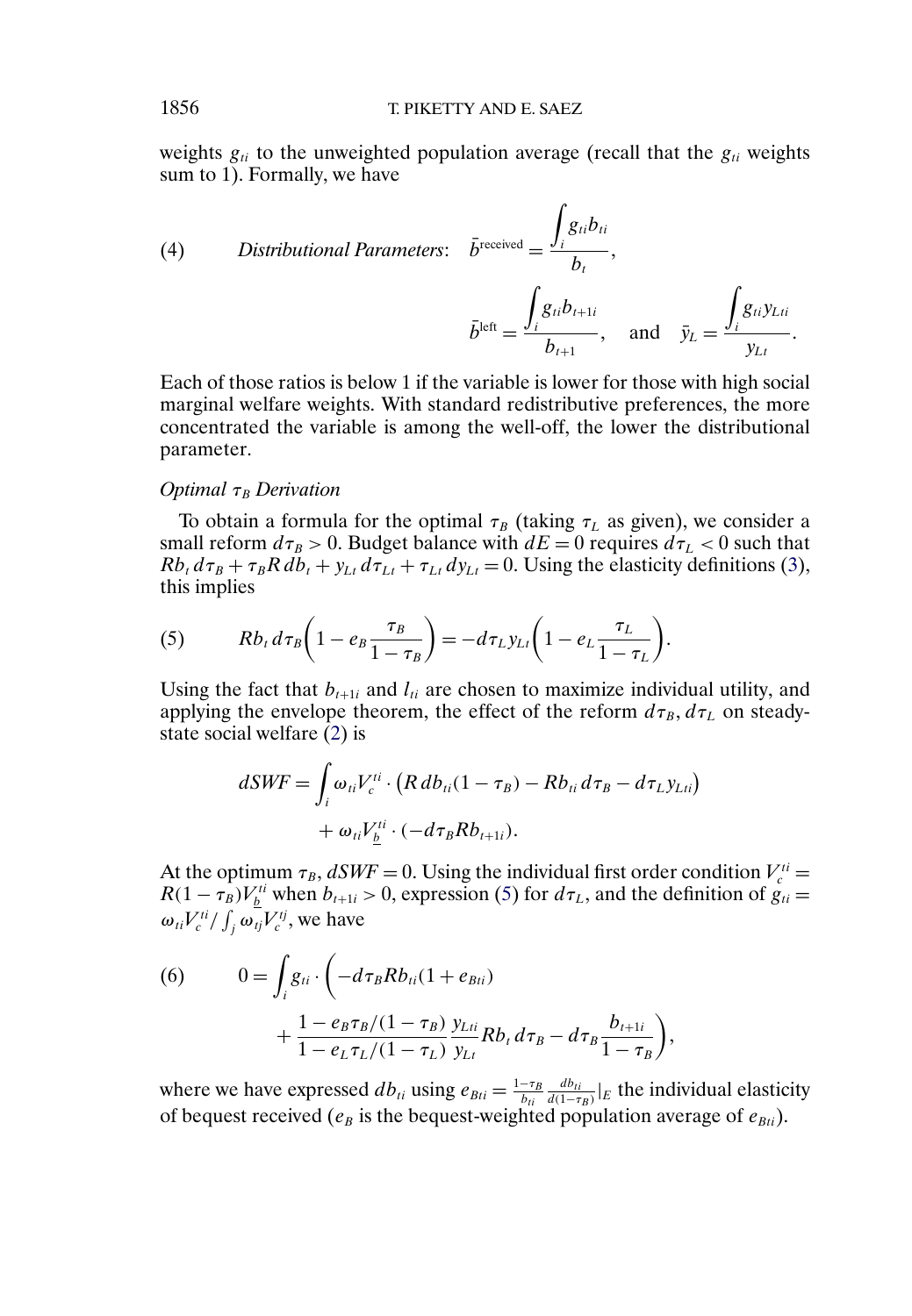<span id="page-6-0"></span>The first term in [\(6\)](#page-5-0) captures the negative effect of  $d\tau_B$  on bequest received (the direct effect and the dynamic effect via reduced pre-tax bequests), the second term captures the positive effect of reduced labor income tax, and the third term captures the negative effect on bequest leavers.

Finally, let  $\hat{e}_B$  be the average of  $e_{Bti}$  weighted by  $g_{ti}b_{ti}$ . Dividing [\(6\)](#page-5-0) by  $Rb_t d\tau_B$ , and using the distributional parameters from [\(4\)](#page-5-0), the first order condition [\(6\)](#page-5-0) can be rewritten as

$$
0 = -\bar{b}^{\text{received}}(1 + \hat{e}_B)
$$
  
+ 
$$
\frac{1 - e_B \tau_B/(1 - \tau_B)}{1 - e_L \tau_L/(1 - \tau_L)} \bar{y}_L - \frac{\bar{b}^{\text{left}}}{R(1 - \tau_B)},
$$

hence, re-arranging, we obtain.

STEADY-STATE OPTIMUM: *For a given*  $\tau_L$ , *the optimal tax rate*  $\tau_B$  *that maximizes long-run steady-state social welfare with period-by-period budget balance is given by*

(7) 
$$
\tau_B = \frac{1 - \left[1 - \frac{e_L \tau_L}{1 - \tau_L}\right] \cdot \left[\frac{\bar{b}^{\text{received}}}{\bar{y}_L}(1 + \hat{e}_B) + \frac{1}{R} \frac{\bar{b}^{\text{left}}}{\bar{y}_L}\right]}{1 + e_B - \left[1 - \frac{e_L \tau_L}{1 - \tau_L}\right] \frac{\bar{b}^{\text{received}}}{\bar{y}_L}(1 + \hat{e}_B)},
$$

*with*  $e_B$  *and*  $e_L$  *the aggregate elasticities of bequests and earnings with respect to*  $1 - \tau_B$  and  $1 - \tau_L$  defined in [\(3\)](#page-4-0), and with  $\bar{b}^{\text{received}}$ ,  $\bar{b}^{\text{left}}$ , and  $\bar{y}_L$  the distributional *parameters defined in* [\(4\)](#page-5-0).

Five important points are worth noting about the economics behind formula (7):

1. *Role of* R*.* The presence of R in formula (7) is a consequence of steadystate maximization, that is, no social discounting. As shown in Section [2.3,](#page-8-0) with social discounting at rate  $\Delta < 1$ , R should be replaced by R $\Delta$ . Furthermore, in a closed economy with government debt, dynamic efficiency implies that the Modified Golden Rule,  $R\Delta = 1$ , holds. Hence, formula (7) continues to apply in the canonical case with discounting and dynamic efficiency by replacing  $R$ by 1 in equation (7). This also remains true with exogenous economic growth. Therefore, if one believes that the natural benchmark is dynamic efficiency and no social discounting ( $\Delta = 1$ ), then formula (7) can be used with  $R = 1$ . As we shall discuss, it is unclear, however, whether this is the most relevant case for numerical calibrations.

 $6\hat{e}_B$  is equal to  $e_B$  ( $b_{ti}$ -weighted average of  $e_{Bti}$ ) if individual bequest elasticities are uncorrelated with  $g_{ti}$ .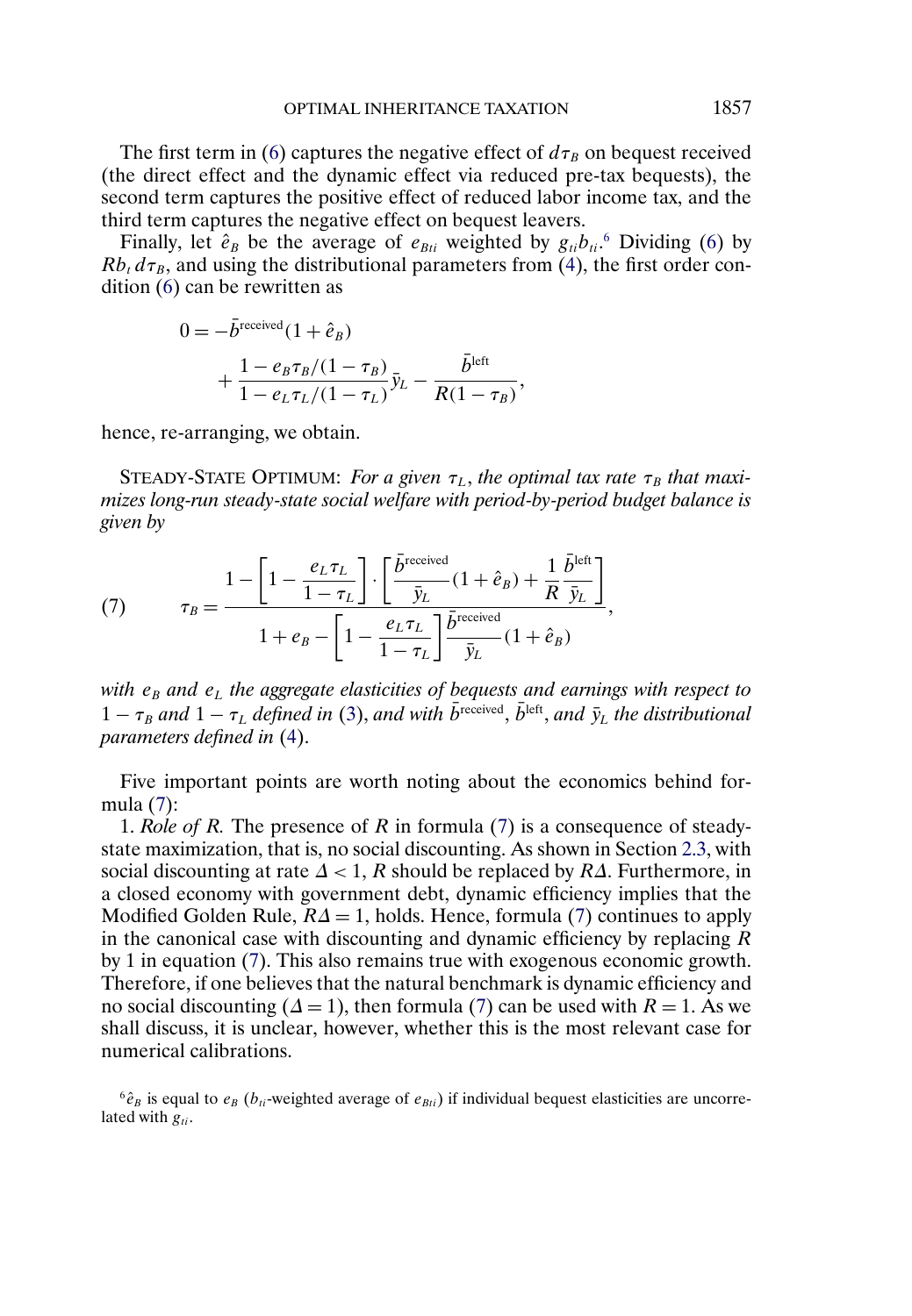2. *Endogeneity of right-hand-side parameters.* As with virtually all optimal tax formulas,  $e_B$ ,  $e_L$ ,  $b^{\text{left}}$ ,  $b^{\text{received}}$ , and  $\bar{y}_L$  depend on tax rates  $\tau_B$ ,  $\tau_L$  and hence are endogenous.<sup>7</sup> For calibration, assumptions need to be made on how those parameters vary with tax rates. To show the usefulness of those sufficient statistics formulas, we propose such an exercise in Section [4](#page-22-0) using the actual joint microdistributions of  $(b^{\text{received}}, b^{\text{left}}, y_L)$  for the United States and France. Formula [\(7\)](#page-6-0) can also be used to evaluate bequest tax reform around current tax rates. If current  $\tau_B$  is lower than [\(7\)](#page-6-0), then it is desirable to increase  $\tau_B$  (and decrease  $\tau_L$ ) and vice versa. Formula [\(7\)](#page-6-0) is valid for any  $\tau_L$  meeting the government budget (and does not require  $\tau_L$  to be optimal).

3. *Comparative statics.*  $\tau_B$  decreases with the elasticity  $e_B$  for standard efficiency reasons and increases with  $e<sub>L</sub>$  as a higher earnings elasticity makes it more desirable to increase  $\tau_B$  to reduce  $\tau_L$ .  $\tau_B$  naturally decreases with the distributional parameters  $\bar{b}^{\text{received}}$  and  $\bar{b}^{\text{left}}$ , that is, the social weight put on bequests receivers and leavers. Under a standard utilitarian criterion with decreasing marginal utility of disposable income, welfare weights  $g_{ti}$  are low when bequests and/or earnings are high. As bequests are more concen-trated than earnings [\(Piketty](#page-34-0) [\(2011\)](#page-34-0)), we expect  $\bar{b}^{\text{received}} < \bar{y}_L$  and  $\bar{b}^{\text{left}} < \bar{y}_L$ . When bequests are infinitely concentrated,  $b^{\text{received}}$ ,  $b^{\text{left}} \ll \bar{y}_L$  and [\(7\)](#page-6-0) boils down to  $\tau_B = 1/(1 + e_B)$ , the revenue maximizing rate. Conversely, when the  $g_{ti}$ 's put weight on large inheritors, then  $\bar{b}^{\text{received}} > 1$  and  $\tau_B$  can be negative.

4. *Pros and cons of taxing bequests.* Bequest taxation differs from capital taxation in a standard OLG model with no bequests in two ways. First,  $\tau_B$  hurts both donors ( $\overline{b}^{\text{left}}$  effect) and donees ( $\overline{b}^{\text{received}}$  effect), making bequests taxation relatively less desirable. Second, bequests introduce a new dimension of lifetime resources inequality, lowering  $\bar{b}^{\text{received}}/\bar{y}_L$ ,  $\bar{b}^{\text{left}}/\bar{y}_L$  and making bequests taxation more desirable. This intuition is made precise in Section [2.4](#page-13-0) where we specialize our model to the Farhi–Werning two-period case with uni-dimensional inequality.

5. *General social marginal welfare weights.* General social marginal welfare weights allow great flexibility in the social welfare criterion choice (Saez and Stantcheva [\(2013\)](#page-35-0)). One normatively appealing concept is that individuals should be compensated for inequality they are not responsible for—such as bequests received—but not for inequality they are responsible for—such as labor income [\(Fleurbaey](#page-34-0) [\(2008\)](#page-34-0)). This amounts to setting social welfare weights  $g_{ti}$ to zero for all bequest receivers and setting them positive and uniform on zerobequests receivers. About half the population in France or the United States receives negligible bequests (Section [4\)](#page-22-0). Hence, this "Meritocratic Rawlsian" optimum has broader appeal than the standard Rawlsian case.

 $7$ Multiple tax equilibria might also satisfy formula [\(7\)](#page-6-0), with only one characterizing the global optimum.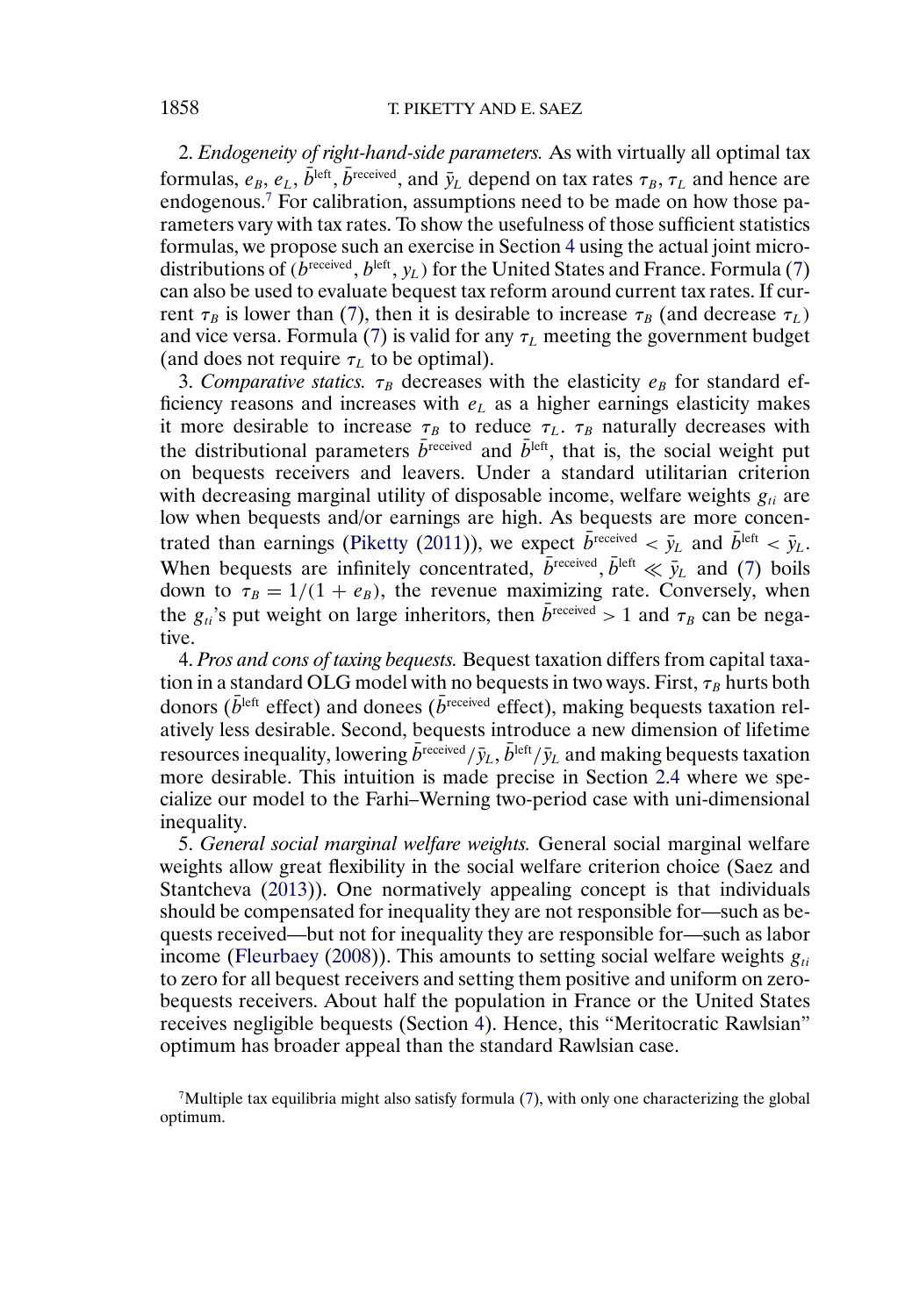<span id="page-8-0"></span>MERITOCRATIC RAWLSIAN STEADY-STATE OPTIMUM: *The optimal tax rate*  $τ_B$  that maximizes long-run welfare of zero-bequests receivers with period-by*period budget balance is given by*

(8) 
$$
\tau_B = \frac{1 - \left[1 - \frac{e_L \tau_L}{1 - \tau_L}\right] \frac{1}{R} \frac{\bar{b}^{\text{left}}}{\bar{y}_L}}{1 + e_B},
$$

with  $b^{\text{left}}$ ,  $\bar{y}_L$  the ratios of average bequests left and earnings of zero-receivers to *population averages*.

In that case, even when zero-receivers have average labor earnings (i.e.,  $\bar{y}_L = 1$ ), if bequests are quantitatively important in lifetime resources, zeroreceivers will leave smaller bequests than average, so that  $b^{\text{left}} < 1$ . Formula (8) then implies  $\tau_B > 0$  even with  $R = 1$  and  $e_L = 0$ .

In the inelastic labor case, formula (8) further simplifies to  $\tau_B = \frac{1-\bar{b}^{\text{left}}/(R\bar{y}_L)}{1+eg}$ . If we further assume  $e_B = 0$  and  $R = 1$  (benchmark case with dynamic efficiency and  $\Delta = 1$ ), the optimal tax rate  $\tau_B = 1 - \frac{\bar{b}^{\text{left}}}{\bar{y}_L}$  depends only on distributional parameters, namely the relative position of zero-bequest receivers in the distributions of bequests left and labor income. For instance, if  $\bar{b}^{\text{left}}/\bar{y}_L = 50\%$ , for example, zero-bequest receivers expect to leave bequests that are only half of average bequests and to receive average labor income, then it is in their interest to tax bequests at rate  $\tau_B = 50\%$ . Intuitively, with a 50% bequest tax rate, the distortion on the "bequest left" margin is so large that the utility value of one additional dollar devoted to bequests is twice larger than one additional dollar devoted to consumption. For the same reasons, if  $\bar{b}^{\text{left}}/\bar{y}_L = 100\%$ , but  $R = 2$ , then  $\tau_B = 50\%$ . If the return to capital doubles the value of bequests left at each generation, then it is in the interest of zero-receivers to tax capitalized bequest at a 50% rate, even if they plan to leave as many bequests as the average. These intuitions illustrate the critical importance of distributional parameters—and also of perceptions. If everybody expects to leave large bequests, then subjectively optimal  $\tau_B$  will be fairly small—or even negative.

## 2.3. *Social Discounting, Government Debt, and Dynamic Efficiency*

In this section, the government chooses policy  $(\tau_{Bt}, \tau_{Lt})_t$  to maximize a discounted stream of social welfare across periods with generational discount rate  $\Delta \leq 1$  (Section [2.2](#page-3-0) was the special case  $\Delta = 1$ ). We derive the long-run optimum  $\tau_B$ , that is, when all variables have converged:

$$
SWF = \sum_{t \ge 0} \Delta^t \int_i \omega_{ti} V^{ti} (Rb_{ti}(1 - \tau_{Bt}) + w_{ti} l_{ti}(1 - \tau_{Lt}) + E_t - b_{t+1i},
$$
  

$$
Rb_{t+1i}(1 - \tau_{Bt+1}), l_{ti}).
$$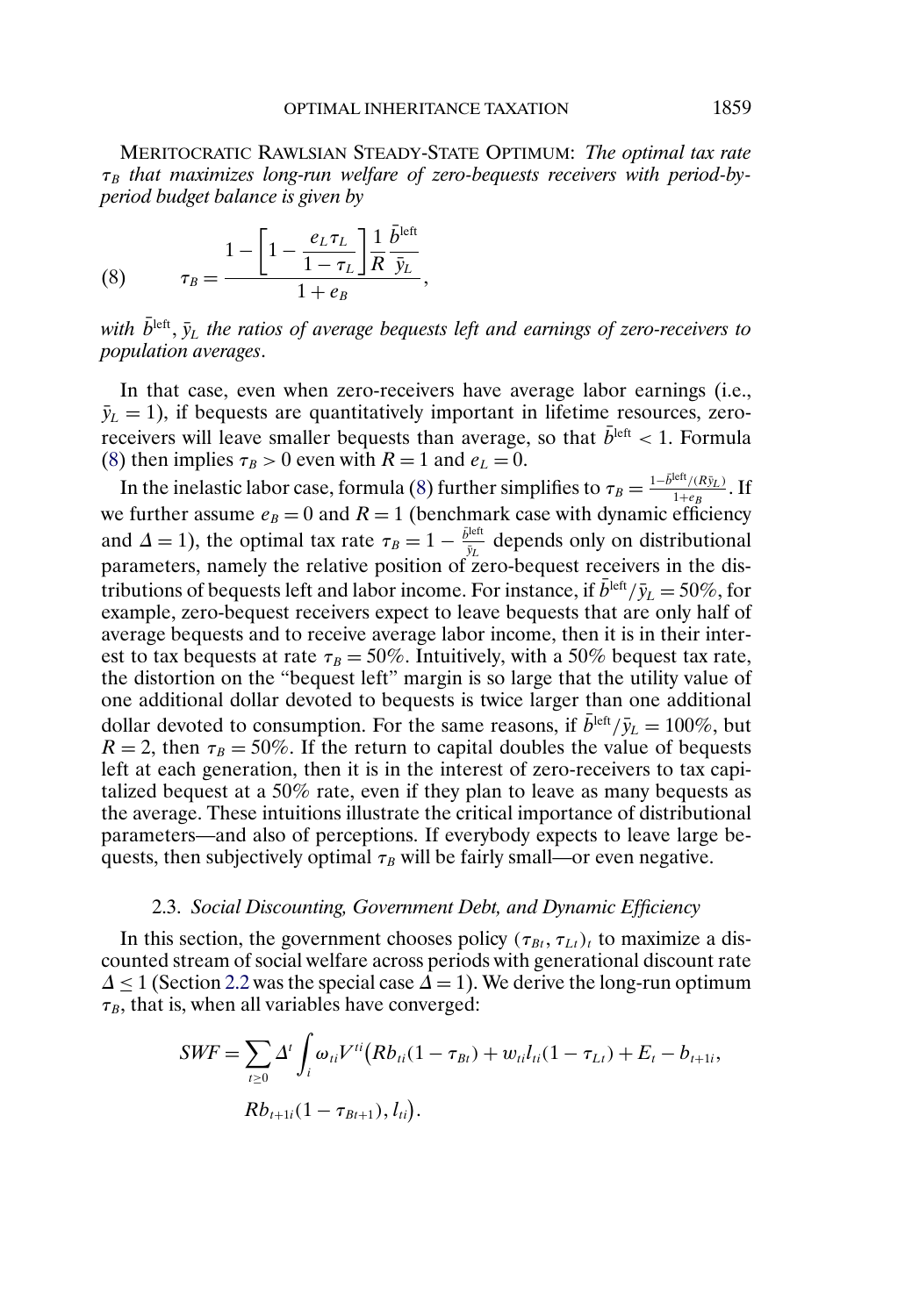## *Budget Balance and Open Economy*

Let us first keep period-by-period budget balance, so that  $E_t = \tau_{Bt} R b_t +$  $\tau_{Lt}y_{Lt}$ , along with the open economy R exogenous assumption. Consider again a reform  $d\tau_B$  so that  $d\tau_{Bt} = d\tau_B$  for all  $t \geq T$  (and correspondingly  $d\tau_{Lt}$  to maintain budget balance and keeping  $E_t$  constant) with T large (so that all variables have converged),

$$
dSWF = \sum_{t \ge T} \Delta^t \int_i \omega_{ti} V_c^{ti} \cdot (R \, db_{ti} (1 - \tau_B) - R b_{ti} \, d\tau_B - d\tau_{Li} y_{Lti})
$$

$$
+ \sum_{t \ge T-1} \Delta^t \int_i \omega_{ti} V_{\underline{b}}^{ti} \cdot (-d\tau_B R b_{t+1i}).
$$

In contrast to steady-state maximization, we have to sum effects for  $t > T$ . Those terms are not identical, as the response to the permanent small tax change might build across generations  $t > T$ . However, we can define average discounted elasticities  $e_B$ ,  $\hat{e}_B$ ,  $e_L$  to parallel our earlier analysis (see Appendix [A.1,](#page-29-0) equations [\(A.2\)](#page-30-0) and [\(A.3\)](#page-30-0), for exact and complete definitions). The necessity of defining such discounted elasticities complicates the complete presentation of the discounted welfare case relative to steady-state welfare maximization. The key additional difference with steady-state maximization is that the reform starting at T also hurts generation  $T - 1$  bequest leavers. In Appendix [A.1,](#page-29-0) we formally derive the following formula:

LONG-RUN OPTIMUM WITH SOCIAL DISCOUNTING: *The optimal long-run tax rate* τ<sub>B</sub> *that maximizes discounted social welfare with period-by-period budget balance is given by*

(9) 
$$
\tau_B = \frac{1 - \left[1 - \frac{e_L \tau_L}{1 - \tau_L}\right] \cdot \left[\frac{\bar{b}^{\text{received}}}{\bar{y}_L}(1 + \hat{e}_B) + \frac{1}{R\Delta} \frac{\bar{b}^{\text{left}}}{\bar{y}_L}\right]}{1 + e_B - \left[1 - \frac{e_L \tau_L}{1 - \tau_L}\right] \frac{\bar{b}^{\text{received}}}{\bar{y}_L}(1 + \hat{e}_B)},
$$

with  $e_B$ ,  $\hat{e}_B$ , and  $e_L$  the discounted aggregate bequest and earnings elasticities de*fined in Appendix* [A.1,](#page-29-0) *equations* [\(A.2\)](#page-30-0) *and* [\(A.3\)](#page-30-0), *and with*  $\bar{b}^{\text{received}}$ ,  $\bar{b}^{\text{left}}$ , *and*  $\bar{v}_L$ *defined in* [\(4\)](#page-5-0).

The only difference with [\(7\)](#page-6-0) is that R is replaced by  $R\Delta$  in the denominator of the term, reflecting the utility loss of bequest leavers. The intuition is transparent: the utility loss of bequest leavers has a multiplicative factor  $1/\Delta$ because bequest leavers are hurt one generation in advance of the tax reform. Concretely, a future inheritance tax increase 30 years away does not generate any revenue for 30 years and yet already hurts the current adult population

<span id="page-9-0"></span>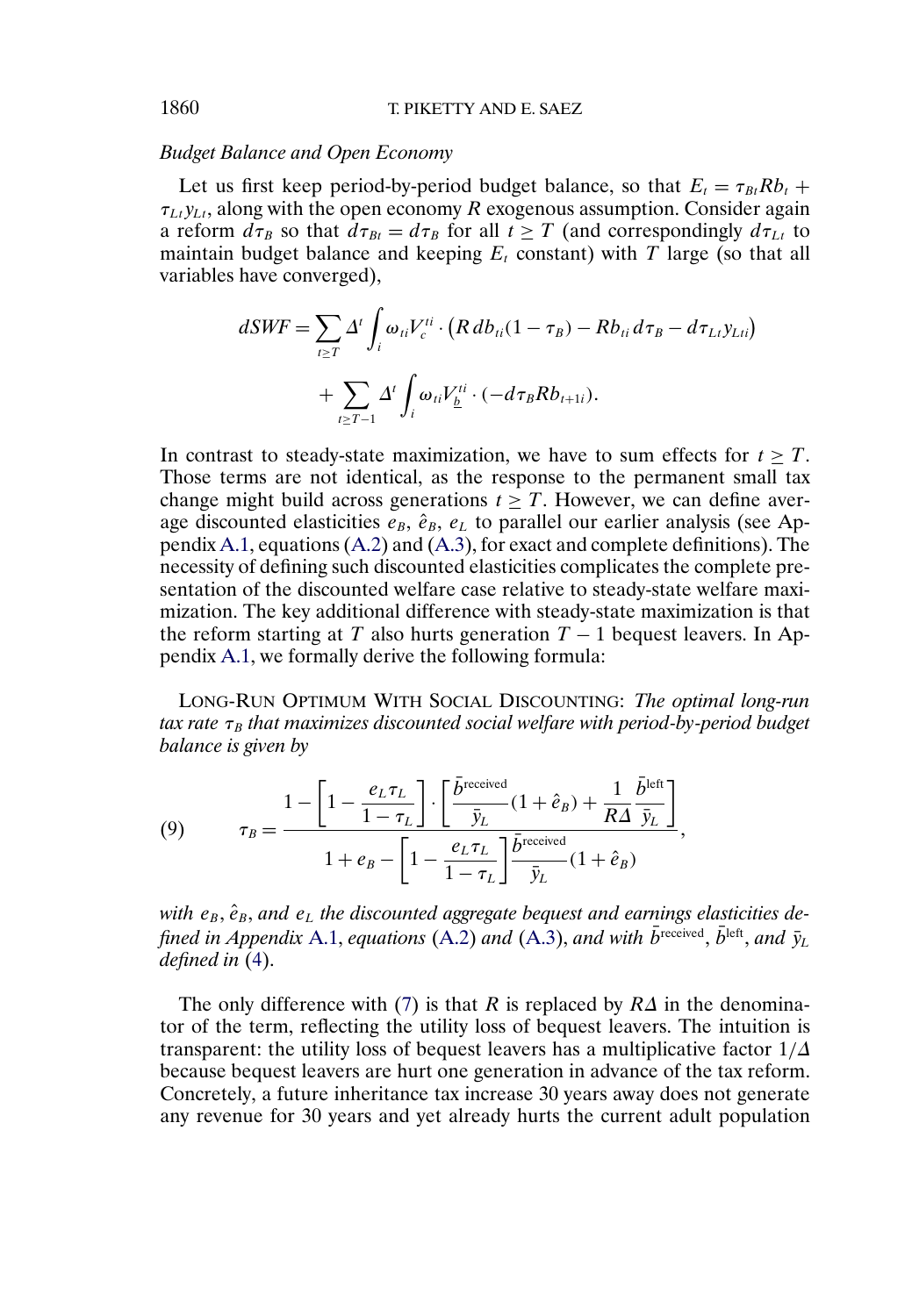<span id="page-10-0"></span>who will leave bequests in 30 or more years. Naturally, with  $\Delta = 1$ , formulas [\(7\)](#page-6-0) and [\(9\)](#page-9-0) coincide.

### *Government Debt in the Closed Economy*

Suppose now that the government can use debt (paying the same rate of return R) and hence can transfer resources across generations. Let  $a_t$  be the net asset position of the government. If  $R\Delta > 1$ , reducing consumption of generation t to increase consumption of generation  $t + 1$  is desirable (and vice versa). Hence, if  $R\Delta > 1$ , the government wants to accumulate infinite assets. If  $R\Delta < 1$ , the government wants to accumulate infinite debts. In both cases, the small open economy assumption would cease to hold. Hence, a steady-state equilibrium only exists if the *Modified Golden Rule* RΔ = 1 holds.

Therefore, it is natural to consider the closed-economy case with endogenous capital stock  $K_t = b_t + a_t$ , CRS production function  $F(K_t, L_t)$ , where  $L<sub>t</sub>$  is the total labor supply, and where rates of returns on capital and labor are given by  $R_t = 1 + F_K$  and  $w_t = F_L$ . Denoting by  $\underline{R}_t = R_t(1 - \tau_{Bt})$  and  $\underline{w}_t = w_t(1 - \tau_{Lt})$  the after-tax factor prices, the government budget dynamics is given by  $a_{t+1} = R_t a_t + (R_t - \underline{R}_t) \overline{b}_t + (w_t - \underline{w}_t) L_t - E_t$ . Two results can be obtained in that context.

First, going back for an instant to the budget balance case, it is straightforward to show that formula [\(9\)](#page-9-0) carries over unchanged in this case. This is a consequence of the standard optimal tax result of [Diamond and Mirrlees](#page-34-0) [\(1971\)](#page-34-0) that optimal tax formulas are the same with fixed prices and endogenous prices. The important point is that the elasticities  $e_B$  and  $e_L$  are pure supply elasticities (i.e., keeping factor prices constant). Intuitively, the government chooses the net-of-tax prices  $\underline{R}_t$  and  $\underline{w}_t$  and the resource constraint is  $0 = b_t + F(b_t, L_t) - \underline{R}_t b_t - \underline{w}_t L_t - E_t$ , so that the pre-tax factors effectively drop out of the maximization problem and the same proof goes through (see Section S.1.1 of the Supplemental Material [\(Piketty and Saez](#page-34-0) [\(2013b\)](#page-34-0)) for complete details). Second, and most important, moving to the case with debt, we can show that the long-run optimum takes the following form.

LONG-RUN OPTIMUM WITH SOCIAL DISCOUNTING, CLOSED ECONOMY, AND GOVERNMENT DEBT: *In the long-run optimum*, *the* Modified Golden Rule *holds, so that*  $R\Delta = 1$ *. The optimal long-run tax rate*  $\tau_B$  *continues to be given by formula* [\(9\)](#page-9-0) *with*  $R\Delta = 1$ ,

(10) 
$$
\tau_B = \frac{1 - \left[1 - \frac{e_L \tau_L}{1 - \tau_L}\right] \cdot \left[\frac{\bar{b}^{\text{received}}}{\bar{y}_L}(1 + \hat{e}_B) + \frac{\bar{b}^{\text{left}}}{\bar{y}_L}\right] \cdot \left[\frac{\bar{y}_L}{1 - \tau_L}\right] \cdot \left[\frac{\bar{y}_L}{\bar{y}_L}(1 + \hat{e}_B) + \frac{\bar{y}_L}{\bar{y}_L}\right] \cdot \left[\frac{\bar{y}_L}{1 - \tau_L}\right] \cdot \left[\frac{\bar{y}_L}{\bar{y}_L}(1 + \hat{e}_B) + \frac{\bar{y}_L}{\bar{y}_L}\right] \cdot \left[\frac{\bar{y}_L}{\bar{y}_L}\right] \cdot \left[\frac{\bar{y}_L}{\bar{y}_L}\right] \cdot \left[\frac{\bar{y}_L}{\bar{y}_L}\right] \cdot \left[\frac{\bar{y}_L}{\bar{y}_L}\right] \cdot \left[\frac{\bar{y}_L}{\bar{y}_L}\right] \cdot \left[\frac{\bar{y}_L}{\bar{y}_L}\right] \cdot \left[\frac{\bar{y}_L}{\bar{y}_L}\right] \cdot \left[\frac{\bar{y}_L}{\bar{y}_L}\right] \cdot \left[\frac{\bar{y}_L}{\bar{y}_L}\right] \cdot \left[\frac{\bar{y}_L}{\bar{y}_L}\right] \cdot \left[\frac{\bar{y}_L}{\bar{y}_L}\right] \cdot \left[\frac{\bar{y}_L}{\bar{y}_L}\right] \cdot \left[\frac{\bar{y}_L}{\bar{y}_L}\right] \cdot \left[\frac{\bar{y}_L}{\bar{y}_L}\right] \cdot \left[\frac{\bar{y}_L}{\bar{y}_L}\right] \cdot \left[\frac{\bar{y}_L}{\bar{y}_L}\right] \cdot \left[\frac{\bar{y}_L}{\bar{y}_L}\right] \cdot \left[\frac{\bar{y}_L}{\bar{y}_L}\right] \cdot \left[\frac{\bar{y}_L}{\bar{y}_L}\right] \cdot \left[\frac{\bar{y}_L}{\bar{y}_L}\right] \cdot \left[\frac{\bar{y}_L}{\bar{y}_L}\right] \cdot \left[\frac{\bar{y}_L}{\bar{y}_L}\right] \cdot \left[\frac{\bar{y}_L}{\bar{y}_L}\right] \cdot \left[\frac{\bar{y}_L}{\bar{y}_L}\right] \
$$

PROOF: We first establish that the Modified Golden Rule holds in the long run. Consider a small reform  $dw_T = dw > 0$  for a single T large (so that all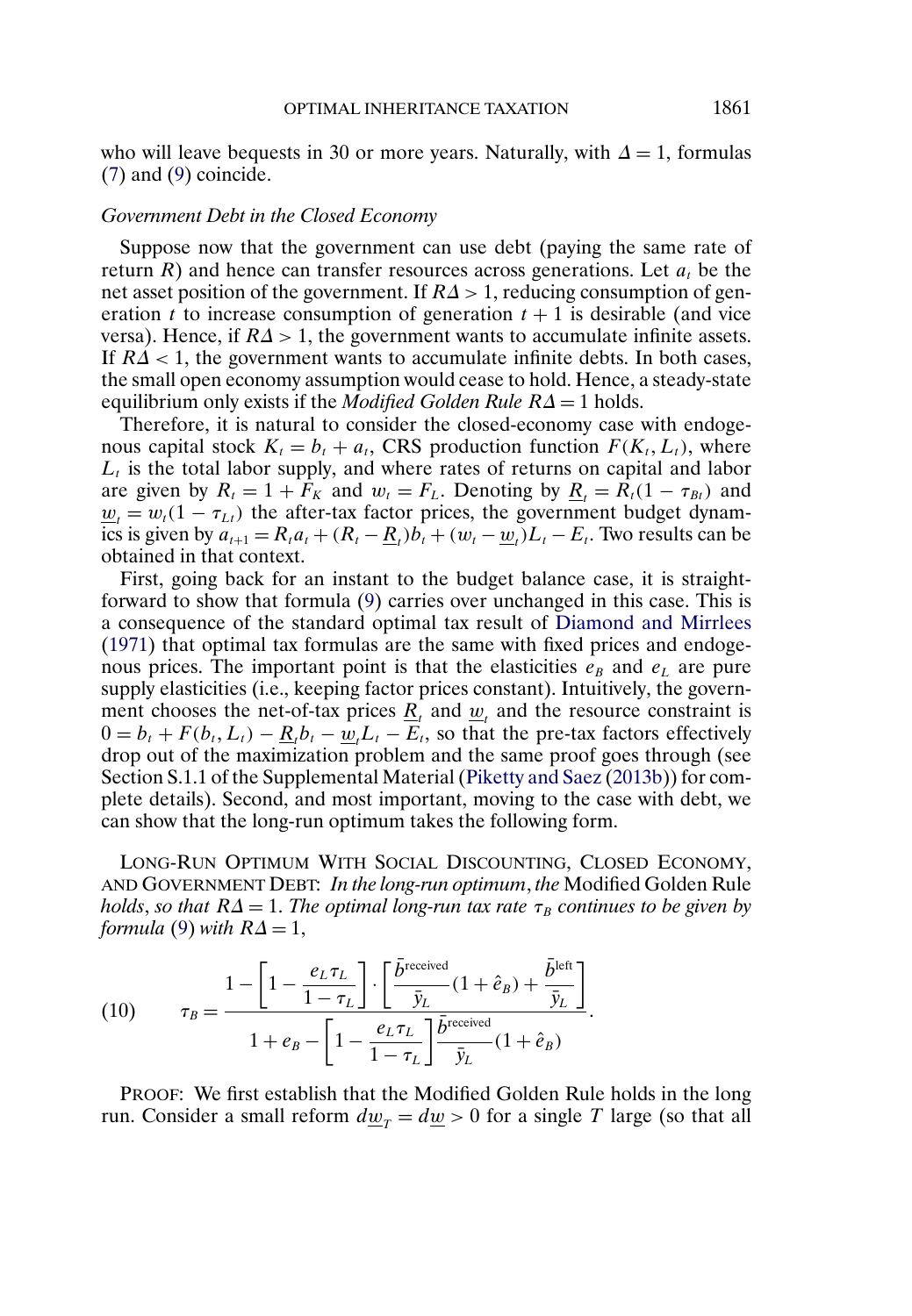variables have converged). Such a reform has an effect d*SWF* on discounted social welfare (measured as of period  $T$ ) and  $da$  on long-term government debt (measured as of period T). Both d*SWF* and da are proportional to dw.

Now consider a second reform  $dw_{T+1} = -R dw < 0$  at  $T + 1$  only. By linearity of small changes, this reform has welfare effect  $dSWF' = -R\Delta dSWF$ , as it is  $-R$  times larger and happens one period after the first reform. The effect on government debt is  $da' = -R da$  measured as of period  $T + 1$ , and hence  $-da$  measured as of period T (i.e., the same absolute effect as the initial reform). Hence, the sum of the two reforms would be neutral for government debt. Therefore, if social welfare is maximized, the sum has to be neutral from a social welfare perspective as well, implying that  $dSWF + dSWF' = 0$  so that  $R\Delta = 1$ .

Next, we can easily extend the result above that the optimal tax formula takes the same form with endogenous factor prices (Section S.1.1 of the Supplemen-tal Material). Hence, [\(9\)](#page-9-0) applies with  $R\Delta = 1$ .  $Q.E.D.$ 

This result shows that dynamic efficiency considerations (i.e., optimal capital accumulation) are conceptually orthogonal to cross-sectional redistribution considerations. That is, whether or not dynamic efficiency prevails, there are distributional reasons pushing for inheritance taxation, as well as distortionary effects pushing in the other direction, resulting in an equity-efficiency trade-off that is largely independent from aggregate capital accumulation issues.<sup>8</sup>

One natural benchmark would be to assume that we are at the Modified Golden Rule (though this is not necessarily realistic). In that case, the optimal tax formula [\(10\)](#page-10-0) is independent of R and  $\Delta$  and depends solely on elasticities  $e_B, e_L$  and the distributional factors  $b^{\text{received}}, b^{\text{left}}, \bar{y}_L$ .

If the Modified Golden Rule does not hold (which is probably more plausible) and there is too little capital, so that  $R\Delta > 1$ , then the welfare cost of taxing bequests left is smaller and the optimal tax rate on bequests should be higher (everything else being equal). The intuition for this result is simple: if  $R\Delta > 1$ , pushing resources toward the future is desirable. Taxing bequests more in period T hurts period  $T - 1$  bequest leavers and benefits period T labor earners, effectively creating a transfer from period  $T - 1$  toward period T. This result and intuition depend on our assumption that bequests left by generation  $t - 1$ are taxed in period  $t$  as part of generation  $t$  lifetime resources. This fits with actual practice, as bequest taxes are paid by definition at the end of the lives of bequest leavers and paid roughly in the middle of the adult life of bequest receivers.<sup>9</sup> If we assume instead that period t taxes are  $\tau_{Bt}b_{t+1} + \tau_{Lt}y_{Lt}$ , then

<sup>&</sup>lt;sup>8</sup>The same decoupling results have been proved in the OLG model with only life-cycle savings with linear Ramsey taxation and a representative agent per generation [\(King](#page-34-0) [\(1980\)](#page-34-0), [Atkinson](#page-34-0) [and Sandmo](#page-34-0) [\(1980\)](#page-34-0)).

[<sup>9</sup>Piketty and Saez](#page-34-0) [\(2012\)](#page-34-0) made this point formally with a continuum of overlapping cohorts. With accounting budget balance, increasing bequest taxes today allows to reduce labor taxes to-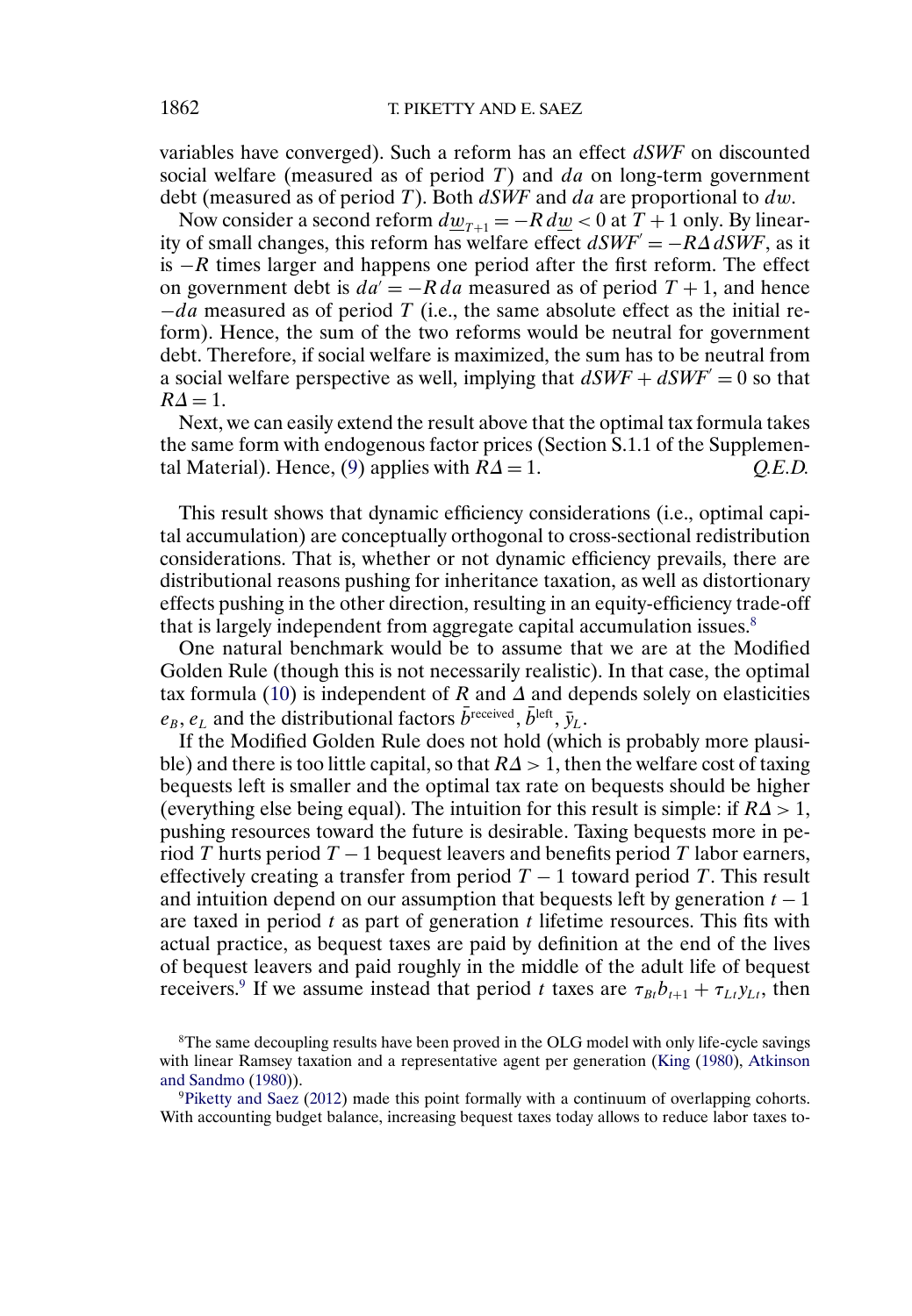<span id="page-12-0"></span>formula [\(9\)](#page-9-0) would have no  $R\Delta$  term dividing  $\bar{b}^{\text{left}}$ , but all the terms in  $\bar{b}^{\text{received}}$ would be multiplied by RΔ. Hence, in the Meritocratic Rawlsian optimum where  $b^{\text{received}} = 0$ , we can obtain [\(10\)](#page-10-0) by considering steady-state maximization subject to  $\tau_{Bt}b_{t+1} + \tau_{Lt}y_{Lt} = E_t$  and without the need to consider dynamic efficiency issues (see Section S.2 of the Supplemental Material).

The key point of this discussion is that, with government debt and dynamic efficiency  $(R\Delta = 1)$ , formula [\(10\)](#page-10-0) no longer depends on the timing of tax payments.

## *Economic Growth*

Normatively, there is no good justification for discounting the welfare of future generations, that is, for assuming  $\Delta < 1$ . However, with  $\Delta = 1$ , the Modified Golden Rule implies that  $R = 1$  so that the capital stock should be infinite. A standard way to eliminate this unappealing result as well as making the model more realistic is to consider standard labor augmenting economic growth at rate  $G > 1$  per generation. Obtaining a steady state where all variables grow at rate G per generation requires imposing standard homogeneity assumptions on individual utilities, so that  $V^{ti}(c, \underline{b}, l) = \frac{(U^{ti}(c, \underline{b})e^{-h_{ti}(l)})^{1-\gamma}}{1-\gamma}$ , with  $U^{t}(c, b)$  homogeneous of degree 1. In that case, labor supply is unaffected by growth. The risk aversion parameter  $\gamma$  reflects social value for redistribution both within and across generations.<sup>10</sup> We show in Section S.1.2 of the Supplemental Material that the following hold:

First, the steady-state optimum formula [\(7\)](#page-6-0) carries over in the case with growth by just replacing  $R$  by  $R/G$ . The intuition is simple. Leaving a relative bequest  $b_{t+1i}/b_{t+1}$  requires making a bequest G times larger than leaving the same relative bequest  $b_{t+1i}/b_t$ . Hence, the relative cost of taxation to bequest leavers is multiplied by a factor G.

Second, with social discounting at rate  $\Delta$ , marginal utility of consumption grows at rate  $G^{-\gamma}$  < 1, as future generations are better off and all macroeconomic variables grow at rate G. This amounts to replacing  $\Delta$  by  $\Delta G^{1-\gamma}$  in the social welfare calculus d*SWF*. Hence, with those two new effects, formula [\(9\)](#page-9-0) carries over simply replacing  $\Delta R$  by  $\Delta (R/G)G^{1-\gamma} = \Delta RG^{-\gamma}$ .

Third, with government debt in a closed economy, the Modified Golden Rule becomes  $\Delta RG^{-\gamma} = 1$  (equivalent to  $r = \delta + \gamma g$  when expressed in conventional net instantaneous returns). The well-known intuition is the following. One dollar of consumption in generation  $t + 1$  is worth  $\Delta G^{-\gamma}$  dollars of consumption in generation t because of social discounting  $\Delta$  and because marginal

day, hurting the old who are leaving bequests and benefiting current younger labor earners (it is too late to reduce the labor taxes of the old).

<sup>&</sup>lt;sup>10</sup>In general, the private risk aversion parameter might well vary across individuals, and differ from the social preferences for redistribution captured by  $\gamma$ . Here we ignore this possibility to simplify notations.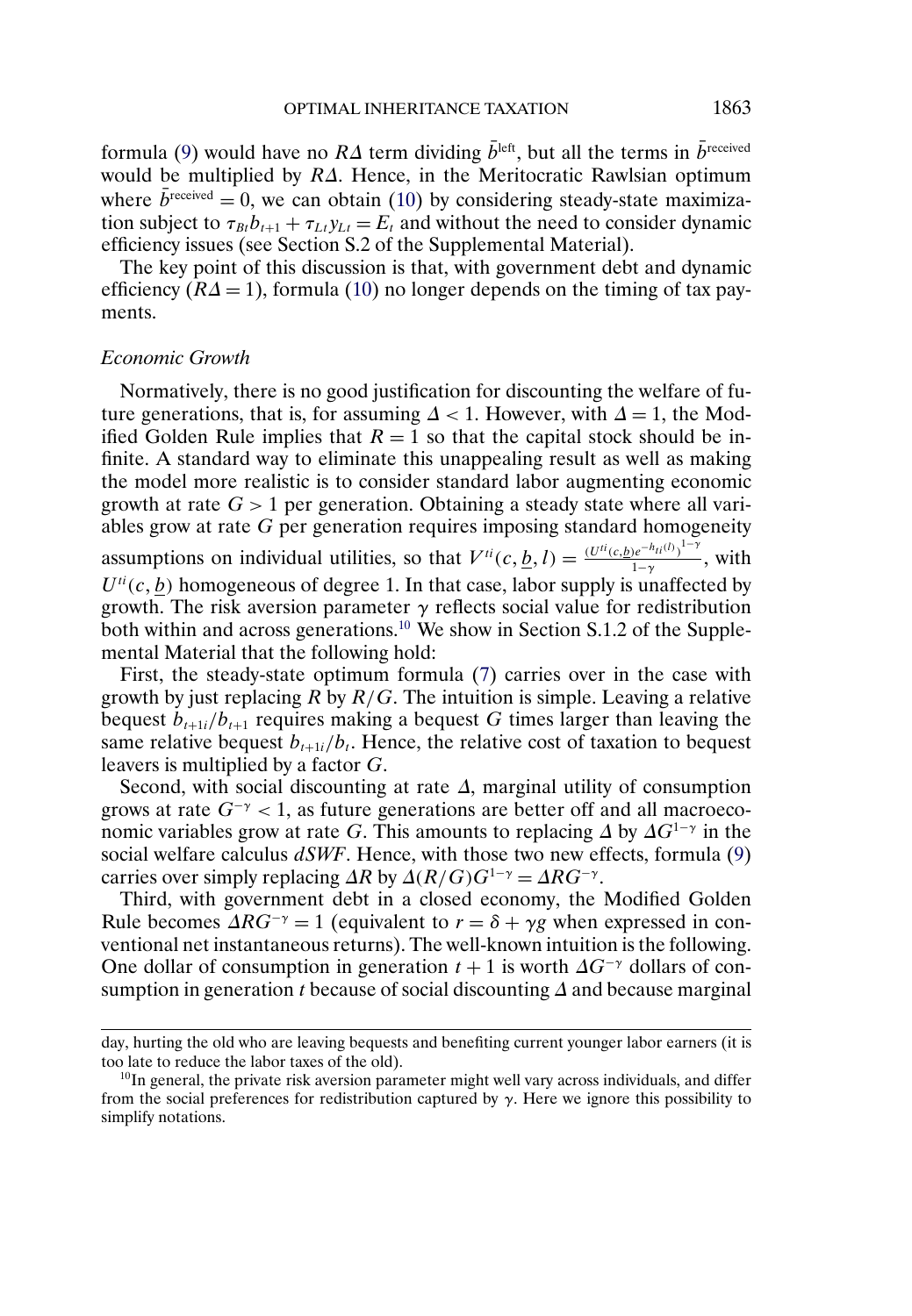utility in generation  $t + 1$  is only  $G^{-\gamma}$  times the marginal utility of generation t. At the dynamic optimum, this must equal the rate of return  $R$  on government debt. Hence, with the Modified Golden Rule, formula [\(10\)](#page-10-0) carries over unchanged with growth.

# *Role of* R *and* G

Which formula should be used? From a purely theoretical viewpoint, it is more natural to replace R by  $\Delta RG^{-\gamma} = 1$  in formula [\(7\)](#page-6-0), so as to entirely separate the issue of optimal capital accumulation from that of optimal redistribution. In effect, optimal capital accumulation is equivalent to removing all returns to capital in the no-growth model  $(R = 1)$ . However, from a practical policy viewpoint, it is probably more justified to replace  $R$  by  $R/G$  in formula [\(7\)](#page-6-0) and to use observed  $R$  and  $G$  to calibrate the formula. The issue of optimal capital accumulation is very complex, and there are many good reasons why the Modified Golden Rule  $\Delta RG^{-\gamma} = 1$  does not seem to be followed in the real world. In practice, it is very difficult to know what the optimal level of capital accumulation really is. Maybe partly as a consequence, governments tend not to interfere too massively with the aggregate capital accumulation process and usually choose to let private forces deal with this complex issue (net government assets—positive or negative—are typically much smaller than net private assets). One pragmatic viewpoint is to take these reasons as given and impose period-by-period budget constraint (so that the government does not interfere at all with aggregate capital accumulation), and consider steady-state maximization, in which case we obtain formula [\(7\)](#page-6-0) with  $R/G$ .

Importantly, the return rate  $R$  and the growth rate  $G$  matter for optimal inheritance rates even in the case with dynamic efficiency. A larger  $R/G$  implies a higher level of aggregate bequest flows [\(Piketty](#page-34-0) [\(2011\)](#page-34-0)), and also a higher concentration of inherited wealth. Therefore, a larger  $R/G$  leads to smaller  $\bar{b}^{\text{received}}$  and  $\bar{b}^{\text{left}}$  and hence a higher  $\tau_B$ .

## 2.4. *Role of Bi-Dimensional Inequality: Contrast With Farhi–Werning*

Our results on positive inheritance taxation (under specific redistributive social criteria) hinge crucially on the fact that, with inheritances, labor income is no longer a complete measure of lifetime resources, that is, our model has bi-dimensional (labor income, inheritance) inequality.

To see this, consider the two-period model of [Farhi and Werning](#page-34-0) [\(2010\)](#page-34-0), where each dynasty lasts for two generations with working parents starting with no bequests and children receiving bequests and never working. In this model, all parents have the same utility function, hence earnings and bequests are perfectly correlated so that inequality is uni-dimensional (and solely due to the earnings ability of the parent). This model can be nested within the class of

<span id="page-13-0"></span>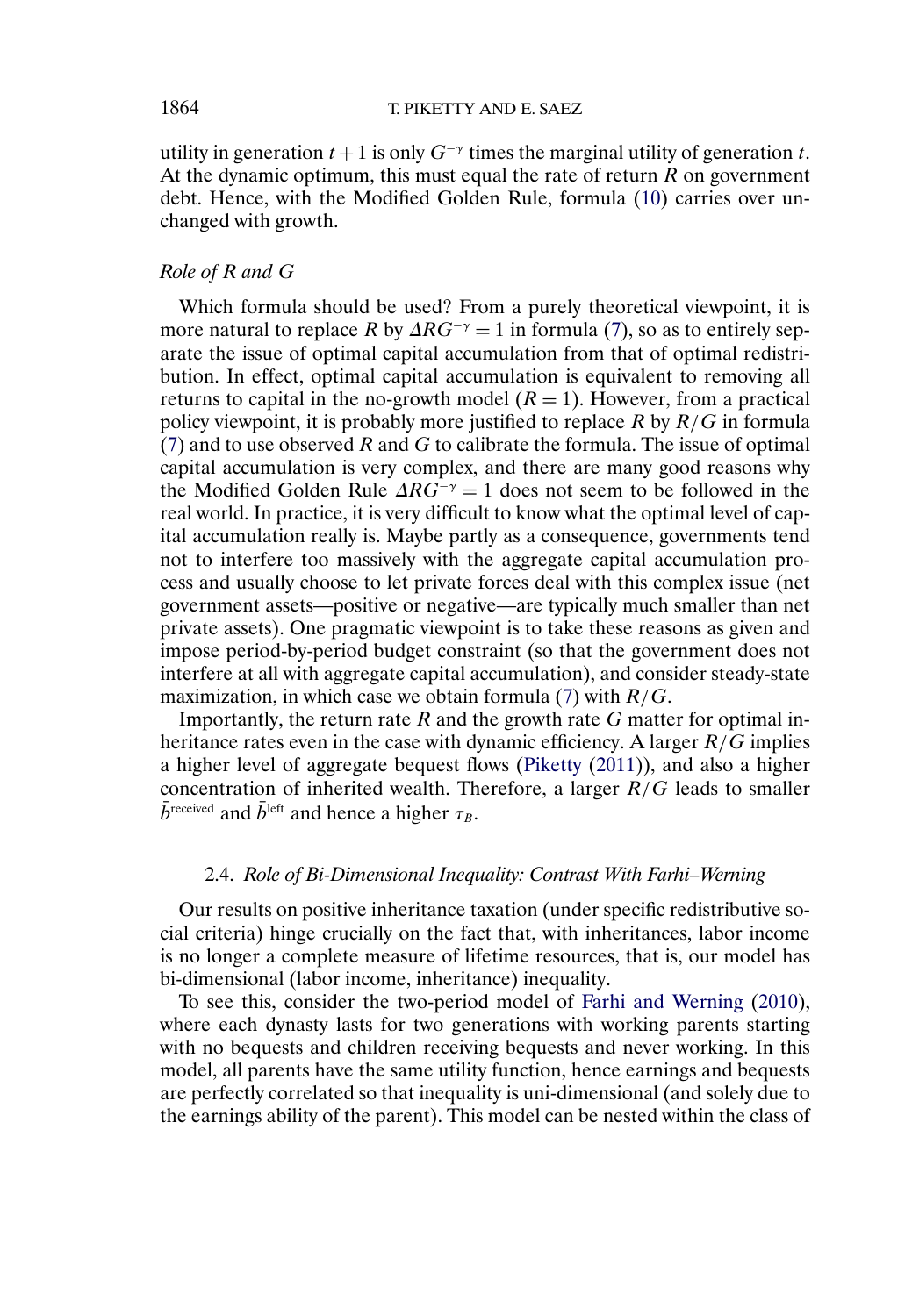<span id="page-14-0"></span>economies we have considered by simply assuming that each dynasty is a succession of (non-overlapping) two-period-long parent-child pairs, where children have zero wage rates and zero taste for bequests. Formally, preferences of parents have the form  $V^p(c, \underline{b}, l)$ , while preferences of children have the simpler form  $V^C(c)$ . Because children are totally passive and just consume the net-of-tax bequests they receive, parents' utility functions are de facto altruistic (i.e., depend on the utility of the child) in this model.<sup>11</sup> In general equilibrium, the parents and children are in equal proportion in any cross-section. Assuming dynamic efficiency  $R\Delta = 1$ , our previous formula [\(10\)](#page-10-0) naturally applies to this specific model (Appendix [A.2\)](#page-31-0).

[Farhi and Werning](#page-34-0) [\(2010\)](#page-34-0) analyzed the general case with nonlinear taxation with weakly separable parents' utilities of the form  $U^{i}(u(c, \underline{b}), l)$ . If social welfare puts weight only on parents (the utility of children is taken into account only through the utility of their altruistic parents), the Atkinson–Stiglitz theorem applies and the optimal inheritance tax rate is zero. If social welfare puts additional direct weight on children, then the inheritance tax is less desirable and the optimal tax rate becomes naturally negative.12 We can obtain the linear tax counterpart of these results if we further assume that the sub-utility  $u(c, b)$ is homogeneous of degree 1. This assumption is needed to obtain the linear tax version of Atkinson–Stiglitz [\(Deaton](#page-34-0) [\(1979\)](#page-34-0)).

OPTIMAL BEQUEST TAX IN THE FARHI–WERNING VERSION OF OUR MODEL: In the parent-child model with utilities of parents such that  $V^{ti}(c, \underline{b}, l) =$  $U^{ti}(u(c, \underline{b}), l)$  with  $u(c, \underline{b})$  homogeneous of degree 1 and homogeneous in the *population and with dynamic efficiency*  $(R\Delta = 1)$ :

• *If the social welfare function puts zero direct weight on children, then*  $\tau_B = 0$ *is optimal*.

• *If the social welfare function puts positive direct weight on children, then*  $\tau_B$  < 0 *is optimal*.

The proof is in Appendix [A.2,](#page-31-0) where we show that any tax system  $(\tau_B, \tau_L, E)$ can be replaced by a tax system ( $\tau'_B = 0, \tau'_L, E'$ ) that leaves all parents as well off and raises more revenue. The intuition can be understood using our optimal formula [\(10\)](#page-10-0). Suppose for simplicity here that there is no lump-sum grant. With  $u(c, b)$  homogeneous, bequest decisions are linear in lifetime resources so that  $b_{t+1i} = s \cdot y_{\text{L}ti}(1 - \tau_{\text{L}t})$ , where s is homogeneous in the population. This immediately implies that  $E[\omega_{ti}V_i^{ti}b_{t+1i}]/b_{t+1} = E[\omega_{ti}V_i^{ti}y_{Lti}]/y_{Lt}$  so that  $b^{left} = \bar{y}_L$ .

<sup>11</sup>This assumes that children do not receive the lump-sum grant  $E_t$  (that accrues only to parents). Lump-sum grants to children can be considered as well and eliminated without loss of generality if parents' preferences are altruistic and hence take into account the lump-sum grant their children get, that is, the parents' utility is  $V^{ti}(c_{ti}, Rb_{t+1i}(1 - \tau_{Bt+1}) + E_{t+1}^{\text{child}}, l_{ti})$ . [Farhi and](#page-34-0) [Werning](#page-34-0) [\(2010\)](#page-34-0) considered this altruistic case.

 $12$ Farhi and Werning [\(2010\)](#page-34-0) also obtained valuable results on the progressivity of the optimal bequest tax subsidy that cannot be captured in our linear framework.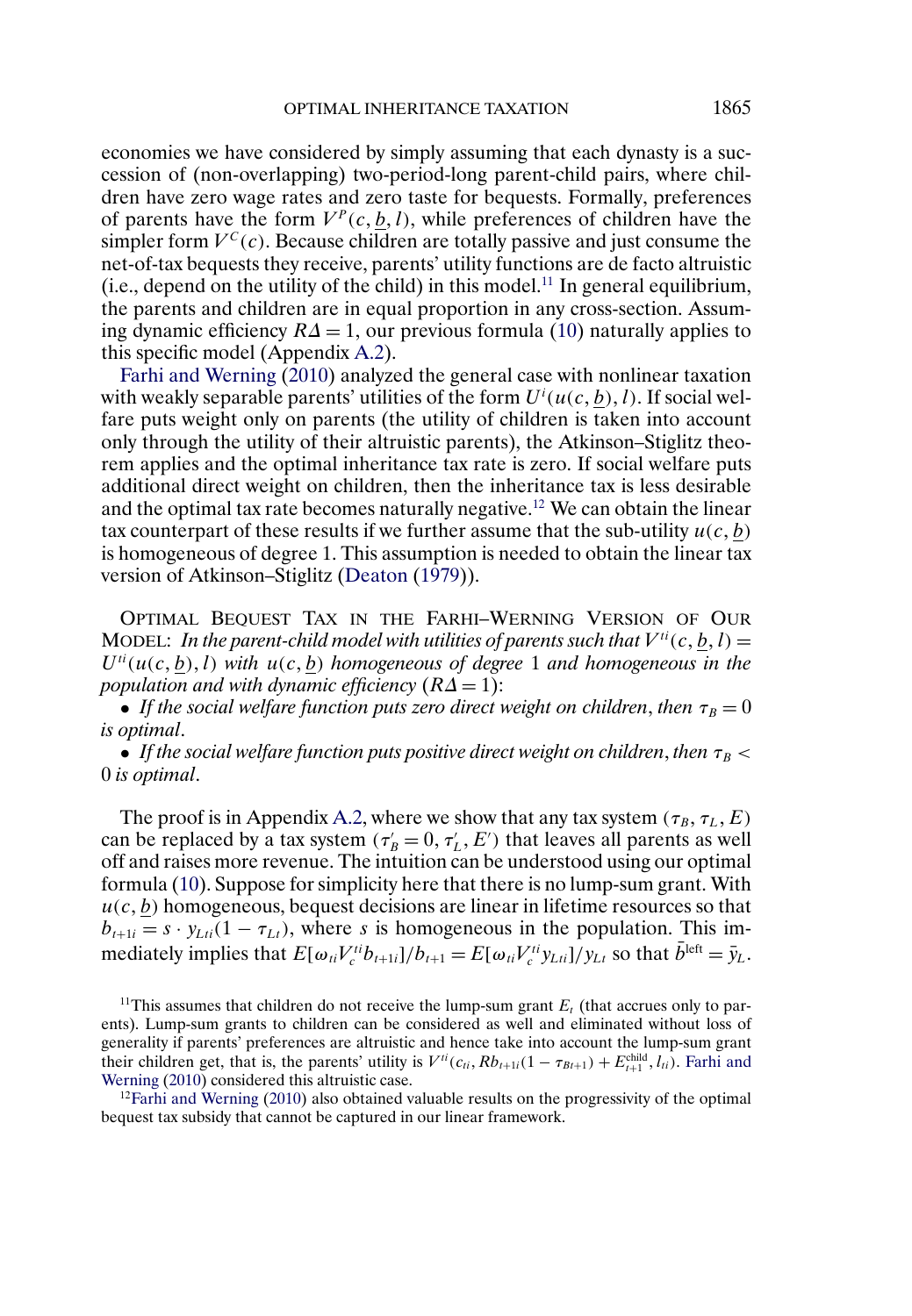<span id="page-15-0"></span>Absent any behavioral response, bequest taxes are equivalent to labor taxes on distributional grounds because there is only one dimension of inequality left. Next, the bequest tax  $\tau_B$  also reduces labor supply (as it reduces the use of income) exactly in the same proportion as the labor tax. Hence, shifting from the labor tax to the bequest tax has zero net effect on labor supply and  $e_L = 0$ . As parents are the zero-receivers in this model, we have  $b^{\text{received}} = 0$  when social welfare counts only parents' welfare. Therefore, optimal tax formula [\(10\)](#page-10-0) with  $\bar{b}^{\text{left}} = \bar{y}_L$  and  $e_L = 0$  implies that  $\tau_B = 0$ . If children (i.e., bequest receivers) also enter social welfare, then  $\bar{b}^{\text{received}} > 0$ . In that case, formula [\(10\)](#page-10-0) with  $\bar{b}^{\text{left}} = \bar{y}_L$ and  $e_L = 0$  implies that  $\tau_B < 0$ .

As our analysis makes clear, however, the Farhi–Werning [\(2010\)](#page-34-0) two-period model only provides an incomplete characterization of the bequest tax problem because it fails to capture the fact that lifetime resources inequality is bi-dimensional, that is, individuals both earn and receive bequests. This key bi-dimensional feature makes positive bequest taxes desirable under some redistributive social welfare criteria. An extension to our general model would be to consider nonlinear (but static) earnings taxation. The Atkinson–Stiglitz zero tax result would no longer apply as, conditional on labor earnings, bequests left are a signal for bequests received, and hence correlated with social marginal welfare weights, violating Assumption 1 of Saez's [\(2002\)](#page-35-0) extension of Atkinson–Stiglitz to heterogeneous populations. The simplest way to see this is to consider the case with uniform labor earnings: Inequality arises solely from bequests, labor taxation is useless for redistribution, and bequest taxation is the only redistributive tool.

## 2.5. *Accidental Bequests or Wealth Lovers*

Individuals also leave bequests for non-altruistic reasons. For example, some individuals may value wealth per se (e.g., it brings social prestige and power), or for precautionary motives, and leave accidental bequests due to imperfect annuitization. Such non-altruistic reasons are quantitatively important [\(Kopczuk](#page-34-0) [and Lupton](#page-34-0) [\(2007\)](#page-34-0)). If individuals do not care about the after-tax bequests they leave, they are not hurt by bequest taxes on bequests they leave. Bequest receivers continue to be hurt by bequest taxes. This implies that the last term  $\bar{b}^{\text{left}}$  in the numerator of our formulas, capturing the negative effect of  $\tau_B$  on bequest leavers, ought to be discounted. Formally, it is straightforward to generalize the model to utility functions  $V^{ti}(c, b, \underline{b}, l)$ , where b is pre-tax bequest left, which captures wealth loving motives. The individual first order condition becomes  $V_c^{ti} = R(1 - \tau_{Bt+1})V_b^{ti} + V_b^{ti}$  and  $\nu_{ti} = R(1 - \tau_{Bt+1})V_b^{ti}/V_c^{ti}$  naturally captures the relative importance of altruism in bequests motives. All our formulas carry over by simply replacing  $\bar{b}^{\text{left}}$  by  $\nu \cdot \bar{b}^{\text{left}}$ , with  $\nu$  the population average of  $\nu_{ti}$  (weighted by  $g_{ti}b_{t+1i}$ ). As we shall see in Section [4,](#page-22-0) existing surveys can be used to measure the relative importance of altruistic motives versus other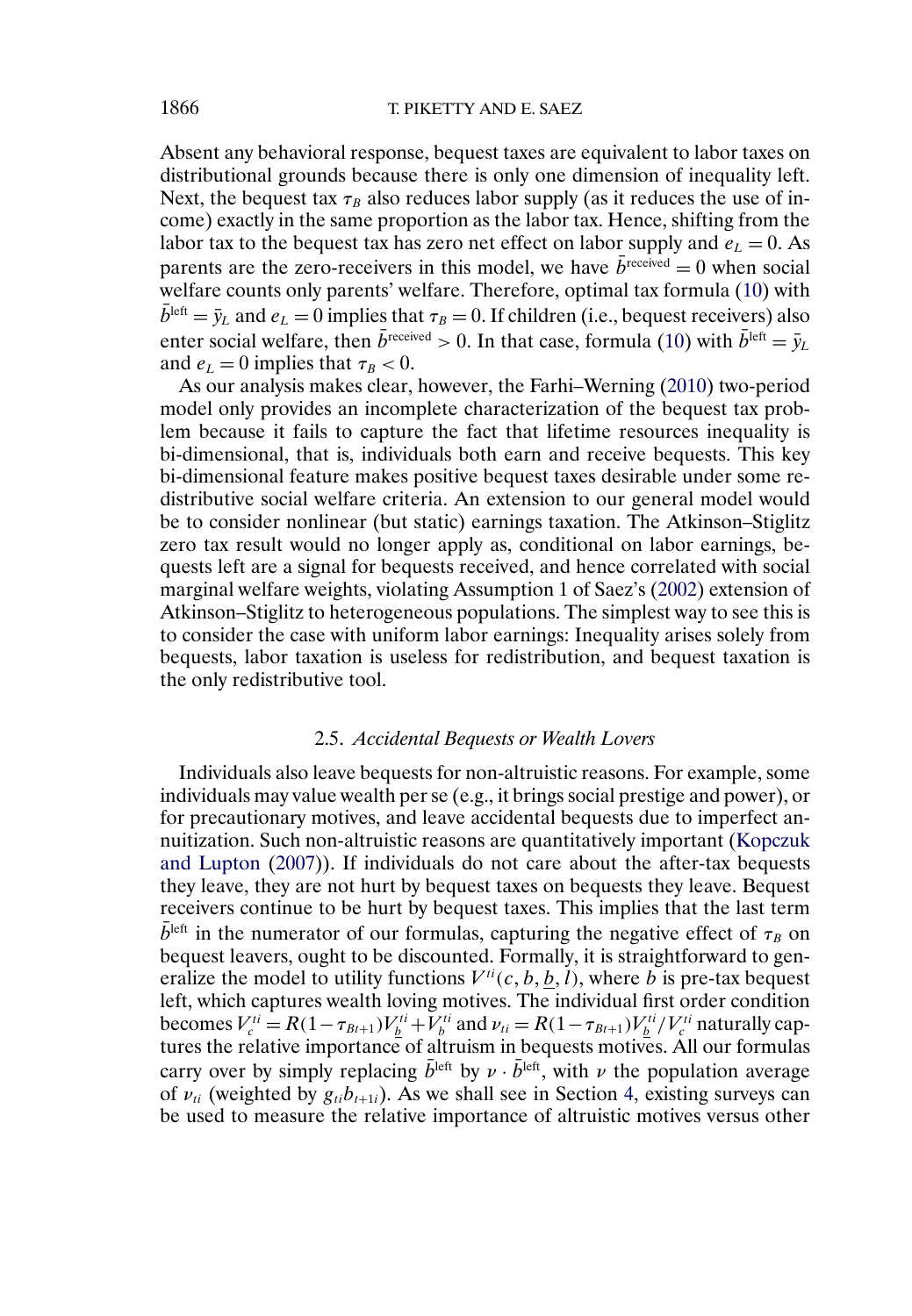<span id="page-16-0"></span>motives to calibrate the optimal  $\tau_B$ . Hence, our approach is robust and flexible to accommodate such wealth loving effects that are empirically first order.

#### 3. OPTIMAL INHERITANCE TAX IN THE DYNASTIC MODEL

### 3.1. *The Dynastic Model*

The Barro–Becker dynastic model has been widely used in the analysis of optimal capital/inheritance taxation. Our sufficient statistics formula approach can also fruitfully be used in that case, with minor modifications. In the dynastic model, individuals care about the utility of their heirs  $V^{t+1i}$  instead of the after-tax capitalized bequests  $R(1 - \tau_{Bt+1})\overline{b}_{t+1i}$  they leave. The standard assumption is the recursive additive form  $V^{ti} = u^{ti}(c, l) + \delta V^{t+1i}$ , where  $\delta < 1$  is a uniform discount factor. We assume again a linear and deterministic tax policy  $(\tau_{Bt}, \tau_{Lt}, E_t)_{t\geq 0}.$ 

Individual ti chooses  $b_{t+1i}$  and  $l_{ti}$  to maximize  $u^{ti}(c_{ti}, l_{ti}) + \delta E_t V^{t+1i}$  subject to the individual budget  $c_{ti} + b_{t+1i} = Rb_{ti}(1 - \tau_{Bt}) + w_{ti}l_{ti} + E_t$  with  $b_{t+1i} \ge 0$ , where  $E_t V^{t+1i}$  denotes expected utility of individual  $t + 1i$  (based on information known in period t). The first order condition for  $b_{t+1i}$  implies the Euler equation  $u_c^{ti} = \delta R (1 - \tau_{Bt+1}) E_t u_c^{t+1i}$  (whenever  $b_{t+1i} > 0$ ).

With stochastic ergodic processes for wages  $w_{ti}$  and preferences  $u^{ti}$ , standard regularity assumptions, this model also generates an ergodic equilibrium where long-run individual outcomes are independent of initial position. Assuming again that the tax policy converges to  $(\tau_L, \tau_B, E)$ , the long-run aggregate bequests and earnings  $b_t$ ,  $y_{Lt}$  also converge and depend on asymptotic tax rates  $\tau_L, \tau_B.$  We show in Appendix [A.3](#page-31-0) that this model generates finite long-run elasticities  $e_B$ ,  $e_L$  defined as in [\(3\)](#page-4-0) that satisfy [\(5\)](#page-5-0) as in Section [2.](#page-2-0) The long-run elasticity  $e_B$  becomes infinite when stochastic shocks vanish. Importantly, as  $b_{t+1i}$  is known at the end of period t, the individual first order condition in  $b_{t+1i}$ implies that (regardless of whether  $b_{t+1i} = 0$ ):

(11) 
$$
u_c^{ti} \cdot b_{t+1i} = \delta R (1 - \tau_{Bt+1}) E_t [b_{t+1i} u_c^{t+1i}] \text{ and hence}
$$

$$
\bar{b}_{t+1}^{\text{left}} = \delta R (1 - \tau_{Bt+1}) \bar{b}_{t+1}^{\text{received}},
$$

with  $\bar{b}^{\text{received}}_t = \frac{\int_i \omega_{0i} u^{ti}_c b_{ti}}{b_t \int_i \omega_{0i} u^{ti}_c}$  $\frac{\int_i \omega_{0i} u_c^{ti} b_{ti}}{b_t \int_i \omega_{0i} u_c^{ti}}$  and  $\bar{b}$ <sup>left</sup> $_{t+1} = \frac{\int_i \omega_{0i} u_c^{ti} b_{t+1}}{b_{t+1} \int_i \omega_{0i} u_c^{ti}}$  $\frac{\partial i}{\partial b} \frac{\omega_{0i} u_c^2 \partial t + 1}{\omega_{0i} u_c^2}$  as in [\(4\)](#page-5-0) for any dynastic Pareto weights  $(\omega_{0i})_i$ .

Paralleling the analysis of Section [2,](#page-2-0) we start with steady-state welfare maximization in Section 3.2 and then consider discounted utility maximization in Section [3.3.](#page-19-0)

### 3.2. *Optimum Long-Run* τ<sub>B</sub> in Steady-State Welfare Maximization

We start with the utilitarian case (uniform Pareto weights  $\omega_{0i} \equiv 1$ ). We assume that the economy is in steady-state ergodic equilibrium with constant tax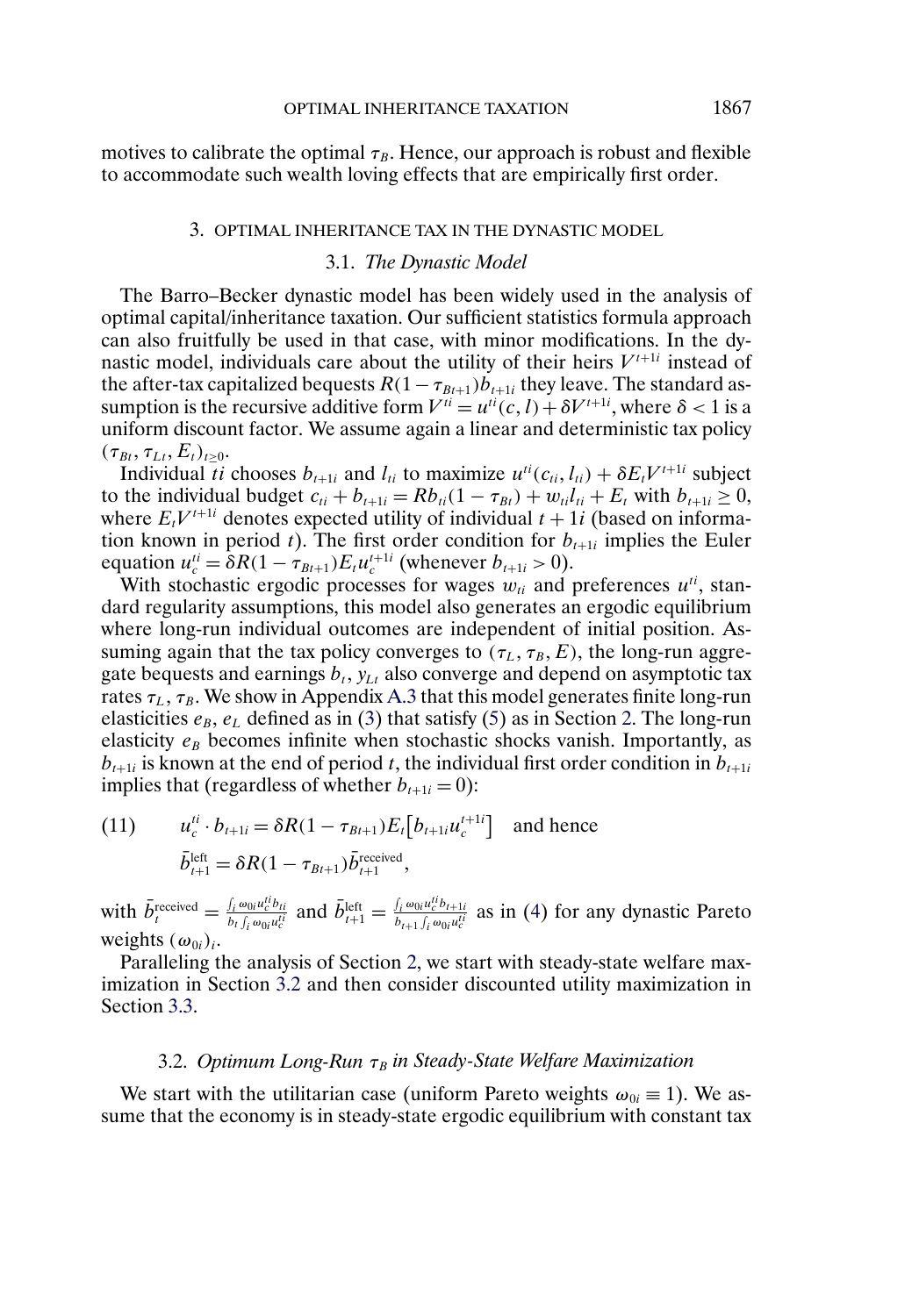<span id="page-17-0"></span>policy  $\tau_B$ ,  $\tau_L$ , E set such that the government budget constraint  $\tau_B R b_t + \tau_L y_{Lt} =$ E holds each period. As in Section [2.2,](#page-3-0) the government chooses  $\tau_B$  (with  $\tau_L$ ) adjusting to meet the budget constraint and with  $E$  exogenously given) to maximize discounted steady-state utility:

$$
\max_{\tau_B} E V_{\infty} = \sum_{t \ge 0} \delta^t E\big[ u^{ti} \big( R b_{ti} (1 - \tau_B) + w_{ti} l_{ti} (1 - \tau_L) + E - b_{t+1i}, l_{ti} \big) \big],
$$

where we assume (w.l.o.g.) that the steady state has been reached in period 0.  $b_{0i}$  is given to the individual (but depends on  $\tau_B$ ), while  $b_{ti}$  for  $t \ge 1$  and  $l_{ti}$  for  $t \geq 0$  are chosen optimally so that the envelope theorem applies. Therefore, first order condition with respect to  $\tau_B$  is

$$
0 = E[u_c^{0i} \cdot R(1 - \tau_B) db_{0i}] - E[u_c^{0i} \cdot Rb_{0i} d\tau_B]
$$
  
- 
$$
\sum_{t \ge 0} \delta^{t+1} E[u_c^{t+1i} \cdot Rb_{t+1i} d\tau_B] - \sum_{t \ge 0} \delta^t E[u_c^{ti} \cdot y_{Lti} d\tau_L],
$$

where we have broken out into two terms the effect of  $d\tau_B$ . Using [\(5\)](#page-5-0) linking  $d\tau_L$  to  $d\tau_B$ ,  $e_{Bi} = \frac{1-\tau_B}{b_{0i}}$  $\frac{db_{0i}}{d(1-\tau_B)}$ , and the individual first order condition  $u_c^{ti}b_{t+1i} =$  $\delta R(1-\tau_B)E_t u_c^{t+1i}b_{t+1i},$ 

(12) 
$$
0 = -E[u_c^{0i} R b_{0i} (e_{Bi} + 1)] + \sum_{t \ge 0} \delta^t \left( -\frac{E[u_c^{ti} b_{t+1i}]}{1 - \tau_B} + E\left[u_c^{ti} R b_t \frac{1 - e_B \tau_B/(1 - \tau_B)}{1 - e_L \tau_L/(1 - \tau_L)} \frac{y_{Li}}{y_{Lt}}\right] \right).
$$

The sum in (12) is a repeat of identical terms because the economy is in ergodic steady state. Hence, the only difference with [\(6\)](#page-5-0) in Section [2](#page-2-0) is that the second and third terms are repeated (with discount factor  $\delta$ ), hence multiplied by  $1+\delta+\delta^2+\cdots=1/(1-\delta)$ . Hence, this is equivalent to discounting the first term (bequest received effect) by a factor  $1 - \delta$ , so that we only need to replace  $\bar{b}^{\text{received}}$  by  $(1-\delta)\bar{b}^{\text{received}}$  in formula [\(7\)](#page-6-0). Hence, conditional on elasticities and distributional parameters, the dynastic case makes the optimal  $\tau_B$  *larger* because double counting costs of taxation are reduced relative to the bequests in the utility model of Section [2.](#page-2-0)

DYNASTIC MODEL LONG-RUN OPTIMUM, STEADY-STATE UTILITARIAN PERSPECTIVE:

(13) 
$$
\tau_B = \frac{1 - \left[1 - \frac{e_L \tau_L}{1 - \tau_L}\right] \cdot \left[\frac{(1 - \delta)\bar{b}^{\text{received}}}{\bar{y}_L}(1 + \hat{e}_B) + \frac{1}{R} \frac{\bar{b}^{\text{left}}}{\bar{y}_L}\right] + e_B - \left[1 - \frac{e_L \tau_L}{1 - \tau_L}\right] \frac{(1 - \delta)\bar{b}^{\text{received}}}{\bar{y}_L}(1 + \hat{e}_B).
$$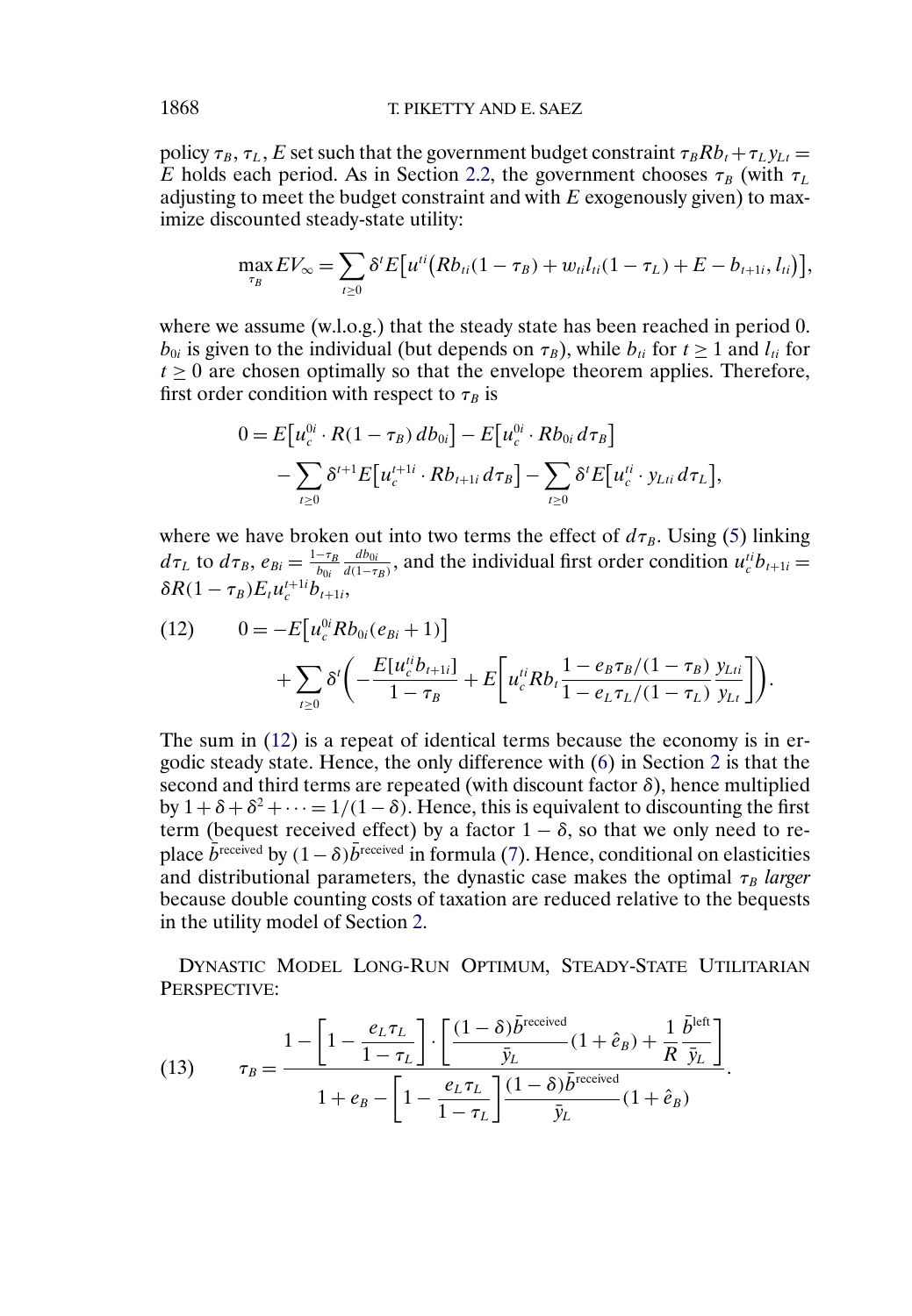Hence, conditional on the sufficient statistics elasticities and distributional parameters, the dynastic model hardly changes the form of the optimal steadystate welfare maximizing  $\tau_B$  relative to the bequests in the utility model of Section [2.](#page-2-0) Under the standard utilitarian social objective we have used, with enough curvature of utility functions, the distributional parameters  $\frac{\bar{b}^\text{received}}{\bar{y}_L}$  and  $\frac{\bar{b}^{\text{left}}}{\bar{y}_L}$  will be low if bequests are more concentrated than earnings. This realistic feature is difficult to obtain with only shocks to productivity (the standard model), but can be obtained with taste shocks. The dynastic utility model also generates large elasticities  $e_B$  when stochastic shocks are small. Indeed, the elasticity is infinite in the limit case with no stochastic shocks as in the Chamley–Judd model (see our discussion below). Therefore, the dynastic model leads to small optimal steady state  $\tau_B$  only when it is (unrealistically) calibrated to generate either modest concentration of bequests (relative to earnings) or large elasticities of bequests with respect to  $1 - \tau_B$ . Our approach shows that, once these key sufficient statistics are known, the primitives of the model (dynastic vs. bequest loving) are largely irrelevant.

We can also consider general Pareto weights  $\omega_{0i}$ . In [\(12\)](#page-17-0), the sums over t are no longer identical terms, as the correlation of social marginal welfare weights  $\omega_{i0}u_i^{ti}$  with  $b_{t+1i}$  and  $y_{Lti}$  changes with t. Hence, in that case,  $\frac{1}{1-\delta}$ ,  $\bar{b}^{\text{left}}$ , and  $\bar{y}_L$ have to be replaced by

$$
\frac{1}{1-\bar{\delta}} = \sum_{t\geq 0} \delta^t \frac{E[\omega_{0i} u_c^{ti}]}{E[\omega_{0i} u_c^{0i}]}, \quad \bar{b}^{\text{left}} = \frac{\sum_{t\geq 0} \delta^t E[\omega_{0i} u_c^{ti} b_{t+1i}]}{\sum_{t\geq 0} \delta^t E[\omega_{0i} u_c^{ti} b_{t+1}]},
$$

$$
\bar{y}_L = \frac{\sum_{t\geq 0} \delta^t E[\omega_{0i} u_c^{ti} y_{Lti}]}{\sum_{t\geq 0} \delta^t E[\omega_{0i} u_c^{ti} y_{Lt}]}.
$$

In the zero-receiver Meritocratic Rawlsian optimum,  $\bar{b}^{\text{received}}$  vanishes, so that the simpler formula [\(8\)](#page-8-0) applies in that case.

If stochastic shocks vanish, then  $e_B = \infty$  (see Appendix [A.3](#page-31-0) for a proof) and hence  $\tau_B = 0$  even in the Meritocratic Rawlsian case with  $\bar{b}^{\text{received}} = 0$  discussed above. This nests the steady-state maximization version of Chamley and Judd (presented in [Piketty](#page-34-0) [\(2000,](#page-34-0) p. 444)) that delivers a zero  $\tau_B$  optimum when the supply elasticity of capital is infinite even when the government cares only about workers with zero wealth.

Finally, it is possible to write a fully general model  $V^{ti} = u^{ti}(c, b, b, l) +$  $\delta V^{t+1i}$  that encompasses many possible bequest motivations. The optimal formula in the steady state continues to take the same general shape we have presented, although notations are more cumbersome.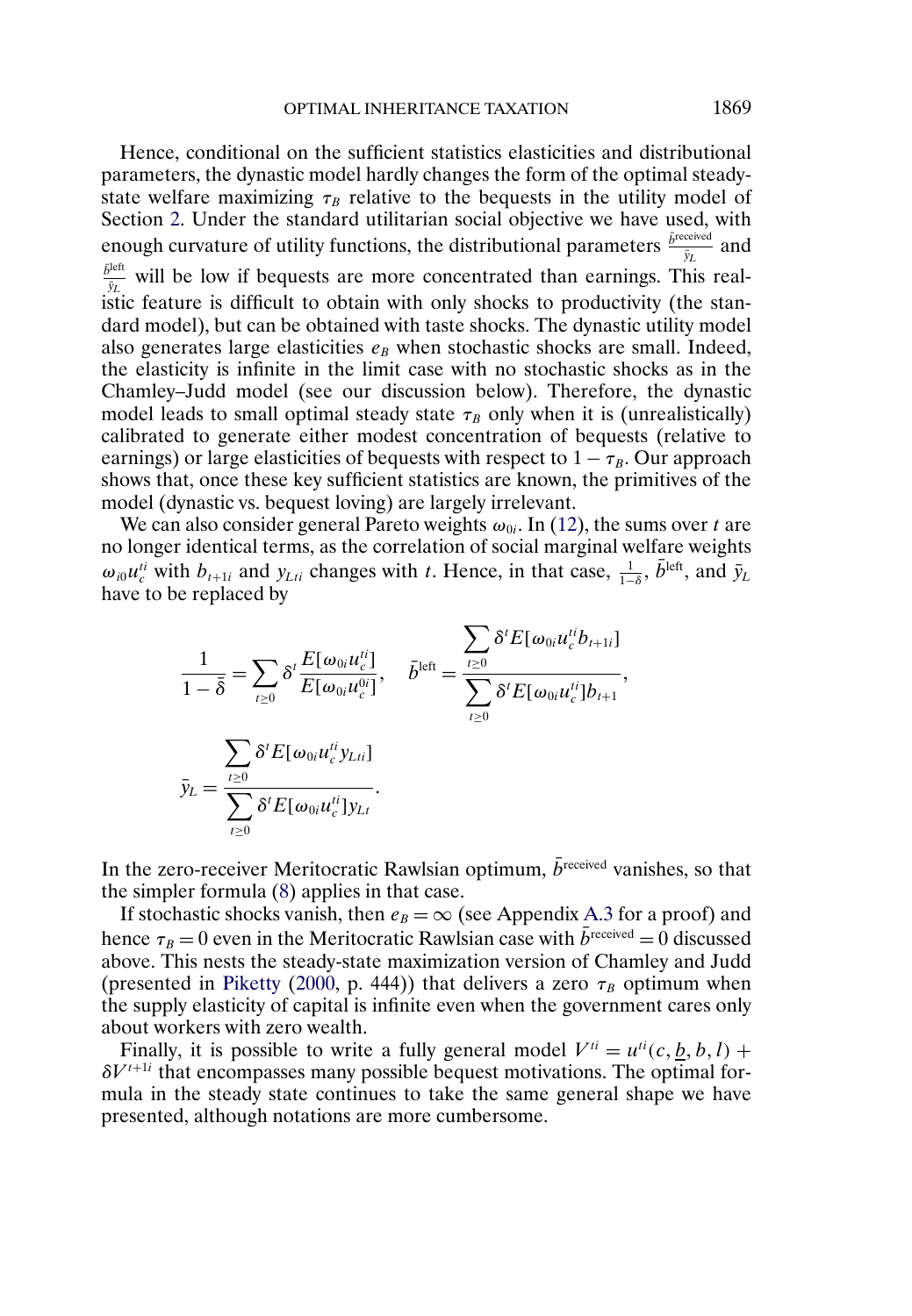## <span id="page-19-0"></span>1870 T. PIKETTY AND E. SAEZ

## 3.3. *Optimum Long-Run* τ<sub>B</sub> From Period Zero Perspective

Next, we consider maximization of period 0 dynastic utility, which has been the standard in the literature, and we solve for the long-run optimal  $\tau_B$ . The key difference with Section [2.3](#page-8-0) is that bequest behavior can change generations in advance of an anticipated tax change.<sup>13</sup>

To understand the key intuitions in the most pedagogical way, let us first assume inelastic earnings  $y_{Lti}$ . Because labor supply is inelastic, we assume without loss of generality that  $\tau_L = 0$  and that bequest taxes fund the lump-sum grant so that  $E_t = \tau_{Bt} R b_t$ . Initial bequests  $(b_{0i})_i$  are given. Let  $(\tau_{Bt})_{t>0}$  be the tax policy maximizing  $EV_0$ , that is, expected utility of generation 0:

$$
EV_0 = \sum_{t \geq 0} \delta^t E u^{ti} (R b_{ti} (1 - \tau_{Bt}) + \tau_{Bt} R b_t + y_{Lti} - b_{t+1i}).
$$

Assume that  $\tau_{Bt}$  converges to  $\tau_B$ . Consider a small reform  $d\tau_B$  for all  $t \geq T$ where  $T$  is large so that all variables have converged to their limit. Using the envelope theorem for  $b_{ti}$ , we have

$$
dEV_0 = R d\tau_B \sum_{t \geq T} \delta^t E[u_c^{ti} \cdot (b_t - b_{ti})] + R \sum_{t \geq 1} \delta^t E[u_c^{ti}] \tau_{Bt} db_t.
$$

The first term is the mechanical welfare effect (absent any behavioral response), while the second term reflects the welfare effect due to behavioral responses in bequest behavior affecting tax revenue (and hence the lump-sum grant). Importantly, note that the second sum starts at  $t \geq 1$ , as bequests may be affected before the reform takes place in anticipation. At the optimum,

(14) 
$$
0 = \frac{1}{R} \frac{dEV_0}{d\tau_B} = \sum_{t \ge T} \delta^t E[u_c^{ti} \cdot (b_t - b_{ti})] - \sum_{t \ge 1} \delta^t E[u_c^{ti}] b_t \frac{\tau_{Bt}}{1 - \tau_{Bt}} e_{Bt},
$$

with  $e_{Bt} = \frac{1-\tau_{Bt}}{b_t}$  $\frac{db_t}{d(1-\tau_B)}$  the elasticity of  $b_t$  with respect to the small reform  $d\tau_B$ (for all  $t \geq T$ ).

For  $t \geq T$ ,  $\tau_{Bt}$  changes by  $d\tau_B$  and the bequest decision is directly affected. When  $t \to \infty$ ,  $e_{Bt}$  converges to the long-run elasticity  $e_B$  of  $b_t$  with respect to  $1 - \tau_B$  as in Section [3.1.](#page-16-0)<sup>[14](#page-16-0)</sup> For  $t < T$ ,  $\tau_{Bt}$  does not change, hence bequest decisions are only affected in anticipation of the future tax increase. In a model with no stochastic shocks (as in Chamley–Judd), the full path of consumption is shifted up for  $t < T$  and then decreases faster for  $t \geq T$ . This implies that

 $<sup>13</sup>$  Recall that, in the bequest in the utility model of Section [2.3,](#page-8-0) a future bequest tax change at</sup> date T has no impact on behavior until the first generation of donors (i.e., generation  $T - 1$ ) is hit.

<sup>&</sup>lt;sup>14</sup>This long-run elasticity  $e_B$  is calculated assuming that tax revenue is rebated lump-sum period by period.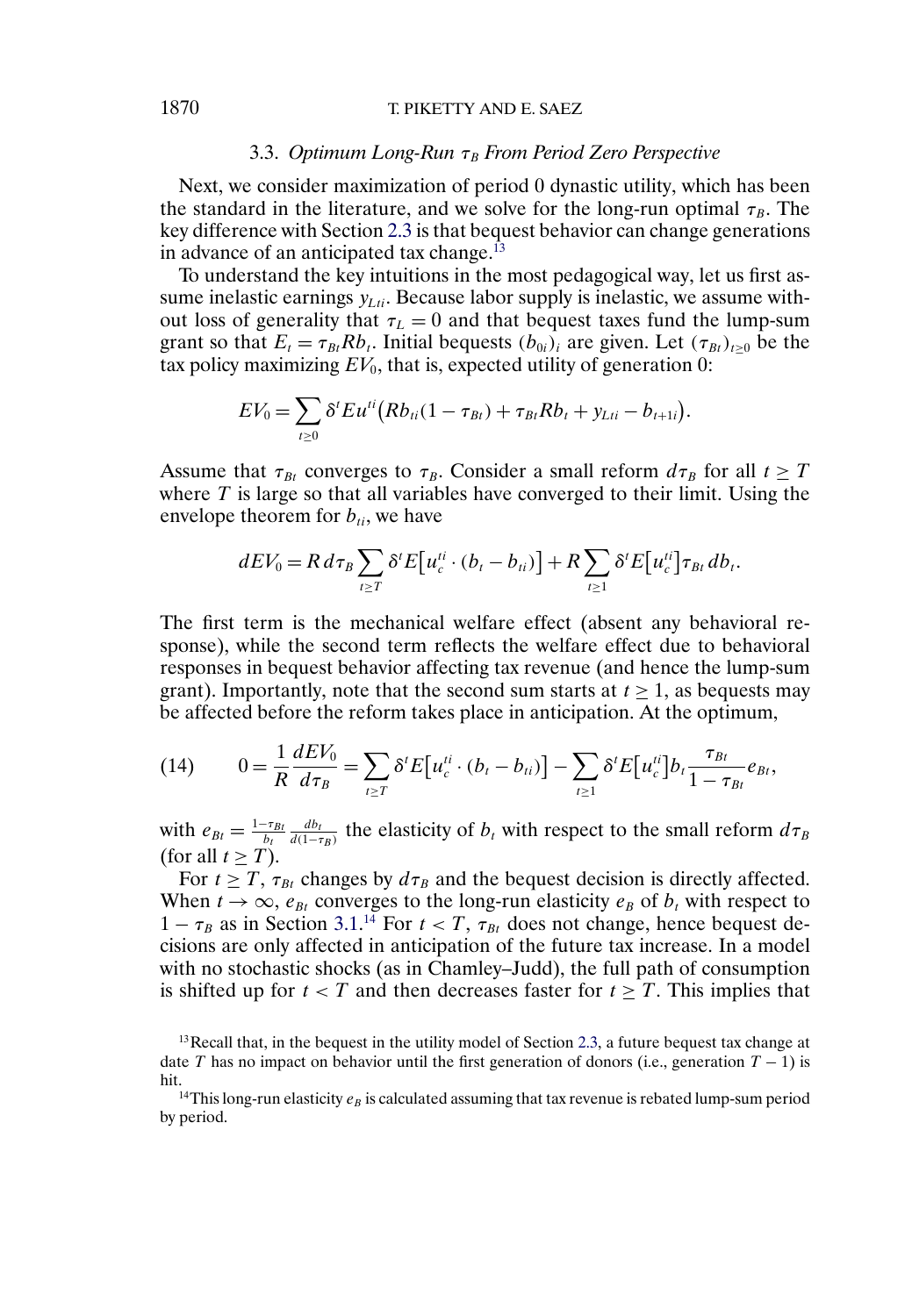<span id="page-20-0"></span>bequests start responding from period 1 even for a very distant tax reform. In the stochastic model, however, the anticipation response is attenuated as individuals hit the zero wealth constraint almost certainly as the horizon grows (see Appendix [A.3\)](#page-31-0). Therefore, we can assume that  $e_{Bt}$  is nonzero only for t large at a point where  $\tau_{Bt}$ ,  $b_t$ , and  $c_{ti}$  have converged to their long-run distribution. Hence, we can define the total elasticity  $e_B^{\text{pdv}}$  as the sum of the post-reform response elasticity  $e_B^{\text{post}}$  and the pre-reform anticipatory elasticity  $e_B^{\text{anticip.}}$  as follows:

(15) 
$$
e_B^{\text{pdv}} = e_B^{\text{post}} + e_B^{\text{anticip.}} \text{ with}
$$

$$
e_B^{\text{post}} = (1 - \delta) \sum_{t \ge T} \delta^{t-T} e_{Bt} \text{ and } e_B^{\text{anticip.}} = (1 - \delta) \sum_{t < T} \delta^{t-T} e_{Bt}.
$$

 $e_B^{\text{pvd}}$  is the elasticity of the present discounted value of the tax base with respect to a distant tax rate increase.  $e_B^{\text{post}}$  is the standard (discounted) average of the post-reform elasticities  $e_{Bt}$ , while  $e_B^{\text{anticip.}}$  is the sum of all the pre-reform behavioral elasticities  $e_{Bt}$ . We show in Appendix [A.3](#page-31-0) that  $e_B^{\text{anticip.}}$  becomes infinite when stochastic shocks disappear as in Chamley–Judd. Importantly, in that case,  $e_B^{\text{anticip.}}$  is infinite even in situations where the long-run elasticity  $e_B$ and hence  $e_B^{\text{post}}$  is finite, as in the endogenous discount factor case of Judd [\(1985,](#page-34-0) Theorem 5, p. 79) (see Appendix [A.3\)](#page-31-0). However, this elasticity is finite in the [Aiyagari](#page-34-0) [\(1995\)](#page-34-0) model with stochastic shocks. Naturally,  $e_B^{\text{pvd}} \rightarrow e_B$  when  $\delta \to 1$ . Numerical simulations could shed light on how  $e_B^{\text{anticip.}}$ ,  $e_B^{\text{post}}$ ,  $e_B$  change with the model specification and the structure of stochastic shocks.

As all terms in [\(14\)](#page-19-0) have converged, dividing by  $b_t E u_c^{ti}$ , and using (15), we rewrite [\(14\)](#page-19-0) as

$$
0 = \sum_{t \ge T} \delta^t \left[ 1 - \frac{E[u_c^{ti} b_{ti}]}{E[u_c^{ti}] b_t} \right] - \frac{\tau_B}{1 - \tau_B} \sum_{t \ge 1} \delta^t e_{Bt}, \text{ hence}
$$
  

$$
0 = 1 - \frac{E[u_c^{ti} b_{ti}]}{b_t E[u_c^{ti}]} - \frac{\tau_B}{1 - \tau_B} e_B^{\text{pdv}}.
$$

Using the definition  $\bar{b}^{\text{received}} = \frac{E[u_c^{i\dot{\theta}}b_{i\dot{\theta}}]}{b_L E u_c^{i\dot{\theta}}}$  and  $\bar{b}^{\text{left}} = \delta R(1 - \tau_B)\bar{b}^{\text{received}}$  from [\(11\)](#page-16-0), we therefore obtain the following:

DYNASTIC MODEL LONG-RUN OPTIMUM, PERIOD 0 PERSPECTIVE, INELAS-TIC LABOR SUPPLY:

(16) 
$$
\tau_B = \frac{1 - \bar{b}^{\text{received}}}{1 - \bar{b}^{\text{received}} + e^{\text{pdv}}_B} \quad \text{or equivalently} \quad \tau_B = \frac{1 - \frac{1}{\delta R} \bar{b}^{\text{left}}}{1 + e^{\text{pdv}}_B},
$$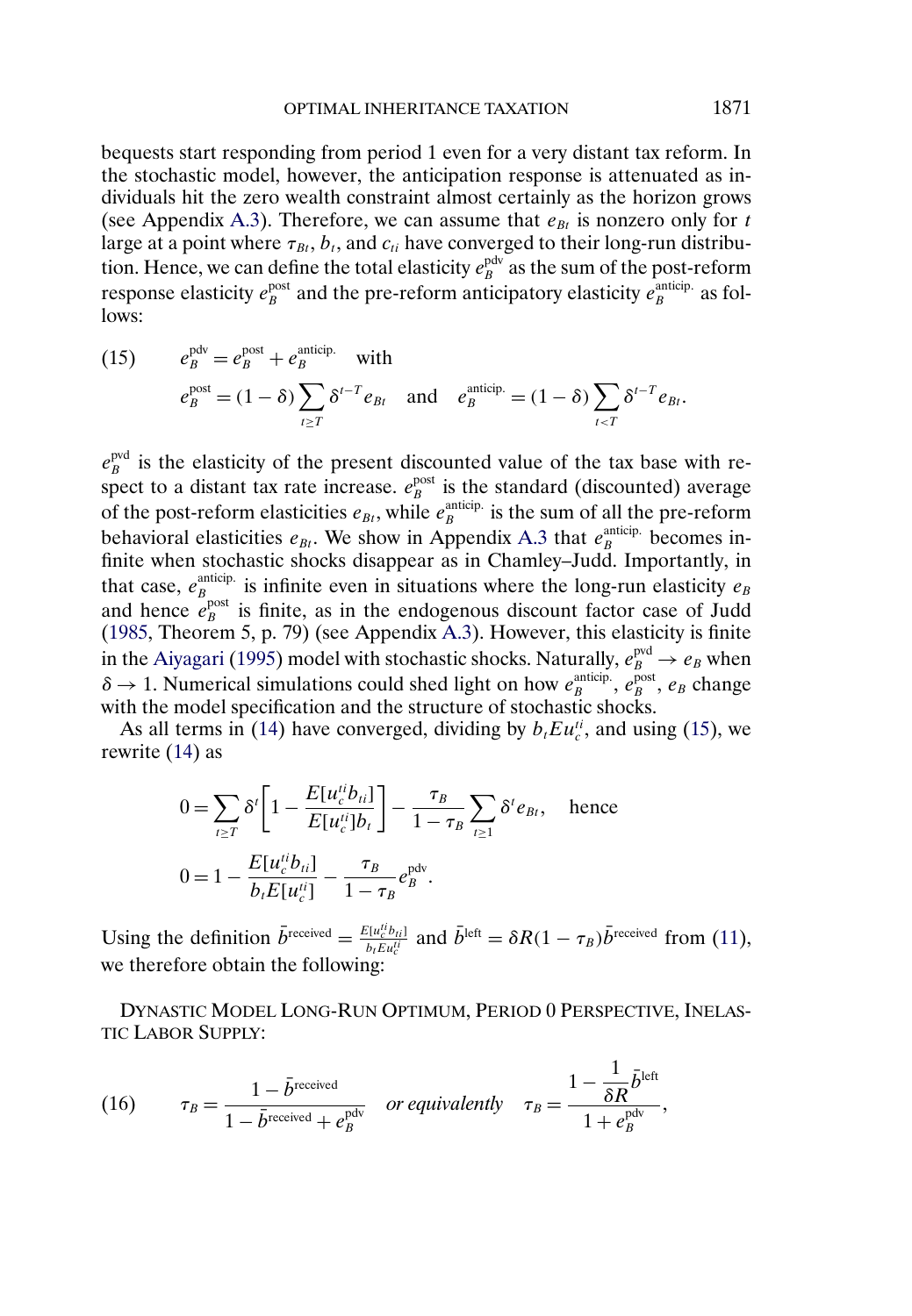<span id="page-21-0"></span>where  $e_{B}^{\text{pdv}}$ , defined in [\(15\)](#page-20-0), is the total (post-reform and anticipatory) elasticity *of the present discounted value of aggregate bequests to a long-term distant preannounced bequest tax increase*.

Six points are worth noting about formula [\(16\)](#page-20-0). First, it shows that the standard equity-efficiency approach also applies to the standard dynastic model. The first expression in [\(16\)](#page-20-0) takes the standard optimal linear tax rate form, decreasing in the elasticity  $e_B^{\text{pvd}}$  and decreasing with the distributional parameter  $\bar{b}^{\text{received}}$ . The key is to suitably define the elasticity  $e^{\text{pvd}}_{B}$ . As argued above, this elasticity is infinite in the Chamley–Judd model with no uncertainty, so that our analysis nests the Chamley–Judd zero tax result. However, whenever the elasticity  $e^{\text{pvd}}_B$  is finite, the optimal tax rate is positive as long as  $\bar{b}^{\text{received}} < 1$ , that is, bequests received are negatively correlated with marginal utility  $u_c^{\mu}$ , which is the expected case. This point on the sign of optimal long-run bequest taxation was made by [Chamley](#page-34-0) [\(2001\)](#page-34-0), although he did not derive an optimal tax formula. He also crafted an example showing that  $b^{\text{received}} > 1$  is theoretically possible.

Second, there is no double counting in the dynastic model from period 0 perspective. Hence, the cost of bequest taxation can be measured either on bequest receivers (first formula in [\(16\)](#page-20-0)) or, equivalently, on bequest leavers (second formula in [\(16\)](#page-20-0)). This shows that the optimal  $\tau_B$  in the dynastic model takes the same form as [\(9\)](#page-9-0), the long-run optimum with social discounting from Section [2,](#page-2-0) ignoring the welfare effect on bequest receivers, that is, setting  $\bar{b}^{\text{received}} = 0.15$ 

Third, we can add labor supply decisions. Considering a  $d\tau_B$ ,  $d\tau_L$  trade-off modifies the optimal tax rate as expected.  $\bar{b}^{\text{received}}$  and  $\bar{b}^{\text{left}}$  in [\(16\)](#page-20-0) need to be replaced by  $\frac{\bar{b}^{\text{received}}}{\bar{y}_L}$  [1 –  $\frac{e_L^{\text{pred}}\tau_L}{1-\tau_L}$ ] and  $\frac{\bar{b}^{\text{left}}\tau_L}{\bar{y}_L}$  [1 –  $\frac{e_L^{\text{pvd}}\tau_L}{1-\tau_L}$ ], with  $e_L^{\text{pvd}}$  the elasticity of aggregate PDV earnings (see Section S.1.3).

Fourth, optimal government debt management in the closed economy would deliver the Modified Golden Rule  $\delta R = 1$  and the same formulas continue to hold (see Section S.1.4).

Fifth, we can consider heterogeneous discount rates  $\delta_{ti}$ . Formula [\(16\)](#page-20-0) still applies with  $\bar{b}^{\text{received}} = \lim_{T} \frac{\sum_{t \ge T} E[\delta_{1i} \cdots \delta_{ti} u_c^{it} b_{ti}]}{\sum_{t \ge T} E[\delta_{1i} \cdots \delta_{ti} u_c^{it}] b_t}$  $\frac{\sum_{t \geq T} E[\delta_{1i} \cdots \delta_{ti} u_c^t \delta_{ti}]}{\sum_{t \geq T} E[\delta_{1i} \cdots \delta_{ti} u_c^t] b_t}$ . Hence,  $b^{\text{received}}$  puts weight on consistently altruistic dynasties, precisely those that accumulate wealth so that  $b^{\text{received}} > 1$  and  $\tau_B < 0$  is likely. In that case, the period 0 criterion puts no weight on individuals who had non-altruistic ancestors. This fits with aristocratic values, but is the polar opposite of realistic modern meritocratic values. Hence, the dynastic model with the period zero objective generates unappeal-

<sup>15</sup>Naturally,  $\tau_L = e_L = 0$  here. Note also that  $\bar{y}_L$  is replaced by 1 because the trade-off here is between the bequest tax and the lump-sum grant (instead of the labor tax as in Section [2\)](#page-2-0).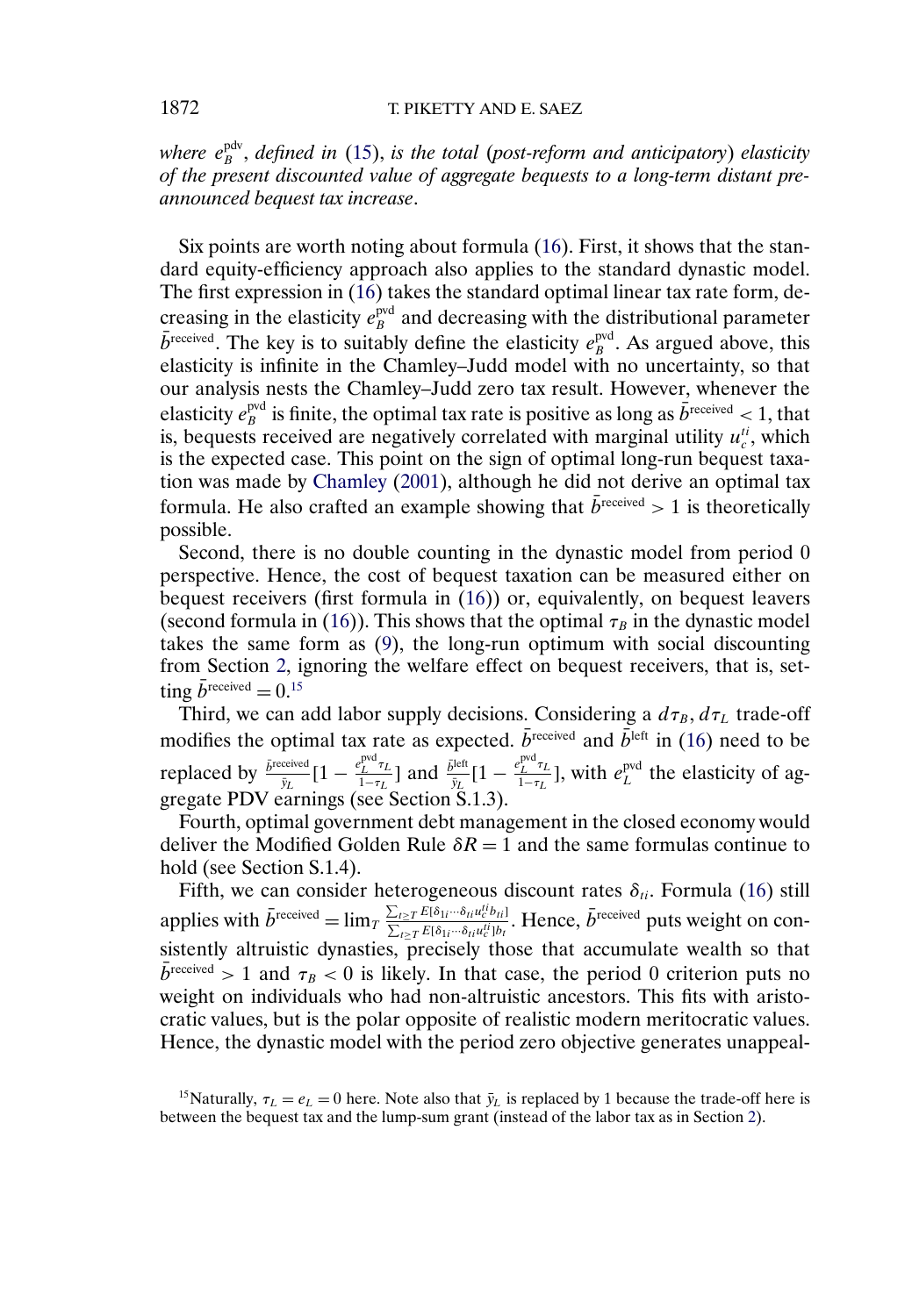<span id="page-22-0"></span>ing normative recommendations when there is heterogeneity in tastes for bequests.

Sixth, adding Pareto weights  $\omega_{0i}$  that depend on initial position delivers exactly the same formula, as the long-run position of each individual is independent of the initial situation. This severely limits the scope of social welfare criteria in the period 0 perspective model relative to the steady-state welfare maximization model analyzed in Section [3.2.](#page-16-0)

### 4. NUMERICAL CALIBRATIONS

We use wealth surveys for France (Enquête Patrimoine 2010) and the United States (Survey of Consumer Finances 2010) to calibrate the general steadystate formula (see Section S.3 for details)

(17) 
$$
\tau_B = \frac{1 - \left[1 - \frac{e_L \tau_L}{1 - \tau_L}\right] \cdot \left[\frac{\bar{b}^{\text{received}}}{\bar{y}_L}(1 + \hat{e}_B) + \frac{\nu}{R/G} \frac{\bar{b}^{\text{left}}}{\bar{y}_L}\right]}{1 + e_B - \left[1 - \frac{e_L \tau_L}{1 - \tau_L}\right] \frac{\bar{b}^{\text{received}}}{\bar{y}_L}(1 + \hat{e}_B)},
$$

which incorporates growth G (Section [2.3\)](#page-8-0) and wealth loving motivations  $\nu$ (Section [2.5\)](#page-15-0). We consider the following benchmark values for the parameters:  $e_B = \hat{e}_B = 0.2$ ,  $e_L = 0.2$ ,  $\tau_L = 30\%$ ,  $R/\tilde{G} = e^{(r-g)H} = 1.82$  with  $r - g = 2\%$  and  $H = 30$  years, and  $\nu = 1$  (pure bequests motives).<sup>16</sup> We discuss these parameter choices and carry out sensitivity analysis in Table [I.](#page-23-0)

We use the joint micro-level distribution of bequests received, bequests left, and lifetime labor earnings  $(b_{ti}, b_{t+1i}, y_{Lti})$  from the survey data to compute the distributional parameters  $\bar{b}^{\text{received}}, \bar{b}^{\text{left}}$ , and  $\bar{y}_L$  using definition [\(4\)](#page-5-0). This requires specifying social welfare weights  $g_{ti}$ . To be agnostic and explore heterogeneity in optimal  $\tau_B$  across the distribution, we consider percentile p-weights which concentrate uniformly the weights  $g_{ti}$  on percentile p of the distribution of *bequests received*. Hence, for p-weights,  $\bar{b}^{\text{received}}$ ,  $\bar{b}^{\text{left}}$ , and  $\bar{y}_L$  are the average of bequests received, bequests left, earnings (relative to population averages) among pth percentile bequest receivers. By definition,  $\bar{b}^{\text{received}}$  increases with p. As we shall see,  $\bar{b}^{\text{left}}$  also increases with p, as large receivers tend to leave higher than average bequests themselves, while  $\bar{y}_L$  only mildly increases with p.

Those distributional parameters are computed within the population of individuals aged 70 and above.<sup>17</sup> We use retrospective questions about bequest

<sup>17</sup>We focus on older cohorts because they have already received bequests from their parents, and will soon leave bequests to their children. Hence, we can estimate the distribution of bequests both received and left. Wealth at age 70 and above overestimates bequests left because of late life

<sup>&</sup>lt;sup>[1](#page-24-0)6</sup>We use  $\nu = 1$  in Figures 1 and [2.](#page-27-0) A more realistic (and still conservative) value based on estimates from Kopczuk and Lupton (2007) is probably  $\nu = 0.7$  (see our discussion in Table I).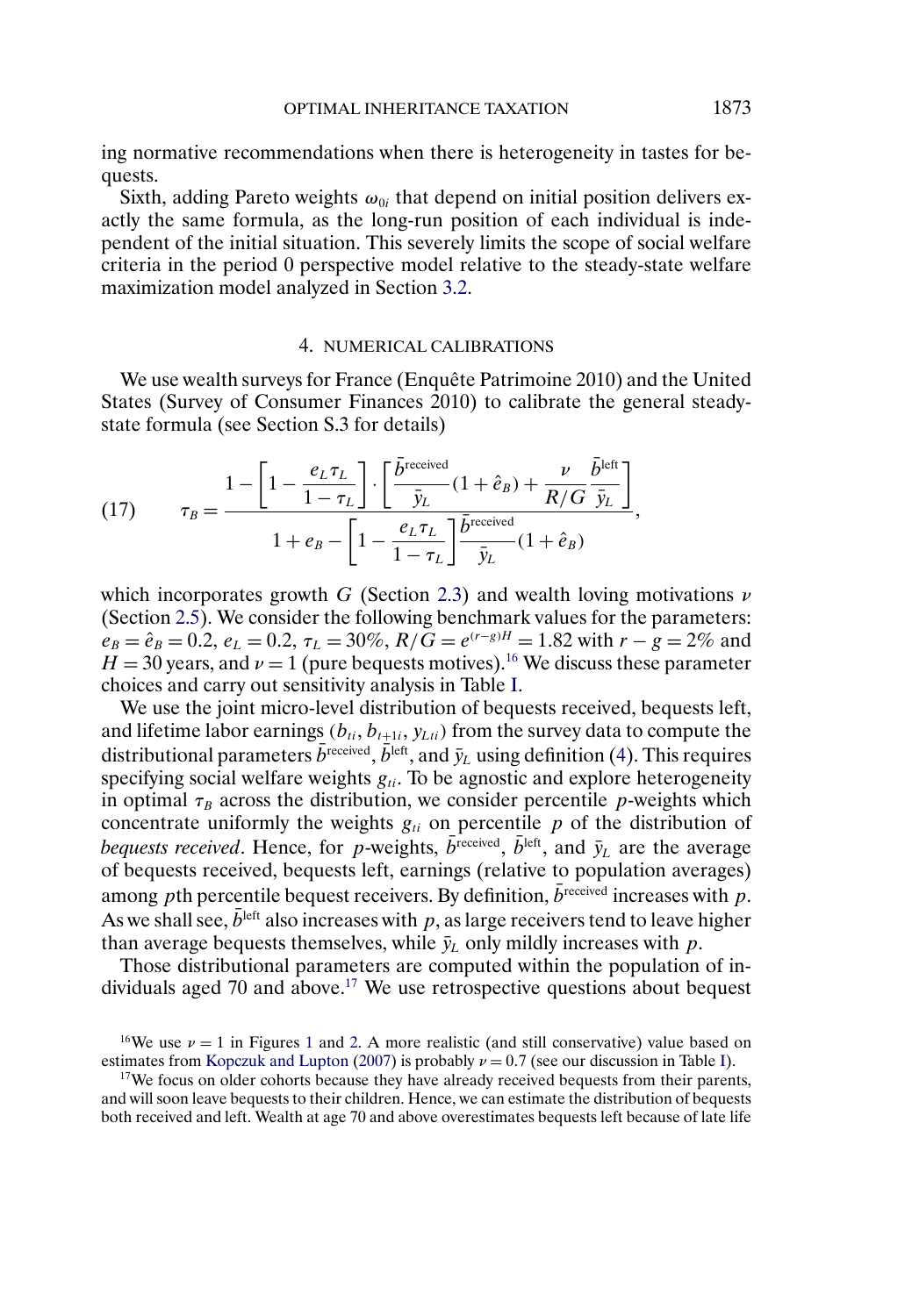<span id="page-23-0"></span>

|                                                                                                                                                                                                                      |                                            | TABLE I                 | OPTIMAL INHERITANCE TAX RATE $\tau_B$ CALIBRATIONS <sup>a</sup> |                      |                                               |                          |                                            |                          |
|----------------------------------------------------------------------------------------------------------------------------------------------------------------------------------------------------------------------|--------------------------------------------|-------------------------|-----------------------------------------------------------------|----------------------|-----------------------------------------------|--------------------------|--------------------------------------------|--------------------------|
|                                                                                                                                                                                                                      | Elasticity $e_B = 0$<br>(Low-End Estimate) |                         | Elasticity $e_R = 0.2$<br>(Middle-End Estimate)                 |                      | Elasticity $e_R = 0.5$<br>(High-End Estimate) |                          | Elasticity $e_B = 1$<br>(Extreme Estimate) |                          |
|                                                                                                                                                                                                                      | France<br>(1)                              | U.S.<br>(2)             | France<br>(3)                                                   | U.S.<br>(4)          | France<br>(5)                                 | U.S.<br>(6)              | France<br>(7)                              | U.S.<br>(8)              |
| 0. Basic Specification: Optimal Tax for Zero Receivers (Bottom 50%), $r - g = 2\%$ ( $R/G = 1.82$ ), $\nu = 70\%$ , $e_L = 0.2$ , No Exemption (Linear Tax $\tau_B$ )<br>P0-50, $r - g = 2\%, \nu = 70\%, e_L = 0.2$ | 76%                                        | 70%                     | 63%                                                             | 59%                  | 50%                                           | 47%                      | 38%                                        | 35%                      |
| 1. Optimal Linear Tax Rate for Other Groups by Percentile of Bequests Received<br>$P50 - 70$<br>$P70 - 90$<br>P90-95                                                                                                 | 75%<br>45%<br>$-283%$                      | $70\%$<br>60%<br>$-43%$ | 62%<br>31%<br>$-330%$                                           | 59%<br>46%<br>$-84%$ | 48%<br>16%<br>$-376%$                         | 47 $%$<br>31%<br>$-126%$ | 35%<br>2%<br>$-423%$                       | $35\%$<br>17%<br>$-167%$ |
| 2. Sensitivity to Capitalization Factor $R/G = e^{(r-g)H}$<br>$r-g=0\%$ ( $R/G=1$ ) or dynamic efficiency<br>$r-g = 3\% (R/G = 2.46)$                                                                                | 56%<br>82%                                 | 46%<br>78%              | 46%<br>68%                                                      | 38%<br>65%           | 37%<br>55%                                    | 31%<br>52%               | 28%<br>41%                                 | 23%<br>39%               |
| 3. Sensitivity to Bequests Motives $\nu$<br>$\nu = 1$ (100% bequest motives)<br>$\nu = 0$ (no bequest motives)                                                                                                       | 65%<br>100%                                | 58%<br>$100\%$          | 54%<br>83%                                                      | 48%<br>83%           | 43%<br>67%                                    | 39%<br>67%               | 33%<br>50%                                 | 29%<br>50%               |
| 4. Sensitivity to Labor Income Elasticity $e_L$<br>$e_L=0$<br>$e_L = 0.5$                                                                                                                                            | 73%<br>79%                                 | 68%<br>75%              | 61%<br>66%                                                      | 56%<br>62%           | 49%<br>53%                                    | 45%<br>50%               | 37%<br>40%                                 | 34%<br>37%               |
| 5. Optimal Linear Tax Rate in Rentier Society (France 1872–1937) for Zero Receivers (Bottom 80%) With $b^{\text{left}} = 25\%$ and $\tau_L = 15\%$<br>P0-80, $r - g = 2\%, \nu = 70\%, e_L = 0.2$                    | $90\%$                                     |                         | 75%                                                             |                      | 60%                                           |                          | 45%                                        |                          |
| 6. Optimal Top Tax Rate Above Positive Exemption Amount for Zero Receivers (Bottom 50%)<br>Exemption amount: 500,000<br>Exemption amount: 1,000,000                                                                  | 88%<br>92%                                 | 73%<br>73%              | 65%<br>66%                                                      | 58%<br>57%           | 46%<br>46%                                    | 44%<br>43%               | 32%<br>30%                                 | 31%<br>31%               |

| TABLE I                                                         |  |
|-----------------------------------------------------------------|--|
| OPTIMAL INHERITANCE TAX RATE $\tau_B$ Calibrations <sup>a</sup> |  |

<sup>a</sup>This table presents simulations of the optimal inheritance tax rate  $\tau_B$  using formula ([17\)](#page-22-0) from the main text for France and the United States and various parameter values. In formula ([17\)](#page-22-0), we use  $\tau_L = 30\%$  (labor income tax rate), except in Panel 5. Parameters b<sup>received</sup>, b<sup>left</sup>,  $y_L$  are obtained from the survey data (SCF 2010 for the U.S., Enquête Patrimoine 2010 for the U.S., Enquête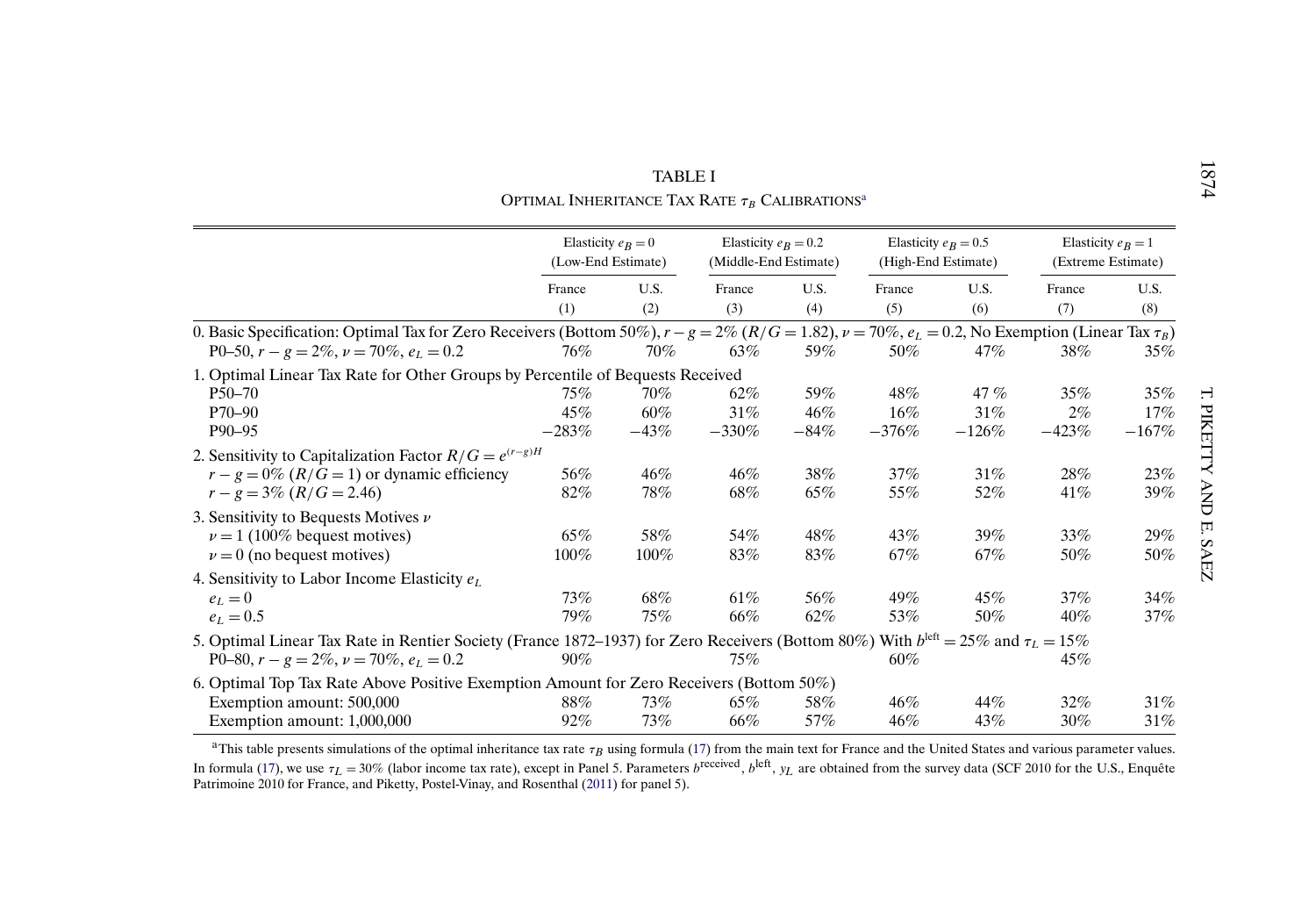<span id="page-24-0"></span>

FIGURE 1.—Optimal linear inheritance tax rate (by percentile of bequest received). The figure reports the optimal linear tax rate  $\tau_B$  from the point of view of each percentile of bequest receivers based on formula [\(17\)](#page-22-0) in text using as parameters:  $e_B = 0.2$ ,  $e_L = 0.2$ ,  $\tau_L = 30\%$ ,  $\nu = 1$ (pure bequest motives),  $R/\tilde{G} = 1.8$ ,  $y_L$ ,  $b^{\text{received}}$  and  $b^{\text{left}}$  estimated from micro-data for each percentile (SCF 2010 for the U.S., Enquête Patrimoine 2010 for France).

and gift receipts available in both surveys to compute  $\bar{b}^{\text{received}}$ , questions about current net wealth to estimate  $\bar{b}^{\text{left}}$ , and the sum of wage, self-employment, and pension income (usually proportional to past earnings) to compute  $\bar{y}_L$ . Wealth of married individuals is defined as household wealth divided by two. Bequest received is defined as the sum of bequests and gifts received by both spouses divided by 2.18

Figure 1 depicts the optimal linear inheritance tax rate  $\tau_B$  from the perspective of each percentile p of the distribution of *bequest received*. We find that, in both countries, the optimal tax rate is about 50% for the bottom 70% of the population, then falls abruptly and becomes negative within the top 20% of inheritors (particularly for the top  $10\%$ ).<sup>19</sup> Because of the very large concentration of inherited wealth, the bottom 50% receive only about 5% of total bequests in both the United States and France. Hence,  $\bar{b}^{\text{received}}$  is close to 0% for the bottom 50%, and barely higher for the next 20%. In both countries,

consumption and charitable giving. We repeated the computations separately for individuals aged 60–69, 70–79, 80–89, with almost identical results.

<sup>18</sup>Using transmissible net wealth (excluding pension funds) rather than net wealth or using information on past occupation to estimate  $\bar{y}_L$  had very small effects on estimates.<br><sup>19</sup>We put a lower bound  $\tau_B = -20\%$  for readability, as the optimum is infinitely negative in

upper percentiles.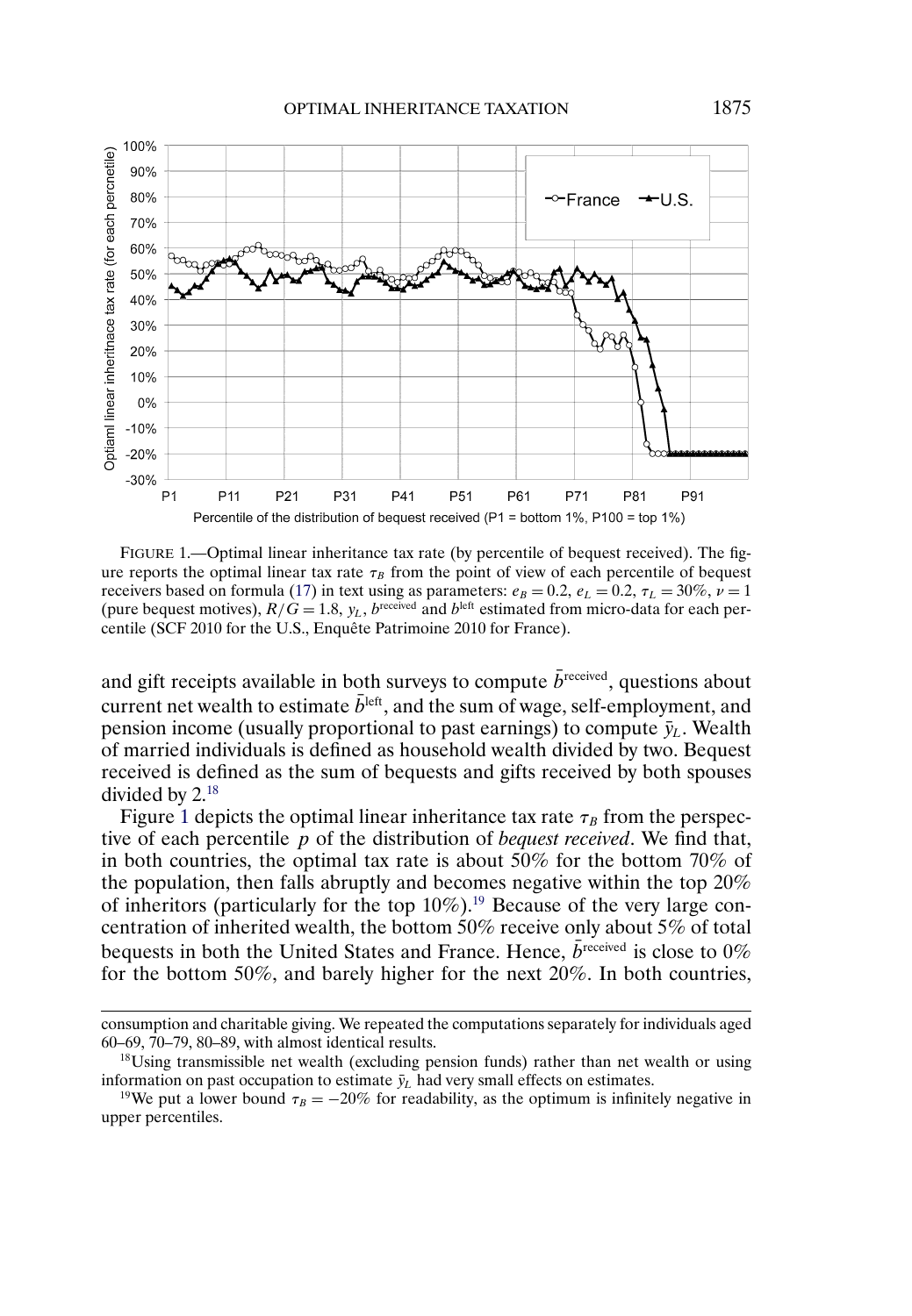<span id="page-25-0"></span>bottom 50% bequest receivers have earnings fairly close to national averages (with  $\bar{y}_L$  around 90%–95%), but leave substantially less wealth than average to their children (with  $\bar{b}^{\text{left}}$  around 60%–70%). This explains the stability of  $\tau_B$ across percentiles in the bottom 70% in Figure [1.](#page-24-0) Even though bottom 70% receivers enjoy leaving bequests, it is in their interest to tax bequests at relatively large rates, so to as reduce their labor tax burden.

Optimal tax rates are close in both countries, but start falling at a lower percentile in France. This is due to the larger concentration of inherited wealth in the United States (i.e.,  $\bar{b}^{\text{received}}$  remains very close to 0% until percentile 80 in the U.S., while it becomes significant after percentile 70 in France). Conversely,  $\bar{b}$ <sup>left</sup> among bottom 50% receivers is larger in the U.S., suggesting higher wealth mobility. Those differences could reflect reporting biases (bequests received might be particularly under-reported in the U.S., which would explain both findings) and should be further analyzed in future research (see Section S.3 for a detailed discussion).

As our results show, inheritance taxation involves deeply conflicting economic interests: bottom receivers benefit from high inheritance tax rates, but relatively large groups at the top would benefit from inheritance subsidies. Beliefs about wealth mobility are also key. Over-optimism about the prospect of leaving large bequests would lower perceived optimal tax rates.

Next, we explore, in Table [I,](#page-23-0) sensitivity of optimal  $\tau_B$  with the key parameters around the benchmark case,  $e_L = 0.2$ ,  $\tau_L = 30\%$ ,  $R/G = e^{(r-g)H} = 1.82$ ,  $\nu = 0.7$ , and the Meritocratic Rawlsian optimum, that is, maximizing the welfare of bottom 50% bequest-receivers (who receive negligible bequests). In all panels, we display optimal tax rates for France and the United States for various values of the bequest elasticity  $e_B = \hat{e}_B = 0, 0.2, 0.5, 1$ , the key elasticity parameter.

First, regarding this key bequest elasticity  $e_B$ , we chose a benchmark value  $e_B = 0.2$  in Figure [1.](#page-24-0) Using U.S. time and cross-section variations, [Kopczuk and](#page-34-0) [Slemrod](#page-34-0) [\(2001\)](#page-34-0) found elasticities  $e_B$  around 0.1–0.2. There remains considerable uncertainty about  $e_B$ . More empirical work on this key parameter would be valuable. With  $e_B = 0$ , the optimal inheritance tax rate for bottom receivers would be about 70% (rather than 60%). With  $e_B = 0.5$ , it would be about 50%. Even with an elasticity  $e_B = 1$ , which seems implausibly high, the optimal in-heritance tax rate would still be about 35% in both countries (Table [I,](#page-23-0) panel 1, and Figures S.1–S.2).

Second, we chose a benchmark value  $R/G = e^{(r-g)H} = 1.82$ , which corresponds to  $r - g = 2\%$  and  $H = 30$  years. Historically, the difference between the average annual rate of return to wealth and the growth rate has been closer to 3%–4% or even higher [\(Piketty](#page-34-0) [\(2011,](#page-34-0) Table II, p. 1122)). With  $r - g = 3\%$ , optimal inheritance tax rates would be close to 70%, both in France and in the United States. Conversely, assuming  $r - g = 0\%$ , that is,  $R/G = 1$ , which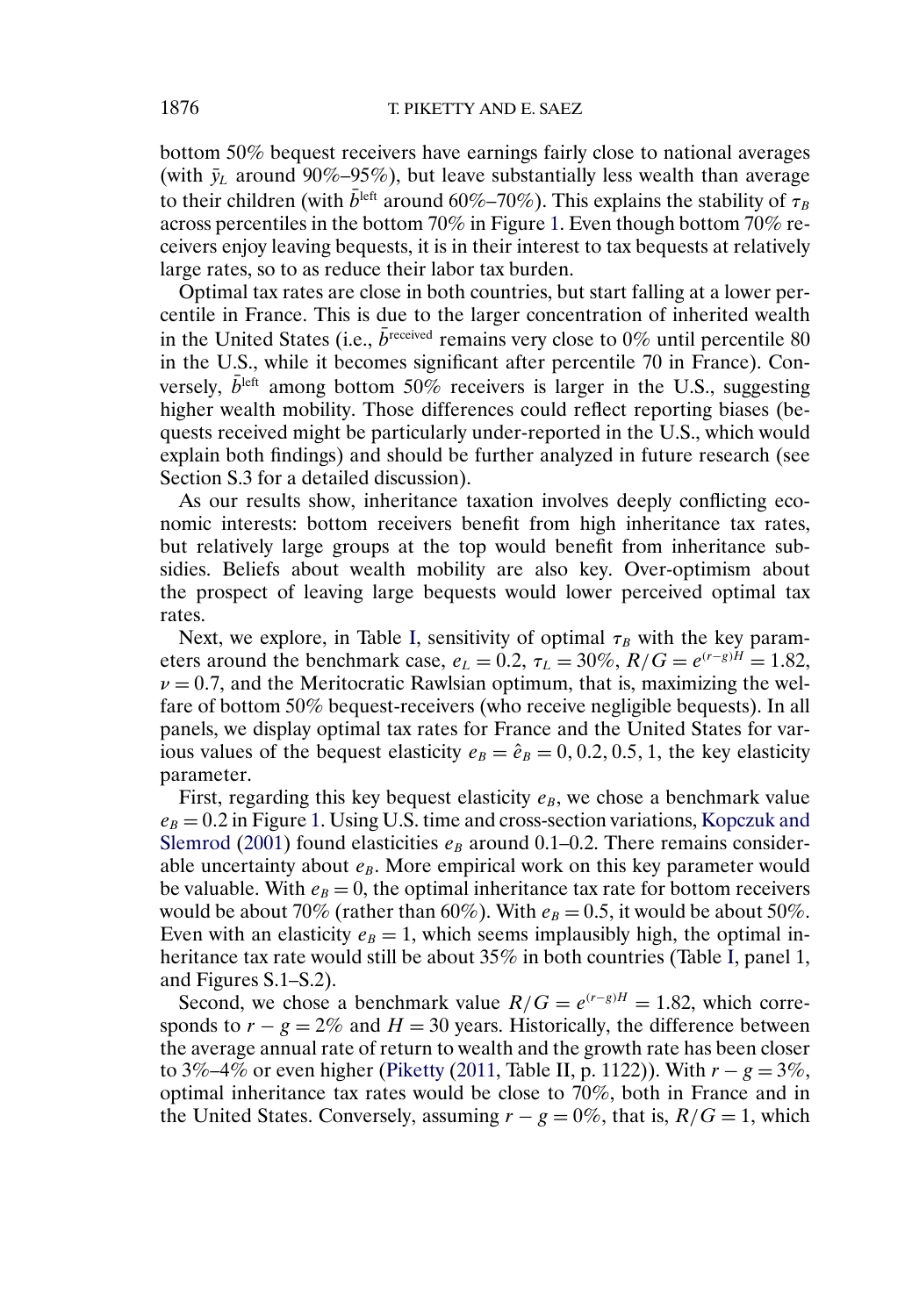can be interpreted as the case with dynamic efficiency and optimal capital accumulation, optimal inheritance tax rates fall to about 40% in both countries (Table [I,](#page-23-0) panel 2, and Figures S.3–S.4).

Third, Table [I](#page-23-0) uses a benchmark value  $\nu = 70\%$  for bequest motives strength. [Kopczuk and Lupton](#page-34-0) [\(2007\)](#page-34-0) showed that there is substantial heterogeneity in the distribution of motives for wealth accumulation. The average fraction of the population with a bequest motive is between one half and two thirds, hence  $\nu = 70\%$  is on the high end. With  $\nu = 0\%$ , that is, in the complete absence of bequest motives,  $e_B$  is the sole limiting factor for optimal tax rates, which would then be over 80%. Conversely, with  $\nu = 100\%$ , that is, wealth accumulation is fully driven by bequest motives, the optimal tax rate would fall to about 50% (Table [I,](#page-23-0) panel 3, and Figures S.5–S.6).

Fourth, Table [I,](#page-23-0) panel 4 shows that optimal bequest tax rates increase with the labor elasticity  $e_L$  but moderately so: the optimal  $\tau_B$  is only slightly higher for  $e<sub>L</sub> = 0.5$  (upper bound on the labor elasticity based on a large empirical literature) than for  $e<sub>L</sub> = 0$ .

Fifth, to illuminate the crucial role played by wealth inequality and mobility, we also provide estimates using the micro files of estate tax returns collected by [Piketty, Postel-Vinay, and Rosenthal](#page-35-0) [\(2011\)](#page-35-0) in the Paris archives over the 1872–1937 period, a time characterized by large inheritance flows and extreme wealth concentration (with over 90% of aggregate inheritance received by top 10% successors). These highly reliable, exhaustive administrative data cover wealth over two generations. We find that  $b^{\text{left}}$  is as low as 20%–30% for the bottom 80% receivers (roughly the zero-receivers), implying very high optimal inheritance tax rates for zero-receivers—typically above 75% for moderate elasticities  $e_B$  (Table [I,](#page-23-0) panel 5, and Section S.3).

Sixth, it is possible to extend the optimal linear tax formula to nonlinear bequest taxation that takes the form of a simple two-bracket tax with a flat tax rate above an exemption threshold, a reasonable approximation to actual schedules. Our formula carries over virtually unchanged by replacing bequests by taxable bequests above the exemption threshold in our formulas (see Section S.4).20 Figure [2](#page-27-0) shows that, in both countries, the optimal top tax rate above an exemption level (of 1m  $\text{\$ or } \in$ ) is roughly comparable to the optimal linear inheritance tax rate. It is slightly higher in France, where bottom 50% bequest receivers have a relatively small probability to leave bequests above such levels. This difference between France and the United States could again be partly due to reporting biases (see Section S.3). Table [I,](#page-23-0) panel 6 shows that optimal nonlinear tax rates are higher than optimal linear tax rates for moderate  $e_B$  (but no longer for large  $e_B$ ). It is worth noting that these high top inheritance

 $^{20}$ It is computationally more difficult to solve for the optimal exemption threshold (and even more so for the optimal many-bracket nonlinear tax schedule). Hence, in Figure [2](#page-27-0) and Table [I,](#page-23-0) panel 6, we take the exemption threshold as given at 500,000 or 1 million \$ (for the U.S.) or  $\in$ (for France).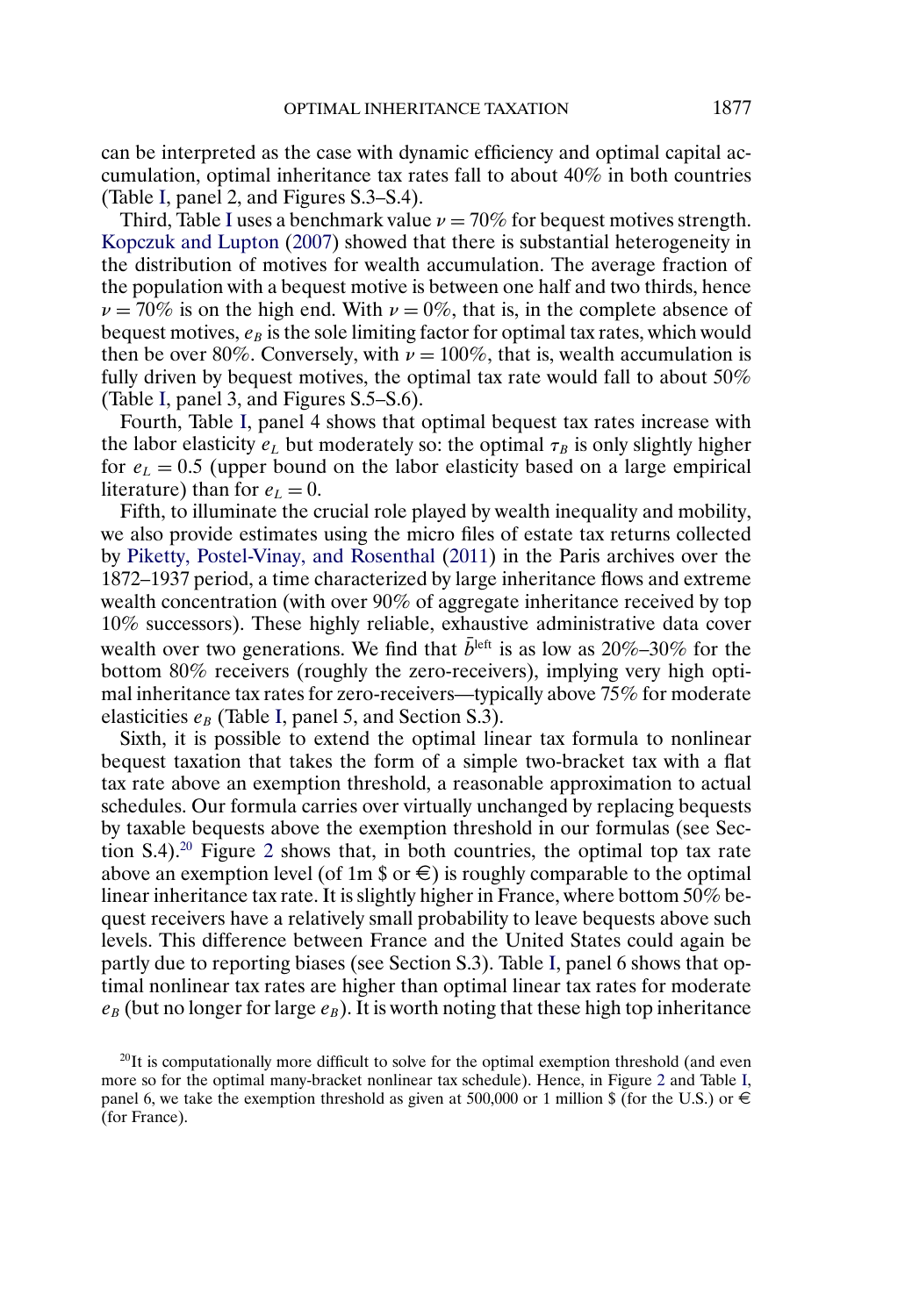<span id="page-27-0"></span>

FIGURE 2.—Optimal top inheritance tax rate (by percentile of bequest received). Bequests are taxed at flat rate only above exemption threshold of 1m (\$ or  $\epsilon$ ). Optimal top tax rate  $\tau_B$  (above exemption threshold of 1m ( $\text{\$ or } \in$ ) for each percentile of bequest received using as parameters:  $e_B = 0.2$ ,  $e_L = 0.2$ ,  $\tau_L = 30\%$ ,  $\nu = 1$  (pure bequest motives),  $R/G = 1.8$ ,  $y_L$ , breceived and bleft estimated from micro-data for each percentile (SCF 2010 for the U.S., Enquête Patrimoine 2010 for France). [In contrast to Figure [1,](#page-24-0) inheritances are taxed only above an exemption threshold in this figure.]

tax rates—around 60%—are very much in line with historical experience, especially in Anglo-Saxon countries from the 1930s to the 1980s, when top estate tax rates were systematically above 60% (Figure [3\)](#page-28-0). The decline of U.S. top rates since the 1980s could be due to a shift in political power away from the bottom 80% and toward the top 10%. Finally, comparing Figure 2 to Figure [1](#page-24-0) shows that a smaller minority at the top opposes top bequest taxes than linear bequest taxes, explaining perhaps why actual bequest taxes often have large exemption levels.

## 5. CONCLUSION AND EXTENSIONS

This paper has derived robust optimal inheritance tax formulas expressed in terms of sufficient statistics. This approach casts fruitful light on the problem and unifies previous seemingly disparate results. In accordance with the public debate, the optimal tax rate trades off equity and efficiency. This trade-off is nondegenerate if the elasticity of bequests with respect to taxation is not infinite and inheritances matter for lifetime resources and social preferences. If the elasticity is low, the concentration of inheritances is high, and society favors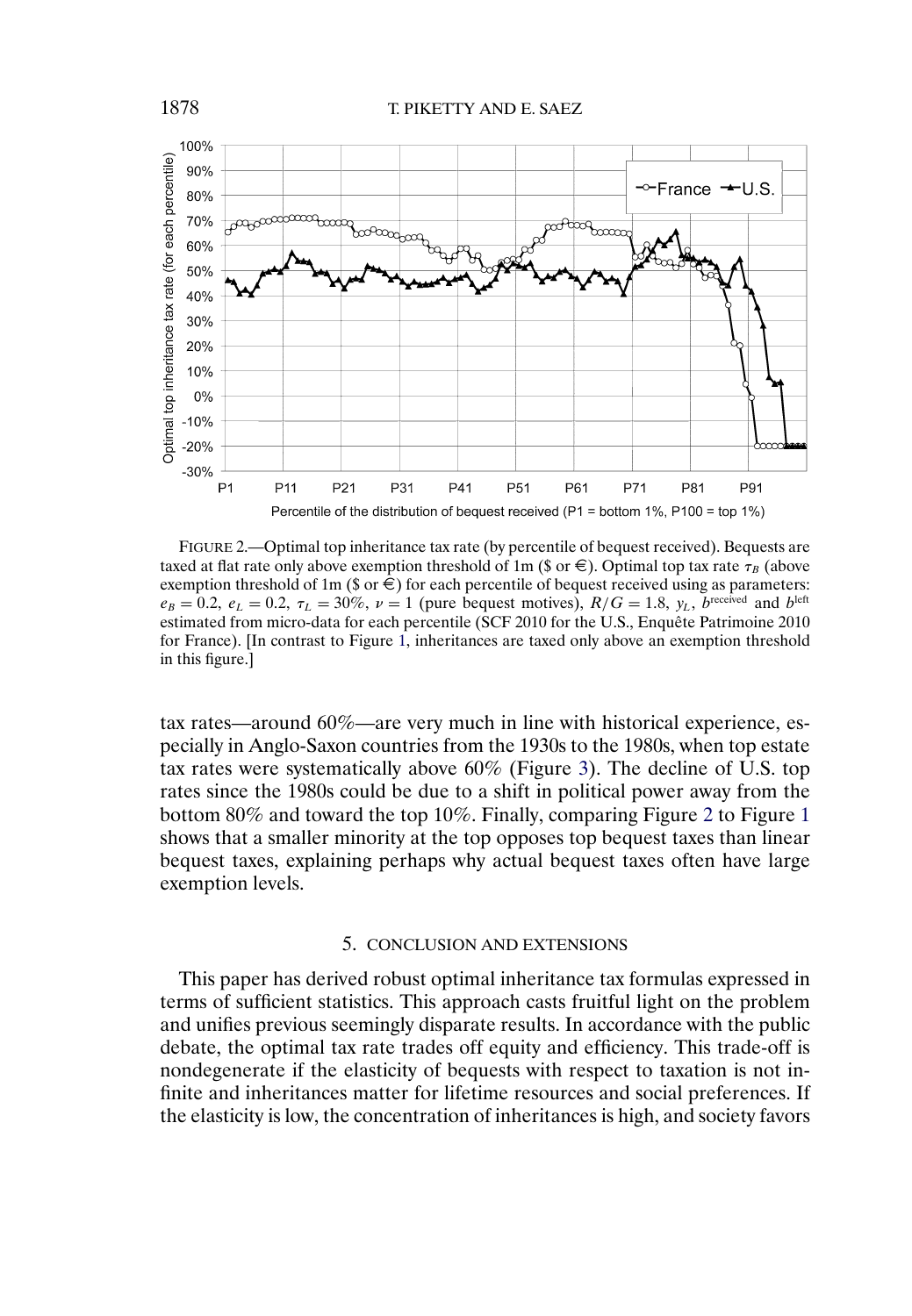<span id="page-28-0"></span>

those with little inheritance, the optimal tax rate is high. Our analysis could be extended in various ways.

First, solving the full nonlinear optimum (instead of only the two-bracket case) would be valuable. This complicates the analysis but does not radically change the optimal tax problem.

Second, if the government can use debt, labor taxation  $\tau_L$  is exactly equivalent to a consumption tax  $\tau_c$  even in the presence of bequests, provided the government compensates individuals for initial wealth implicitly taxed when switching from labor to consumption tax. Hence, the same formulas for  $\tau_B$ apply when considering the trade-off between bequest taxation and consumption taxation (instead of labor taxation). The view that consumption taxation can successfully tax wealthy idle heirs is illusory because, with labor income taxation, wealthy heirs would have received smaller inheritances to start with. With nonlinear taxation, the full equivalence between labor and consumption tax naturally breaks down. But it is still the case that consumption taxation is a poor instrument to target inheritors, unless inheritance taxes are not available. $^{21}$ 

Third, our analysis was limited to capitalized inheritance taxation. That is, the same tax rate  $\tau_B$  is used to tax bequest received  $b_{ti}$  and lifetime return

<sup>&</sup>lt;sup>21</sup>This simple point (i.e., with ill functioning inheritance and capital taxes, one can use progressive consumption taxes to tax wealthy successors) was first made by [Kaldor](#page-34-0) [\(1955\)](#page-34-0). See Piketty and Saez [\(2012,](#page-34-0) Appendix B.4).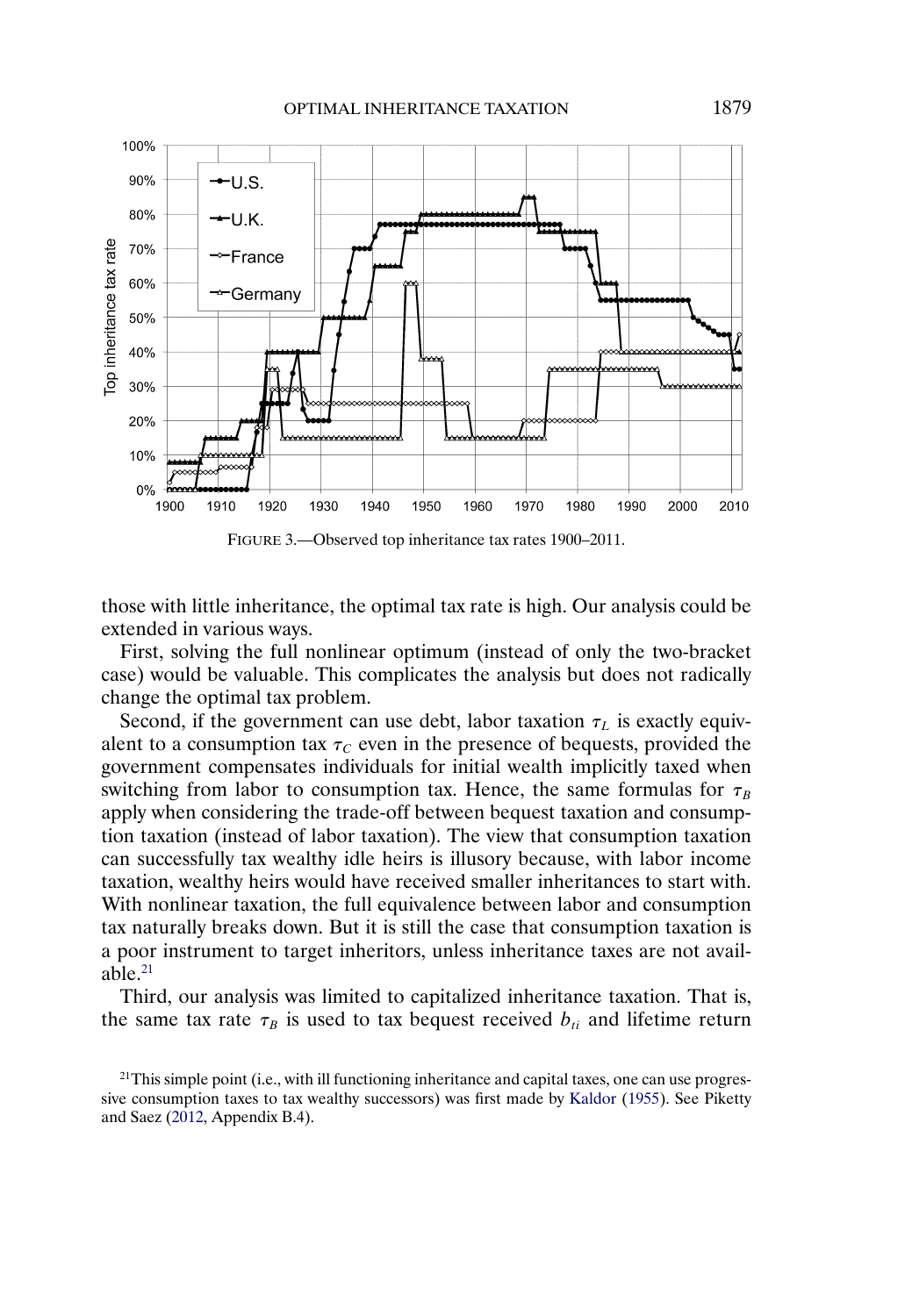<span id="page-29-0"></span>to bequest  $(R - 1)b_{ti}$ . In our one-period life model, a capitalized inheritance tax  $\tau_B$  is actually equivalent to a pure capital income tax  $\tau_K$  if  $R(1 - \tau_B) =$  $1 + (R - 1)(1 - \tau_K)$ , so that our results can also be interpreted as a theory of capital income taxation. In practice, capital income and wealth taxation is much more significant than bequest taxation. Capital income taxation raises other interesting issues. First, as we have seen, life-cycle savings taxation distorts intertemporal choices with no redistributive benefits. This would push toward taxing solely bequests and not tax at all capital income. Second, however, if there is a fuzzy frontier between capital income and labor income, zero capital income taxation would lead to re-characterization of labor income into capital income. To close this loophole, the government can set  $\tau_K = \tau_L$  and then decrease  $\tau_B$  so that the total tax wedge on capitalized bequests remains the same as in our formulas (see [Piketty and Saez](#page-34-0) [\(2012\)](#page-34-0)). Third, there might be other reasons why capital income taxation could be desirable. Bequests taxation might force inefficient sale of indivisible assets in the presence of credit constraints (or might be more disliked than annual lower capital income or wealth taxes due to fiscal illusion). More importantly, rates of return on capital vary widely across individuals. To the extent that such risk is not optimally diversified, capital income taxation could be desirable for rate of return insurance reasons. That is, with capital market imperfections, lifetime capital income and wealth taxation might be the efficient way to implement optimal inheritance taxes [\(Piketty and Saez](#page-34-0) [\(2012\)](#page-34-0) presented a basic model along those lines).

#### APPENDIX

## A.1. *Proof of Formula [\(9\)](#page-9-0) With Social Discounting* Δ

We define  $e_{Bt}$  as the elastic response of  $b_t$  to the tax reform  $d\tau = (d\tau_{Bt} =$  $d\tau_B, d\tau_{Lt}$ , so that  $\frac{db_t}{b_t} = -e_{Bt} \frac{d\tau_B}{1-\tau_B}$ , where  $db_t$  is the aggregate bequest response to the full reform  $d\tau$ . Note that the response of  $b_t$  starts only in period  $T$  (as bequest leavers care only about the net-of-tax bequests they leave). The response builds over generations and eventually converges to the long-run elasticity  $e_B$ , as defined in [\(3\)](#page-4-0). We define the elasticity  $e_{Lt}$  so that  $\frac{dy_{Lt}}{y_{Lt}} = -e_{Lt}\frac{d\tau_{Lt}}{1-\tau_L}$ , where  $dy_{Lt}$  is the response to the full reform  $d\tau$ . Period-by-period budget balance requires:

(A.1) 
$$
Rb_t d\tau_B \left(1 - e_{Bt} \frac{\tau_B}{1 - \tau_B}\right) = -d\tau_{Li} y_{Li} \left(1 - e_{Li} \frac{\tau_L}{1 - \tau_L}\right).
$$

Using the individual FOC  $V_c^{ti} = R(1 - \tau_B)V_b^{ti}$  when  $b_{t+1i} > 0$ , along with the budget balance equation (A.1), allows us to rewrite the first order condition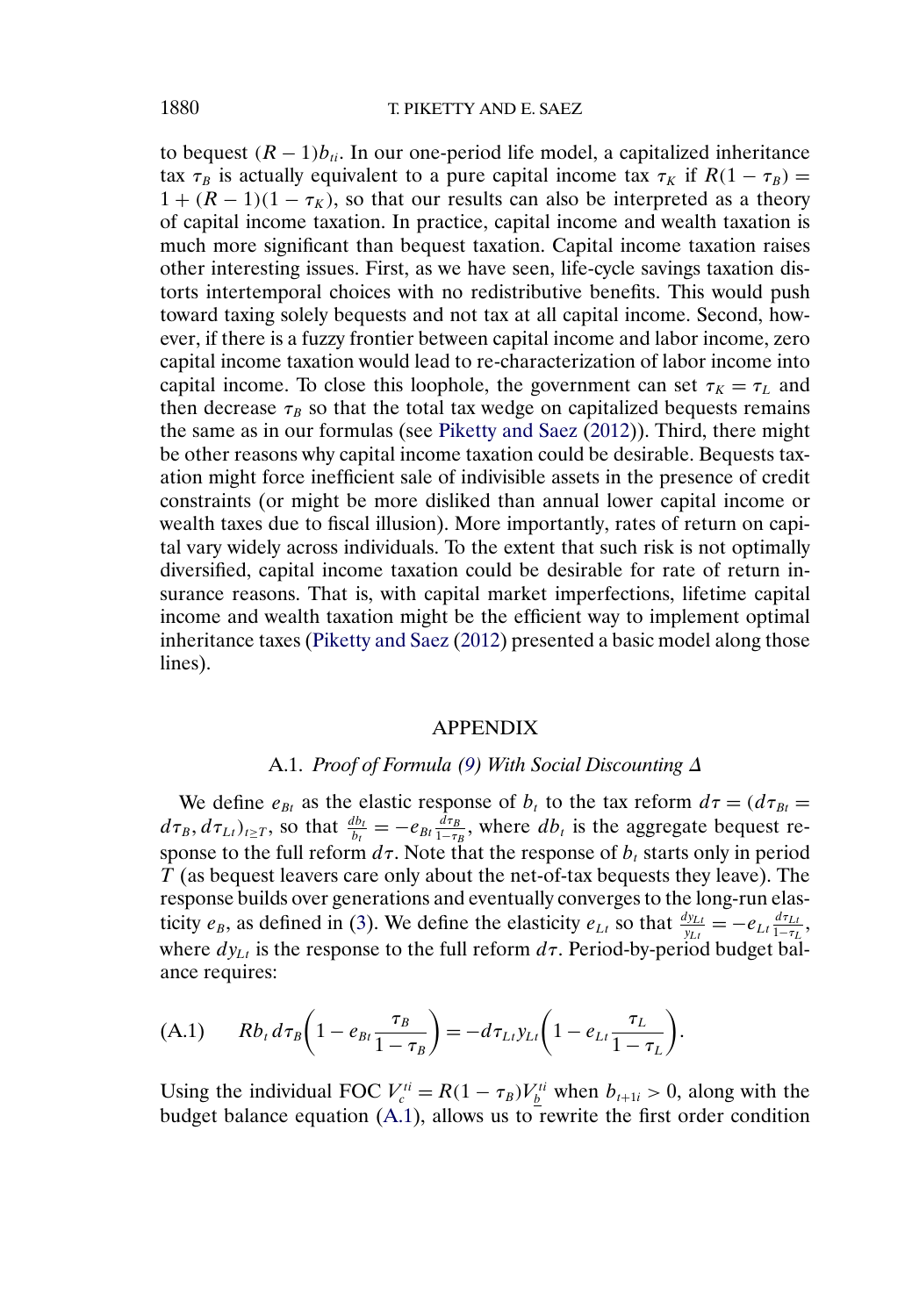<span id="page-30-0"></span> $dSWF = 0$  from the text as

$$
0 = \sum_{t \ge T} \Delta^t \int_i g_{ti} \left[ -d\tau_B R b_{ti} (1 + e_{Bti}) + \frac{1 - e_{Bt} \tau_B / (1 - \tau_B) y_{Lti}}{1 - e_{Lt} \tau_L / (1 - \tau_L)} \frac{y_{Lti}}{y_{Lt}} R b_t d\tau_B \right] - \sum_{t \ge T-1} \Delta^t \int_i g_{ti} d\tau_B \frac{b_{t+1i}}{1 - \tau_B}.
$$

The third term is a sum starting at  $T - 1$  (instead of T), as the reform hurts bequest leavers starting in generation  $T - 1$ . As everything has converged for  $t \geq T$ , dividing by  $Rb_t d\tau_B$  and using  $\bar{y}_L$ ,  $b^{\text{received}}$ ,  $b^{\text{left}}$  defined in [\(4\)](#page-5-0) and  $\hat{e}_{Bt} =$  $\int_i g_{ti} b_{ti} e_{Bti} / \int_i g_{ti} b_{ti}$ , the FOC is rewritten as

$$
0 = -\sum_{t \ge T} \Delta^t \bar{b}^{\text{received}} (1 + \hat{e}_{Bt}) + \sum_{t \ge T} \Delta^t \frac{1 - e_{Bt} \tau_B / (1 - \tau_B)}{1 - e_{Lt} \tau_L / (1 - \tau_L)} \bar{y}_L
$$

$$
- \sum_{t \ge T-1} \Delta^t \frac{\bar{b}^{\text{left}}}{R(1 - \tau_B)}.
$$

To parallel the analysis of Section [2.2,](#page-3-0) we define the *discounted elasticities*  $e_B$ ,  $\hat{e}_B, e_L$  as follows:

(A.2) *Discounted bequest elasticities*: 
$$
e_B = (1 - \Delta) \sum_{t \ge T} \Delta^{t-T} e_{Bt}
$$
,  
\n
$$
\hat{e}_B = (1 - \Delta) \sum_{t \ge T} \Delta^{t-T} \hat{e}_{Bt},
$$
\n(A.3) *Discounted*  $e_L$  *elasticity*: 
$$
\frac{1 - e_B \tau_B/(1 - \tau_B)}{1 - e_L \tau_L/(1 - \tau_L)}
$$
\n
$$
= (1 - \Delta) \sum_{t \ge T} \Delta^{t-T} \frac{1 - e_{Bt} \tau_B/(1 - \tau_B)}{1 - e_L \tau_L/(1 - \tau_L)}.
$$

Naturally, in the case  $e_{Lt}$  constant in t, then we have  $e_{Lt} \equiv e_L$ . This is the case with isoelastic utilities  $U^{i}(c - l^{1+1/e_L}, \underline{b})$ . Using those definitions, we can rewrite the first order condition as

$$
0 = -\bar{b}^{\text{received}}(1 + \hat{e}_B) + \frac{1 - e_B \tau_B/(1 - \tau_B)}{1 - e_L \tau_L/(1 - \tau_L)} \bar{y}_L - \frac{b^{\text{left}}}{\Delta R (1 - \tau_B)},
$$

where the  $\Delta$  in the denominator of the third term appears because the sum for the third term starts at  $T - 1$  instead of T. Rearranging this expression leads immediately to formula [\(9\)](#page-9-0).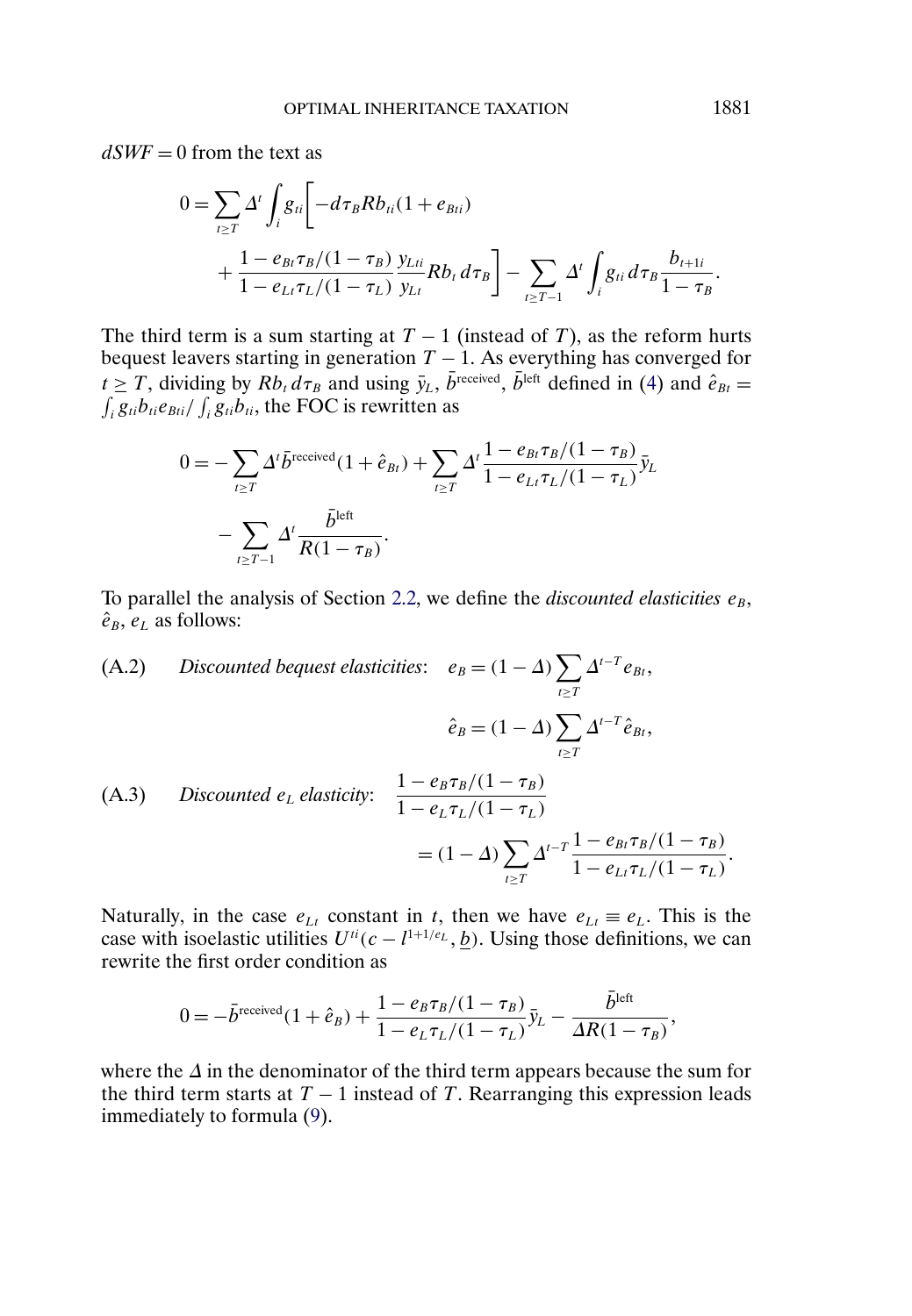## <span id="page-31-0"></span>1882 T. PIKETTY AND E. SAEZ

### A.2. *Optimal Taxation in the Farhi–Werning Model*

We can consider steady-state social welfare maximization subject to the generational budget constraint  $E_t = \tau_{Bt} b_{t+1} + \tau_L y_L$  (see Section S.2 of the Supplemental Material) and hence drop any  $t$  subscripts. We specialize utility functions to such that  $V^i(c, \underline{b}, l) = U^i(u(c, \underline{b}), l)$  with the sub-utility of consumption  $u(c, b)$  homogeneous of degree 1 and homogeneous across individuals in the population.

Let us prove that any budget neutral tax system  $(\tau_B, \tau_L, E)$  can be replaced by an alternative tax system ( $\tau_B = 0, \tau'_L, E'$ ) that leaves all parents' utilities unchanged and raises at least as much revenue. We adapt the Kaplow–Laroque recent and elegant proof of the Atkinson–Stiglitz theorem to the linear earnings tax case. Let us denote by  $p = \frac{1}{R}$  and  $q = \frac{1}{R(1-\tau_B)}$  the pre-tax and post-tax prices of bequests left <u>b</u>. Let  $v(y, q) = \max_{c, b \ge 0} u(c, b)$  s.t.  $c + qb \le y$  be the indirect utility of consumption. Because  $u(c, b)$  is homogeneous of degree 1,  $v(y, q)$  is linear in y to that  $v(y, q) = y \cdot \phi(q)$ , as we show in the case with economic growth in Section S.1.2.

Starting from the initial tax system  $(\tau_B, \tau_L, E)$ , let us consider the alternative tax system  $(\tau_B = 0, \tau_L, E')$  such that  $\phi(p)(1 - \tau_L) = \phi(q)(1 - \tau_L)$ and  $\phi(p)E' = \phi(q)E$ . This alternative system is precisely designed so that  $v(y_{Li}(1 - \tau_L') + E', p) = v(y_{Li}(1 - \tau_L) + E, q)$  for all  $y_{Li}$ . Hence, it leaves all parents' utilities and labor supply choices unchanged.

This alternative tax system raises as much revenue as the initial tax system. To see this, suppose individual *i* chooses  $(l_i, c_i, \underline{b}_i)$  under the initial tax system so that  $c_i + q\underline{b}_i = w_i l_i (1 - \tau_L) + E$ . Attaining utility  $v(y_{Li}(1 - \tau_L') + E', p)$  with  $\tau'_{B} = 0$  costs  $y_{Li}(1 - \tau'_{L}) + E'$ . As  $v(y_{Li}(1 - \tau_{L}) + E, q) = v(y_{Li}(1 - \tau'_{L}) + E', p)$ , this utility is also attained under the initial choice  $(l_i, c_i, \underline{b}_i)$ , which must hence cost at least  $y_{Li}(1 - \tau_L') + E'$  under price p, so that  $y_{Li}(1 - \tau_L') + E' \le c_i + p\underline{b}_i =$  $y_{Li}(1 - \tau_L) + E - \underline{b}_i(q - p)$ . Hence,  $\tau_L y_{Li} + (q - p)\underline{b}_i - E \le \tau'_L y_{Li} - E'$ , that is,  $\tau_L y_{Li} + \tau_B b_i - E \le \tau_L' y_{Li} - E'$ , so that the new tax system raises at least as much revenue individual by individual.

The alternative system leaves all parents' utilities unchanged and raises more revenue. This implies that  $\tau_B = 0$  is optimal when social welfare depends solely on parents' utilities. Adding children's utilities in social welfare makes  $\tau_B$  less desirable, so that  $\tau_B < 0$  is optimal in that case.

### A.3. *Anticipated and Long-Run Elasticities in the Dynastic Model*

We provide here detailed intuitions for why the anticipatory elasticity  $e_B^{\text{anticip}}$ , the post-reform elasticity  $e_B^{\text{post}}$ , and the long-run steady-state elasticity  $e_B$  are all finite in the ergodic model with stochastic wages (the Aiyagari model) and why they become infinite when stochastic shocks vanish (the Chamley–Judd model). Last, we show that, in the Chamley–Judd model with endogenous discount rate, the long-run elasticity  $e_B$  may be finite but the anticipatory elasticity is still infinite. We only provide intuitions rather than fully rigorous detailed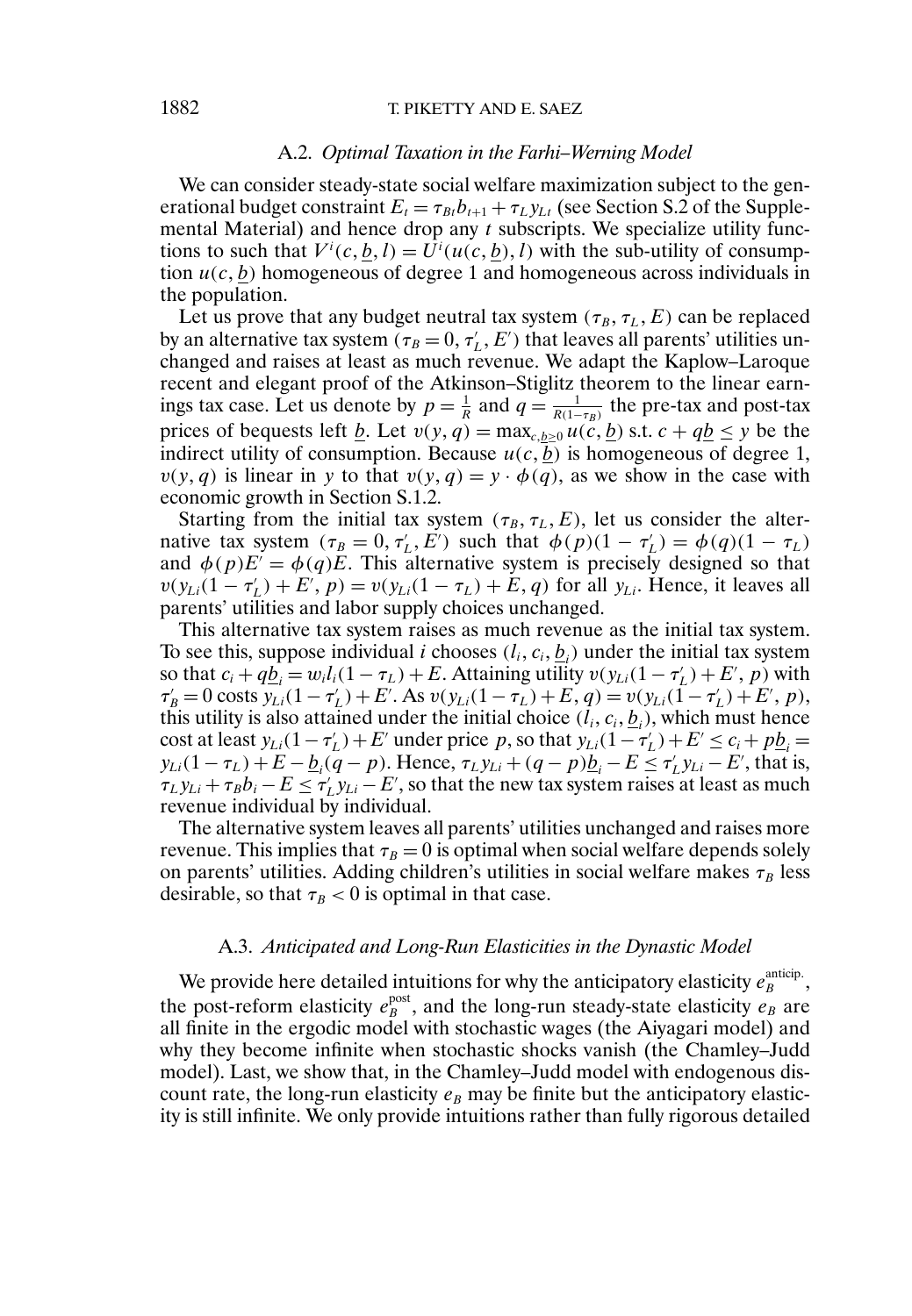<span id="page-32-0"></span>proofs because the formal proof can be immediately obtained by combining the Chamley–Judd and Aiyagari results with our optimal tax formulas. Namely, the fact that Chamley and Judd obtained a zero optimal long-run tax rate implies that the elasticity  $e_{B}^{\text{pdv}}$  is infinite. The fact that [Aiyagari](#page-34-0) [\(1995\)](#page-34-0) obtained a positive optimal long-run tax rate implies that the elasticity  $e^{\text{pdv}}_B$  is finite.

#### *Nonstochastic Wages (Chamley–Judd)*

Let us consider first the standard case with uniform and constant discount rate  $\delta$  as in the main text. Let us further assume that  $\delta R = 1$  and that  $\tau_{Bt} = 0$ , so that we start from an initial situation with a well-defined steady state.

In the Chamley–Judd model, future wages  $y_{Lti}$  are fully known as of period zero. In that case, the natural assumption is that there are no credit constraints and hence the individual first order condition  $u'(c_{ti}) = \delta R(1 - \tau_{Bt+1})u'(c_{t+1i})$ always holds.<sup>22</sup>

In that case, with  $\delta R = 1$  and  $\tau_{Bt} \equiv 0$ , the individual fully smoothes consumption  $c_{ti} = c_{0i}$  for all t with  $c_{0i} = [1 - 1/R](b_{0i} + \sum_{t \ge 0} y_{Lti}/R^t)$  to satisfy the intertemporal budget.

The future tax reform from the main text  $(d\tau_{Bt} = d\tau_B$  for  $t \geq T)$  leads to a decreasing consumption path after the reform and a flat shift of the pre-reform consumption path proportional to  $R^{-T} d\tau_B$  (as it affects the PDV of resources by a factor proportional to  $R^{-T} d\tau_B$ ). The aggregated budget constraint implies that  $b_{t+1} = Rb_t + y_{Lt} - c_t$  for  $t < T$  so that  $b_t = R^t b_0 - c_0[1 + R + \cdots +$  $R^{t-1}$ ] + y<sub>Lt−1</sub> + ··· +  $R^{t-1}$ y<sub>L0</sub> and hence  $db_t = -d c_0 (R^t - 1)/(R - 1) \sim R^{t-T} d\tau_B$ . This implies that  $e_{Bt} \sim R^{t-T}$ . Therefore,  $e_{B}^{\text{anticip.}} = (1 - \delta) \sum_{t \leq T} \delta^{t-T} e_{Bt} \sim$  $(1 - \delta) \sum_{t \le T} (\delta R)^{t-T} \sim (1 - \delta)T$  is infinite for large T. As is well known, the long-run elasticity  $e_B$  is also infinite, as any long-run tax starting from a  $\delta R = 1$ steady state leads to an exponentially decreasing path of consumption and hence as much individual debt as possible.

Let us now consider the case with endogenous discount factor  $\delta^{i}(c)$ , decreasing in c. In that case, there is a steady state such that  $\delta^i(c_i)R = 1$  for all i. Intuitively, if  $\delta^i R > 1$ , individual *i* accumulates more wealth, eventually allowing him to consume more, so that  $\delta^i R$  is driven down to 1 (and conversely). In steady state (when all variables have converged),  $c_i = (R - 1)b_i + y_{Li}$  and  $b_i$  is an implicit function of R through the equation  $\delta^{i}((R-1)b_i + y_{Li})R = 1$ . Hence, the individual supply  $b_i$  is a smooth function of R. Hence, aggregate long-run bequests b are also a smooth function of  $R$  and the long-run elasticity  $e_B$  is therefore finite.

It is still the case, however, that a future reform shifts the entire (pre-reform) consumption path so that  $dc_{0i} \sim R^{-T} d\tau_B$ , which implies  $db_t \sim R^{t-T} d\tau_B$ ,  $e_{Bt} \sim$ 

<sup>22</sup>This will be true for large t without any assumption if  $y_{Lii}$  converges to a constant  $y_{Li}$  for large t, the natural assumption for steady-state reasoning.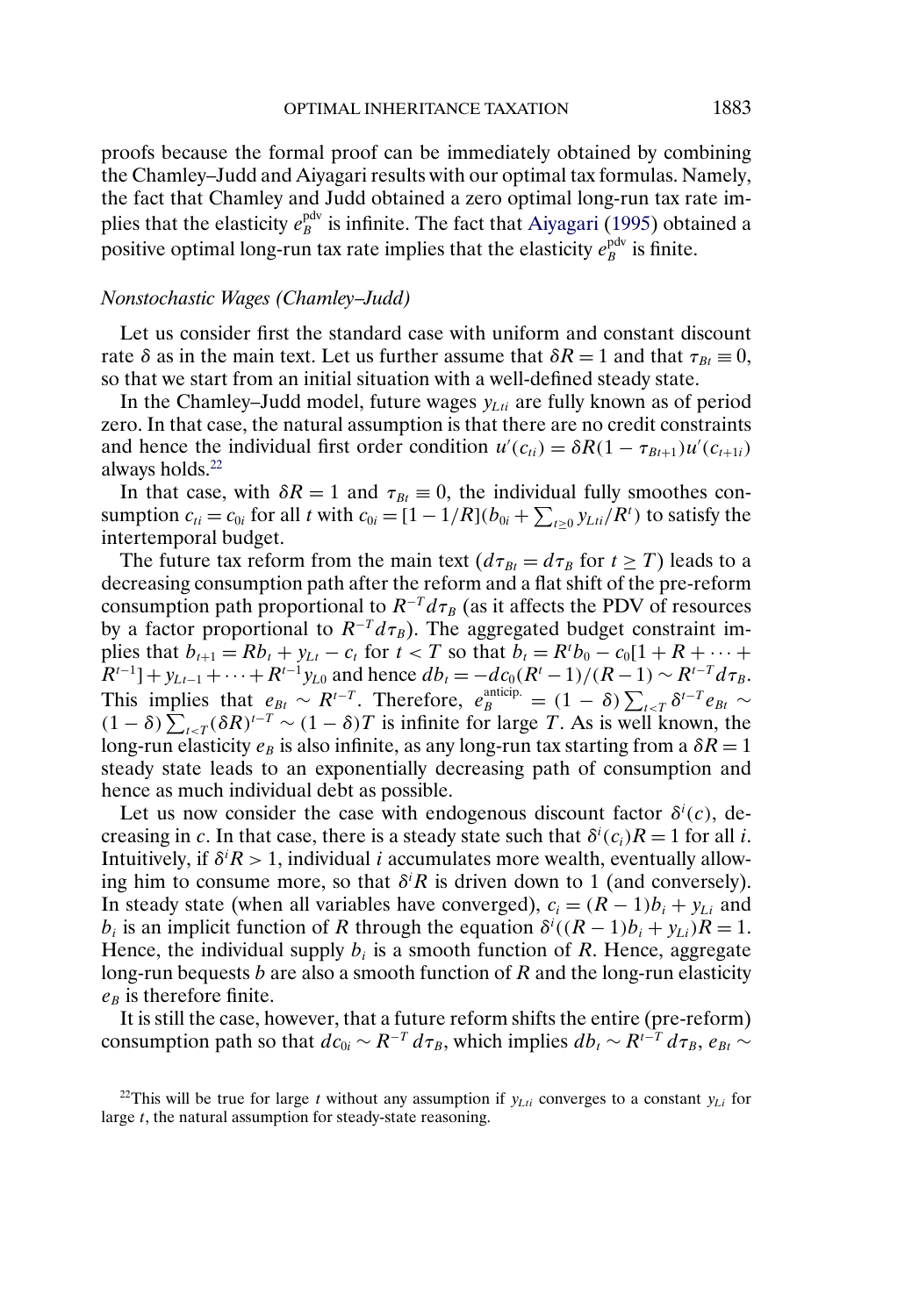$R^{t-T}$ . Therefore,  $e_B^{\text{anticip.}} \sim T$  is infinite for large T. This implies that the optimal long-run tax rate  $\tau_B$  is zero in spite of a finite long-run elasticity  $e_B$ , an important point made by Judd [\(1985,](#page-34-0) Theorem 5).

## *Stochastic Wages (Aiyagari)*

In the stochastic model (where we consider only wage shocks and no preference shocks for simplicity of exposition), individual ti solves the problem

$$
\max_{b_{t+1i}} u(Rb_{ti}(1-\tau_{Bt})+\tau_{Bi}Rb_t+y_{Lti}-b_{t+1i}) + \sum_{s>t} \delta^{s-t} E_t u(Rb_{si}(1-\tau_{Bs})+\tau_{Bs}Rb_s+y_{Lsi}-b_{s+1i}).
$$

Consider again the future tax reform  $(d\tau_{Bt'} = d\tau_B$  for  $t' \geq T)$ . In any path where  $b_{si} = 0$  for some s such that  $t < s \leq T$ , any current marginal bequest change  $db_{t+1i}$  has zero impact on post s generations, and hence the future tax rate change is irrelevant for the current decision  $b_{t+1i}$ . Concretely, in the scenario where my child fully consumes my bequest and leaves nothing to my grandchildren, a marginal increase in bequest taxes for my grandchildren does not affect my bequest decision. Hence, the behavioral response  $db_{t+1i}$  to the future tax increase is discounted relative to the Chamley–Judd model with no uncertainty by a factor  $\kappa^{ti}(T - (t + 1))$ , which is the probability that all my descendants from  $s = t + 1$  to  $s = T$  all leave positive bequests  $b_{si} > 0$ .

By ergodicity, as initial wealth is irrelevant in the distant future, for  $T - s$ large,  $\kappa^{ti}(T - (s+1))/\kappa^{ti}(T - s)$  converges to a constant  $\kappa < 1$  that depends on the structure of shocks, the tax system, etc. but is uniform across individuals. This constant  $\kappa$  is equal to the fraction of individuals with positive bequests in the ergodic cross-section. Hence,  $\kappa$  is necessarily less than 1 as long as the fraction of individuals with zero bequests is strictly positive in steady state. Naturally, when uncertainty in future labor shocks vanishes,  $\kappa$  converges to 1.

Hence, at the aggregate level, the response  $db_t$  to the future tax increase starting at date T is reduced by an exponential factor proportional to  $\kappa^{T-t}$ .

As we have seen, in the Chamley–Judd model with no uncertainty and  $\delta R =$ 1, we have  $db_t \sim \delta^{T-t} d\tau_B$ . Hence, with stochastic shocks,  $db_t \sim \delta^{T-t} \kappa^{T-t} d\tau_B$ , so that  $e_{Bt} \sim \delta^{T-t} \kappa^{T-t}$ . This implies that  $e_{B}^{\text{anticip.}} = (1 - \delta) \sum_{t \le T} \delta^{t-T} e_{Bt}$  $(1-\delta)\sum_{t\leq T}\kappa^{T-t}=(1-\delta)/(1-\kappa)$  is finite.

In the ergodic long run, with stochastic shocks, aggregate bequests  $b_t$  converge, so naturally  $b_t$  will be a smooth function of  $\tau_B$ .<sup>23</sup> In that case, the long-run elasticity  $e_B$  is finite. This also implies that the post-elasticity  $e_B^{\text{post}} =$  $(1 - \delta) \sum_{t \geq T} \delta^{t-T} e_{Bt}$  is finite, which establishes that  $e_B^{\text{pdv}} = e_B^{\text{anticip.}} + e_B^{\text{post}}$  is finite and delivers a nonzero optimal  $\tau_B$ , as in [Aiyagari](#page-34-0) [\(1995\)](#page-34-0).

<sup>23</sup>For  $\tau_B = 1$ , there is no incentive to leave bequests and  $b_t = 0$ . Conversely, for sufficiently large subsidies, if  $\delta R(1 - \tau_B) > 1$ , then bequests  $b_t$  would explode. In between,  $b_t$  is a smooth function of  $1 - \tau_B$ .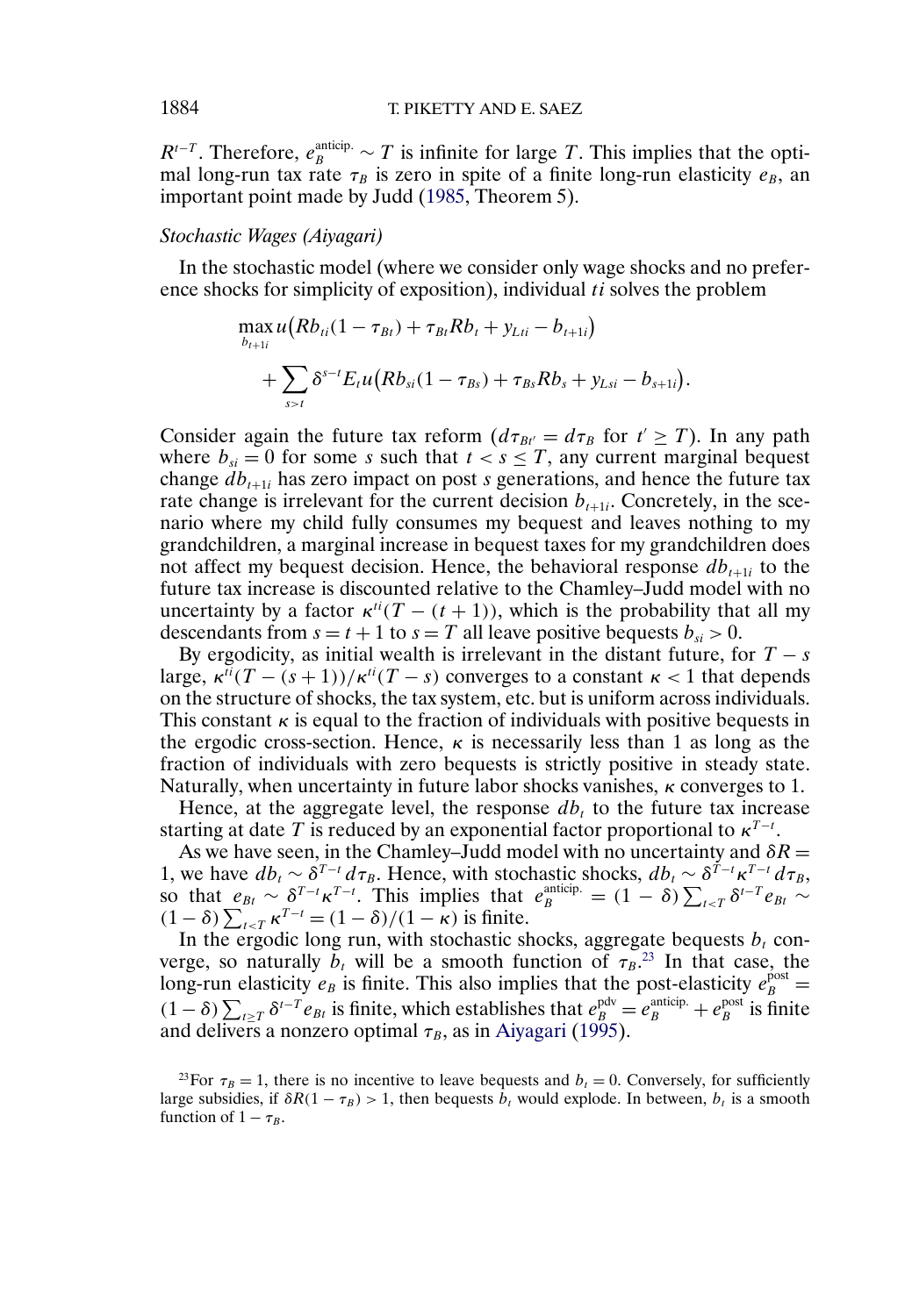#### **[REFERENCES](http://www.e-publications.org/srv/ecta/linkserver/setprefs?rfe_id=urn:sici%2F0012-9682%28201309%2981%3A5%3C1851%3AATOOIT%3E2.0.CO%3B2-G)**

- <span id="page-34-0"></span>[AIYAGARI, S. R. \(1995\): "Optimal Capital Income Taxation With Incomplete Markets, Borrow](http://www.e-publications.org/srv/ecta/linkserver/openurl?rft_dat=bib:1/Ai95&rfe_id=urn:sici%2F0012-9682%28201309%2981%3A5%3C1851%3AATOOIT%3E2.0.CO%3B2-G)[ing Constraints, and Constant Discounting,"](http://www.e-publications.org/srv/ecta/linkserver/openurl?rft_dat=bib:1/Ai95&rfe_id=urn:sici%2F0012-9682%28201309%2981%3A5%3C1851%3AATOOIT%3E2.0.CO%3B2-G) *Journal of Political Economy*, 103 (6), 1158–1175. [\[1871,](#page-19-0)[1883,](#page-31-0)[1884\]](#page-32-0)
- ATKINSON, A., AND A. SANDMO [\(1980\): "Welfare Implications of the Taxation of Savings,"](http://www.e-publications.org/srv/ecta/linkserver/openurl?rft_dat=bib:2/AS80&rfe_id=urn:sici%2F0012-9682%28201309%2981%3A5%3C1851%3AATOOIT%3E2.0.CO%3B2-G) *Eco[nomic Journal](http://www.e-publications.org/srv/ecta/linkserver/openurl?rft_dat=bib:2/AS80&rfe_id=urn:sici%2F0012-9682%28201309%2981%3A5%3C1851%3AATOOIT%3E2.0.CO%3B2-G)*, 90, 529–549. [\[1862\]](#page-10-0)
- ATKINSON, A., AND J. E. STIGLITZ [\(1976\): "The Design of Tax Structure: Direct Versus Indirect](http://www.e-publications.org/srv/ecta/linkserver/openurl?rft_dat=bib:3/AS76&rfe_id=urn:sici%2F0012-9682%28201309%2981%3A5%3C1851%3AATOOIT%3E2.0.CO%3B2-G) Taxation," *[Journal of Public Economics](http://www.e-publications.org/srv/ecta/linkserver/openurl?rft_dat=bib:3/AS76&rfe_id=urn:sici%2F0012-9682%28201309%2981%3A5%3C1851%3AATOOIT%3E2.0.CO%3B2-G)*, 6 (1–2), 55–75. [\[1852,](#page-0-0)[1853\]](#page-1-0)
- [CHAMLEY, C. \(1986\): "Optimal Taxation of Capital Income in General Equilibrium With Infinite](http://www.e-publications.org/srv/ecta/linkserver/openurl?rft_dat=bib:4/Ch86&rfe_id=urn:sici%2F0012-9682%28201309%2981%3A5%3C1851%3AATOOIT%3E2.0.CO%3B2-G) Lives," *Econometrica*[, 54 \(3\), 607–622.](http://www.e-publications.org/srv/ecta/linkserver/openurl?rft_dat=bib:4/Ch86&rfe_id=urn:sici%2F0012-9682%28201309%2981%3A5%3C1851%3AATOOIT%3E2.0.CO%3B2-G) [\[1851\]](#page--1-0)
- [\(2001\): "Capital Income Taxation, Wealth Distribution and Borrowing Constraints,"](http://www.e-publications.org/srv/ecta/linkserver/openurl?rft_dat=bib:5/Ch01&rfe_id=urn:sici%2F0012-9682%28201309%2981%3A5%3C1851%3AATOOIT%3E2.0.CO%3B2-G) *[Journal of Public Economics](http://www.e-publications.org/srv/ecta/linkserver/openurl?rft_dat=bib:5/Ch01&rfe_id=urn:sici%2F0012-9682%28201309%2981%3A5%3C1851%3AATOOIT%3E2.0.CO%3B2-G)*, 79, 55–69. [\[1872\]](#page-20-0)
- CREMER, H., AND P. PESTIEAU (2004): "Wealth Transfer Taxation: A Survey of the Theoretical Literature," in *Handbook on Altruism, Giving and Reciprocity*. Amsterdam: North-Holland. [\[1852\]](#page-0-0)
- [DEATON, A. \(1979\): "Optimally Uniform Commodity Taxes,"](http://www.e-publications.org/srv/ecta/linkserver/openurl?rft_dat=bib:7/De79&rfe_id=urn:sici%2F0012-9682%28201309%2981%3A5%3C1851%3AATOOIT%3E2.0.CO%3B2-G) *Economic Letters*, 2, 357–361. [\[1865\]](#page-13-0)
- DIAMOND, P., AND J. A. MIRRLEES [\(1971\): "Optimal Taxation and Public Production: Production](http://www.e-publications.org/srv/ecta/linkserver/openurl?rft_dat=bib:8/DM71&rfe_id=urn:sici%2F0012-9682%28201309%2981%3A5%3C1851%3AATOOIT%3E2.0.CO%3B2-G) Efficiency," *[American Economic Review](http://www.e-publications.org/srv/ecta/linkserver/openurl?rft_dat=bib:8/DM71&rfe_id=urn:sici%2F0012-9682%28201309%2981%3A5%3C1851%3AATOOIT%3E2.0.CO%3B2-G)*, 61 (1), 8–27. [\[1861\]](#page-9-0)
- FARHI, E., AND I. WERNING [\(2010\): "Progressive Estate Taxation,"](http://www.e-publications.org/srv/ecta/linkserver/openurl?rft_dat=bib:9/FW10&rfe_id=urn:sici%2F0012-9682%28201309%2981%3A5%3C1851%3AATOOIT%3E2.0.CO%3B2-G) *Quarterly Journal of Economics*[, 125 \(2\), 635–673.](http://www.e-publications.org/srv/ecta/linkserver/openurl?rft_dat=bib:9/FW10&rfe_id=urn:sici%2F0012-9682%28201309%2981%3A5%3C1851%3AATOOIT%3E2.0.CO%3B2-G) [\[1852,](#page-0-0)[1853,](#page-1-0)[1864-](#page-12-0)[1866\]](#page-14-0)
- FLEURBAEY, M. (2008): *Fairness, Responsibility and Welfare*. Oxford: Oxford University Press. [\[1858\]](#page-6-0)
- HENDREN, N. (2013): "The Policy Elasticity," Working Paper, Harvard. [\[1855\]](#page-3-0)
- [JUDD, K. \(1985\): "Redistributive Taxation in a Simple Perfect Foresight Model,"](http://www.e-publications.org/srv/ecta/linkserver/openurl?rft_dat=bib:12/Ju85&rfe_id=urn:sici%2F0012-9682%28201309%2981%3A5%3C1851%3AATOOIT%3E2.0.CO%3B2-G) *Journal of Public Economics*[, 28 \(1\), 59–83.](http://www.e-publications.org/srv/ecta/linkserver/openurl?rft_dat=bib:12/Ju85&rfe_id=urn:sici%2F0012-9682%28201309%2981%3A5%3C1851%3AATOOIT%3E2.0.CO%3B2-G) [\[1851,](#page--1-0)[1871,](#page-19-0)[1884\]](#page-32-0)
- KALDOR, N. (1955): *An Expenditure Tax*. London: Unwin University Books. [\[1879\]](#page-27-0)
- KAPLOW, L. (2001): "A Framework for Assessing Estate and Gift Taxation," in *Rethinking Estate and Gift Taxation*, ed. by W. Gale, J. Hines, and J. Slemrod. Washington, D.C.: Brookings Institution Press. [\[1852\]](#page-0-0)
- KING, M. (1980): "Savings and Taxation," in *Public Policy and the Tax System*, ed. by G. Hughes and G. Heal. London: George Allen Unwin, 1–36. [\[1862\]](#page-10-0)
- KOCHERLAKOTA, N. (2010): *The New Dynamic Public Finance*. Princeton: Princeton University Press. [\[1853\]](#page-1-0)
- KOPCZUK, W. (2013): "Taxation of Transfers and Wealth," in *Handbook of Public Economics*, Vol. 5. Amsterdam: North-Holland. [\[1852\]](#page-0-0)
- KOPCZUK, W., AND J. LUPTON [\(2007\): "To Leave or Not to Leave: The Distribution of Bequest](http://www.e-publications.org/srv/ecta/linkserver/openurl?rft_dat=bib:18/KL07&rfe_id=urn:sici%2F0012-9682%28201309%2981%3A5%3C1851%3AATOOIT%3E2.0.CO%3B2-G) Motives," *[Review of Economic Studies](http://www.e-publications.org/srv/ecta/linkserver/openurl?rft_dat=bib:18/KL07&rfe_id=urn:sici%2F0012-9682%28201309%2981%3A5%3C1851%3AATOOIT%3E2.0.CO%3B2-G)*, 74 (1), 207–235. [\[1866](#page-14-0)[,1873](#page-21-0)[,1877\]](#page-25-0)
- KOPCZUK, W., AND J. SLEMROD (2001): "The Impact of the Estate Tax on Wealth Accumulation and Avoidance Behavior," in *Rethinking Estate and Gift Taxation*, ed. by W. Gale, J. R. Hines, and J. Slemrod. Washington, D.C.: Brookings Institution Press, 299–349. [\[1876\]](#page-24-0)
- PIKETTY, T. (2000): "Theories of Persistent Inequality and Intergenerational Mobility," in *Handbook of Income Distribution*, ed. by A. B. Atkinson and F. Bourguignon. Amsterdam: North-Holland. [\[1869\]](#page-17-0)

[\(2011\): "On the Long-Run Evolution of Inheritance: France 1820–2050,"](http://www.e-publications.org/srv/ecta/linkserver/openurl?rft_dat=bib:21/Pi11&rfe_id=urn:sici%2F0012-9682%28201309%2981%3A5%3C1851%3AATOOIT%3E2.0.CO%3B2-G) *Quarterly Journal of Economics*[, 126 \(3\), 1071–1131.](http://www.e-publications.org/srv/ecta/linkserver/openurl?rft_dat=bib:21/Pi11&rfe_id=urn:sici%2F0012-9682%28201309%2981%3A5%3C1851%3AATOOIT%3E2.0.CO%3B2-G) [\[1858](#page-6-0)[,1864](#page-12-0)[,1876\]](#page-24-0)

- PIKETTY, T., AND E. SAEZ (2012): "A Theory of Optimal Capital Taxation," Working Paper 17989, NBER. [\[1854,](#page-2-0)[1862,](#page-10-0)[1879,](#page-27-0)[1880\]](#page-28-0)
	- (2013a): "Optimal Labor Income Taxation," in *Handbook of Public Economics*, Vol. 5. Amsterdam: North-Holland. [\[1852\]](#page-0-0)

(2013b): "Supplement to 'A Theory of Optimal Inheritance Taxation'," *Econometrica Supplemental Material*, 81, [http://www.econometricsociety.org/ecta/supmat/10712\\_proofs.pdf](http://www.econometricsociety.org/ecta/supmat/10712_proofs.pdf); http://www.econometricsociety.org/ecta/supmat/10712 programs and data.zip. [\[1861\]](#page-9-0)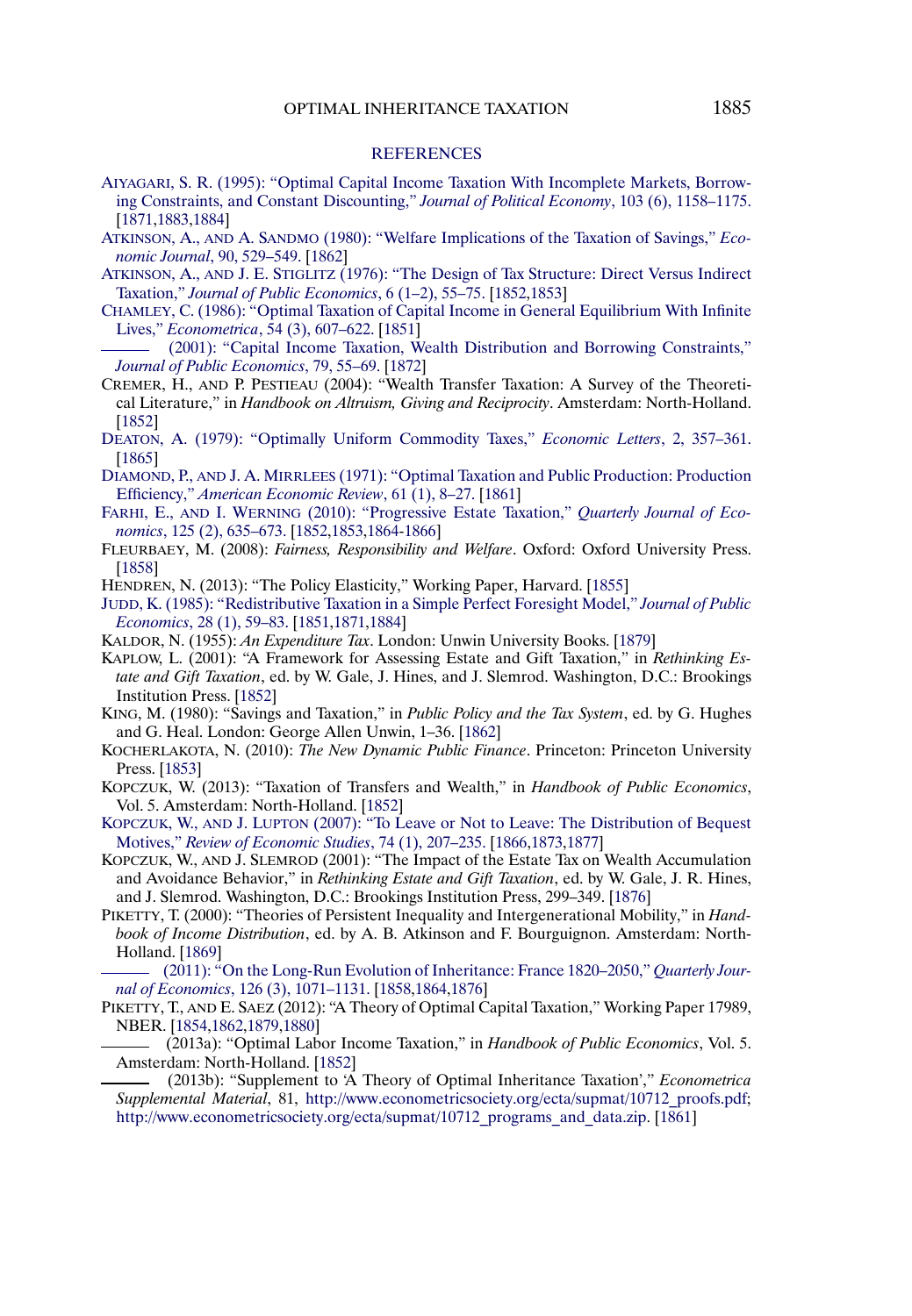PIKETTY, T., G. POSTEL-VINAY, AND J.-L. ROSENTHAL (2011): "Inherited vs Self-Made Wealth: Theory and Evidence From a Rentier Society (1872–1937)," Working Paper, PSE. [\[1874](#page-22-0)[,1877\]](#page-25-0) [SAEZ, E. \(2002\): "The Desirability of Commodity Taxation Under Nonlinear Income Taxation](http://www.e-publications.org/srv/ecta/linkserver/openurl?rft_dat=bib:26/Sa02&rfe_id=urn:sici%2F0012-9682%28201309%2981%3A5%3C1851%3AATOOIT%3E2.0.CO%3B2-G) [and Heterogeneous Tastes,"](http://www.e-publications.org/srv/ecta/linkserver/openurl?rft_dat=bib:26/Sa02&rfe_id=urn:sici%2F0012-9682%28201309%2981%3A5%3C1851%3AATOOIT%3E2.0.CO%3B2-G) *Journal of Public Economics*, 83, 217–230. [\[1866\]](#page-14-0)

SAEZ, E., AND S. STANTCHEVA (2013): "Generalized Social Marginal Welfare Weights for Optimal Tax Theory," Working Paper 18835, NBER. [\[1858\]](#page-6-0)

*Paris School of Economics, 48 Boulevard Jourdan, 75014 Paris, France; [piketty@pse.ens.fr](mailto:piketty@pse.ens.fr)*

*and*

*Dept. of Economics, University of California at Berkeley, 530 Evans Hall, Berkeley, CA 94720, U.S.A., and NBER; [saez@econ.berkeley.edu.](mailto:saez@econ.berkeley.edu)*

*Manuscript received April, 2012; final revision received March, 2013.*

<span id="page-35-0"></span>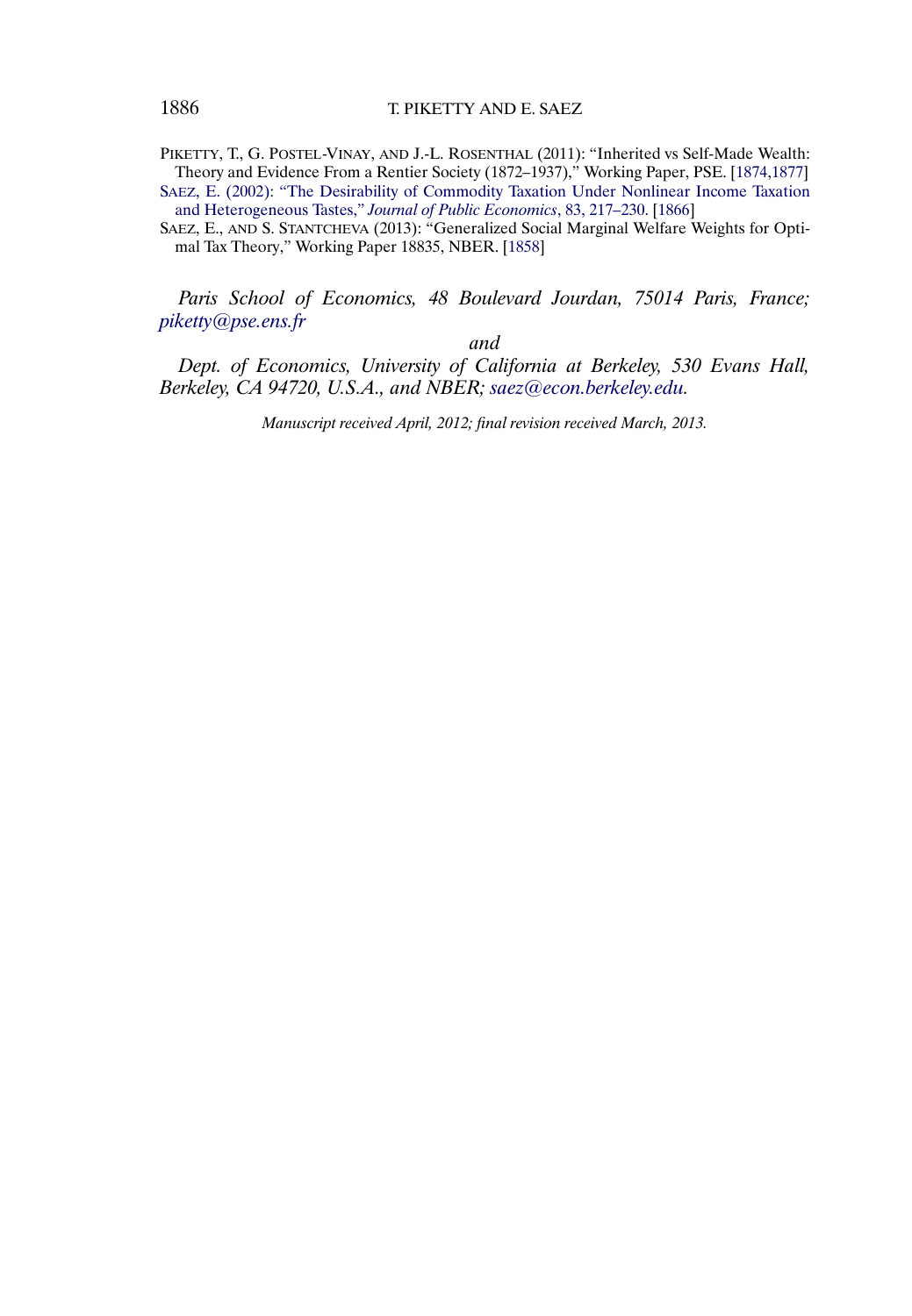#### *[Econometrica Supplementary Material](http://www.econometricsociety.org/suppmatlist.asp)*

# <span id="page-36-0"></span>SUPPLEMENT TO "A THEORY OF OPTIMAL INHERITANCE TAXATION" (*Econometrica*, Vol. 81, No. 5, September 2013, 1851–1886)

BY THOMAS PIKETTY AND EMMANUEL SAEZ

## S.1. OMITTED PROOFS FROM THE MAIN TEXT

S.1.1. *Case With Endogenous Factor Prices*

INDIVIDUAL ti SOLVES THE PROBLEM

(S.1)  $\max_{c_{ii}, b_{t+1i} \ge 0} V^{ti}(c_{ti}, \underline{R}_t b_{t+1i}, l_{ti})$  s.t.  $c_{ti} + b_{t+1i} = \underline{R}_t b_{ti} + \underline{w}_t v_{ti} l_{ti} + E_t$ ,

where  $\underline{R}_t = R_t(1-\tau_{Bt})$  and  $\underline{w}_t = w_t(1-\tau_{Lt})$  are the after-tax factor prices, and  $v_{ti}$  is ability of individual ti so that her pre-tax wage is  $w_t v_{ti}$ . The individual FOC is  $V_c^{ti} = \underline{R}_{t+1} V_b^{ti}$  if  $b_{t+1i} > 0$ .

With budget balance each period and no government debt, total capital in period t is  $K_t = b_t$ . Total labor is  $L_t = \int_i v_{ti} l_{ti}$ . Total product is  $y_t = F(K_t, L_t)$ with CRS production function. Factor prices are given by  $R_t = 1 + F_K$  and  $w_t = F_L$ , so that  $F(K_t, L_t) = (R_t - 1)K_t + w_tL_t$ .

The government objective is to choose  $(\underline{R}_t, \underline{w}_t)_{t\geq 0}$  to maximize

$$
SWF = \sum_{t \geq 0} \Delta^t \int_i \omega_{ti} V^{ti} (\underline{R}_i b_{ti} + \underline{w}_i v_{ti} l_{ti} + E_t - b_{t+1i}, \underline{R}_{t+1} b_{t+1i}, l_{ti}),
$$

subject to

$$
E_t = (w_t - \underline{w}_t)L_t + (R_t - \underline{R}_t)b_t = b_t + F(b_t, L_t) - \underline{w}_tL_t - \underline{R}_t b_t.
$$

 $R_t$  and  $w_t$  have disappeared from the maximization problem. Considering, as above, a tax reform  $(d\underline{R}_t = d\underline{R}, d\underline{w}_t)_{t \geq T}$  with  $d\underline{w}_t$  set to meet the period-byperiod budget constraint, we have

$$
-L_t\,d\underline{w}_t+(w_t-\underline{w}_t)\,dL_t-b_t\,d\underline{R}_t+(R_t-\underline{R}_t)\,db_t=0,
$$

so that

$$
(S.2) \t b_t d\underline{R}_t \bigg(1 - e_{Bt} \frac{R_t - \underline{R}_t}{\underline{R}_t}\bigg) = -L_t d\underline{w}_t \bigg(1 - e_{Lt} \frac{w_t - \underline{w}_t}{\underline{w}_t}\bigg),
$$

where elasticities  $e_{Bt}$  and  $e_{Lt}$  are again defined with respect to  $\underline{R}_t$ , and  $\underline{w}_t$  and hence are exactly equivalent to our earlier elasticities with respect to  $1 - \tau_{Bt}$ and  $1 - \tau_{\text{L}i}$ ; that is, they are pure supply elasticities keeping the pre-tax price of factors constant. Noting that  $\frac{\tau_{Bt}}{1-\tau_{Bt}} = \frac{R_t - R_t}{R_t}$  and  $\frac{\tau_{Lt}}{1-\tau_{Lt}} = \frac{w_t - w_t}{w_t}$ , calculations follow those from Appendix A.1, and we obtain the same formula (9).

© 2013 [The Econometric Society](http://www.econometricsociety.org/) DOI: [10.3982/ECTA10712](http://dx.doi.org/10.3982/ECTA10712)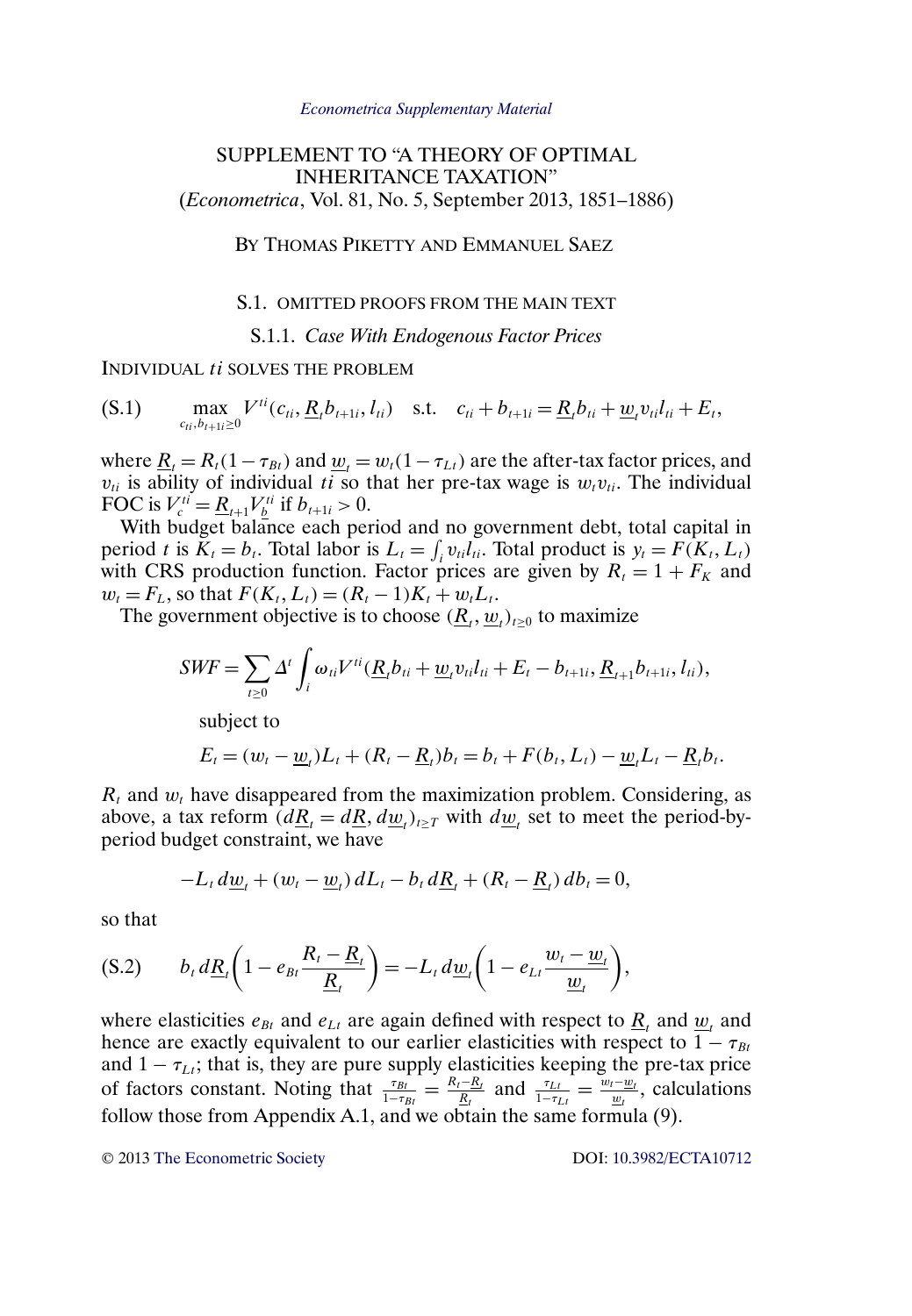In the case with government debt, the government dynamic budget constraint

$$
a_{t+1} = R_t a_t + (R_t - \underline{R}_t) b_t + (w_t - \underline{w}_t) L_t - E_t
$$

can be rewritten as

$$
a_{t+1} = a_t + b_t + F(b_t + a_t, L_t) - \underline{R}_t b_t - \underline{w}_t L_t - E_t.
$$

We can consider again the same small reform  $(d\underline{R}_t = d\underline{R}, d\underline{w}_t)_{t \geq T}$  with  $d\underline{w}_t$  set to meet the period-by-period budget constraint [\(S.2\)](#page-36-0), so that  $d\overline{a}_t = 0$  for all t and the calculations are exactly as in the period-by-period budget balance case. Hence, formula (9) remains valid.

## S.1.2. *Case With Economic Growth*

We consider standard labor augmenting economic growth at rate  $G > 1$  per generation, that is, individual wage rates  $w_{ti}$  grow exogenously at rate G. Obtaining a steady state where all variables grow at rate G per generation requires imposing standard homogeneity assumptions on individual utilities, so that  $V^{ti}(c, \underline{b}, l) = \frac{(U^{ti}(c, b)e^{-h_{ti}(l)})^{1-\gamma}}{1-\gamma}$  with  $U^{ti}(c, \underline{b})$  homogeneous of degree 1. In that case, the individual maximization problem can be decomposed into two steps.

First, the individual chooses  $b_{t+1i}$  taking resources  $y_{ti} = Rb_{ti}(1 - \tau_{Bt}) +$  $w_{ti}l_{ti}(1 - \tau_{Lt}) + E_t$  as given, so that we can define the indirect utility:

$$
v^{ti}(y_{ti}, R(1-\tau_{Bt+1})) = \max_{b_{t+1i} \geq 0} U^{ti}(y_{ti}-b_{t+1i}, Rb_{t+1i}(1-\tau_{Bt+1})).
$$

With  $U^{ti}$  homogeneous of degree 1,  $v^{ti}(y, R(1 - \tau_{Bt+1})) = y \cdot \phi^{ti}(R(1 - \tau_{Bt+1}))$ is *linear* in y.

Second, the individual chooses labor supply to maximize  $\log[\phi^{ti}(R(1 \tau_{Bt+1}$ )] + log[ $Rb_{ti}(1 - \tau_{Bt}) + w_{ti}(1 - \tau_{Lt})l_{ti} + E_t$ ] –  $h_{ti}(l_{ti})$ , leading to the first order condition

$$
h'_{ii}(l_{ii}) = \frac{w_{ii}(1 - \tau_{Lt})}{Rb_{ii}(1 - \tau_{Bt}) + w_{ii}(1 - \tau_{Lt})l_{ii} + E_t}.
$$

Hence, if tax rates converge and  $w_{ti}$ ,  $b_{ti}$ ,  $E_t$ , all grow at rate G per generation, labor supply  $l_{ti}$  will be stationary, so that an ergodic equilibrium exists (under the standard assumptions).

This implies that utility  $V^{ti}$  grows at rate  $G^{1-\gamma}$  per generation. As  $V_c^{ti}/V^{ti} =$  $(1 - \gamma)/y_{ti}$  and  $y_{ti}$  grows at rate G, marginal utility  $V_c^{ti}$  grows at rate  $G^{-\gamma}$  per generation.<sup>24</sup>

<sup>&</sup>lt;sup>24</sup>This result remains true in the log-case with  $\gamma = 1$ .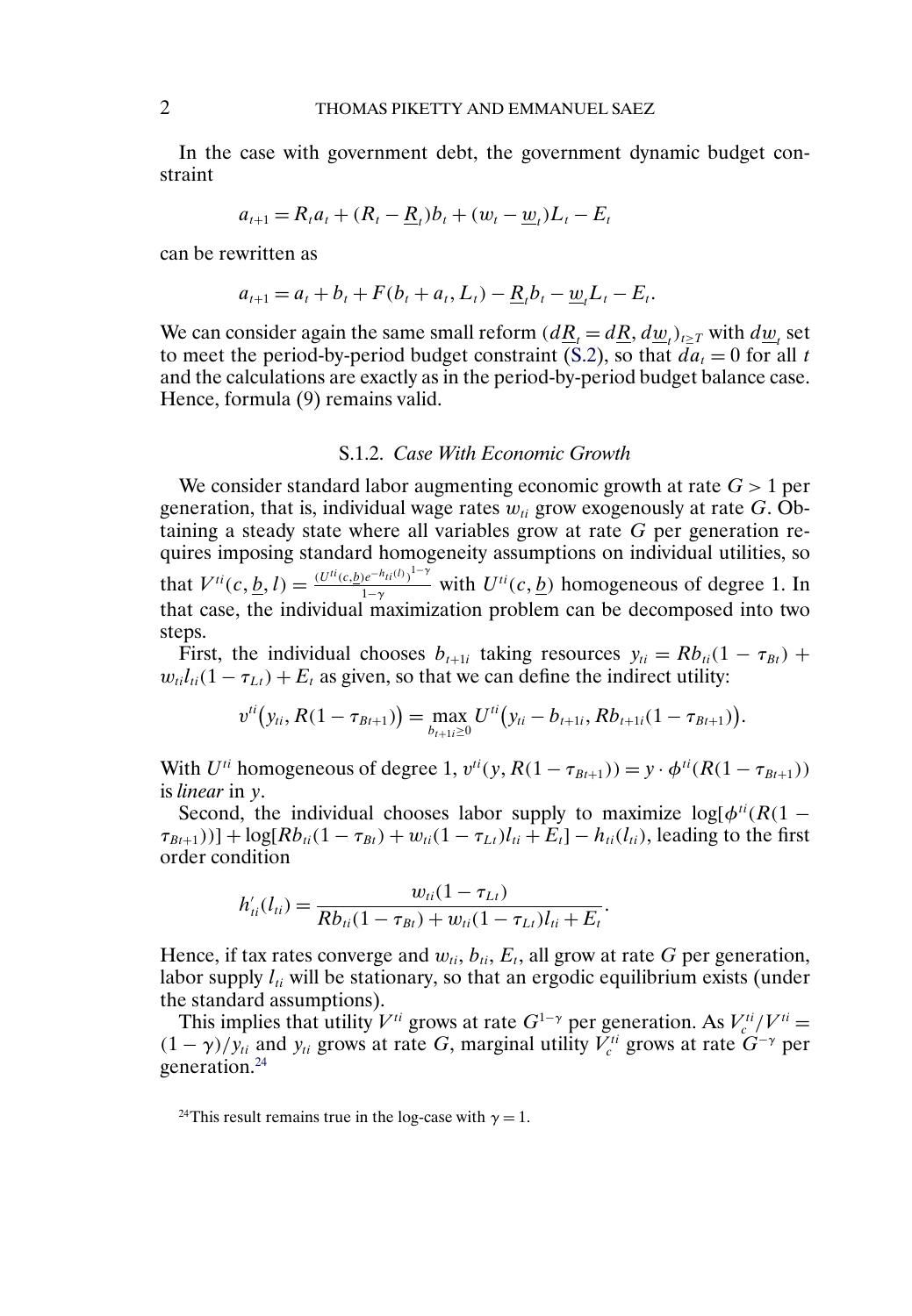### *Steady-State Maximization*

If the government maximizes steady-state social welfare, we obtain the same equation (6) as in the main text. However, the last term in  $b_{t+1i}$  has grown by a factor G relative to  $b_t$ , so that, when dividing (6) by  $Rb_t d\tau_B$ , we obtain

$$
0 = -\bar{b}^{\text{received}}(1 + \hat{e}_B) + \frac{1 - e_B \tau_B/(1 - \tau_B)}{1 - e_L \tau_L/(1 - \tau_L)} \bar{y}_L - \frac{G \bar{b}^{\text{left}}}{R(1 - \tau_B)},
$$

which is the same equation as in the main text except that the term  $\bar{b}^{\text{left}}$  is multiplied by a factor  $G$ . This will lead to the same optimum formula as  $(7)$ except that  $\bar{b}^{\text{left}}$  is replaced by  $G\bar{b}^{\text{left}}$ , or equivalently, R is replaced by  $R/G$ , that is,

$$
(S.3) \qquad \tau_B = \frac{1 - \left[1 - \frac{e_L \tau_L}{1 - \tau_L}\right] \cdot \left[\frac{\bar{b}^{\text{received}}}{\bar{y}_L} (1 + \hat{e}_B) + \frac{G}{R} \frac{\bar{b}^{\text{left}}}{\bar{y}_L}\right]}{1 + e_B - \left[1 - \frac{e_L \tau_L}{1 - \tau_L}\right] \frac{\bar{b}^{\text{received}}}{\bar{y}_L} (1 + \hat{e}_B)}.
$$

*Social Discounting Maximization*

The government maximizes discounted social welfare:

$$
SWF = \sum_{t \ge 0} \Delta^t \int_i \omega_{ti} V^{ti} (Rb_{ti}(1 - \tau_{Bt}) + w_{ti} l_{ti}(1 - \tau_{Lt}) + E_t - b_{t+1i},
$$
  

$$
Rb_{t+1i}(1 - \tau_{Bt+1}), l_{ti}),
$$

subject to period-by-period budget balance  $E_t = \tau_{Bt} R b_t + \tau_{Lt} y_{Lt}$ . Consider again a reform  $d\tau_B$  so that  $d\tau_{Bt} = d\tau_B$  for all  $t \geq T$  (and  $d\tau_{Lt}$  to maintain budget balance and keep  $E_t$  constant). We assume that T is large enough that all variables have converged for  $t \geq T$ :

$$
dSWF = \sum_{t \ge T} \Delta^t \int_i \omega_{ti} V_c^{ti} \cdot (R \, db_{ti} (1 - \tau_B) - R b_{ti} d\tau_B - d\tau_{Li} y_{Lti})
$$

$$
+ \sum_{t \ge T-1} \Delta^t \int_i \omega_{ti} V_{\underline{b}}^{ti} \cdot (-d\tau_B R b_{t+1i}).
$$

We define elasticities  $e_{Bt}$  and  $e_{Lt}$  exactly as in equation (A.1) in Appendix A.1. We define  $g_{ti} = \omega_{ti} V_c^{ti} / \int_j \omega_{tj} V_c^{tj}$  the normalized social marginal welfare weight on individual ti. Importantly,  $\int_j \omega_{ij} V_c^{ij}$  now grows at rate  $G^{-\gamma}$  per generation so that  $G^{\gamma t} \int_j \omega_{tj} V^{tj}_c$  converges to a steady state.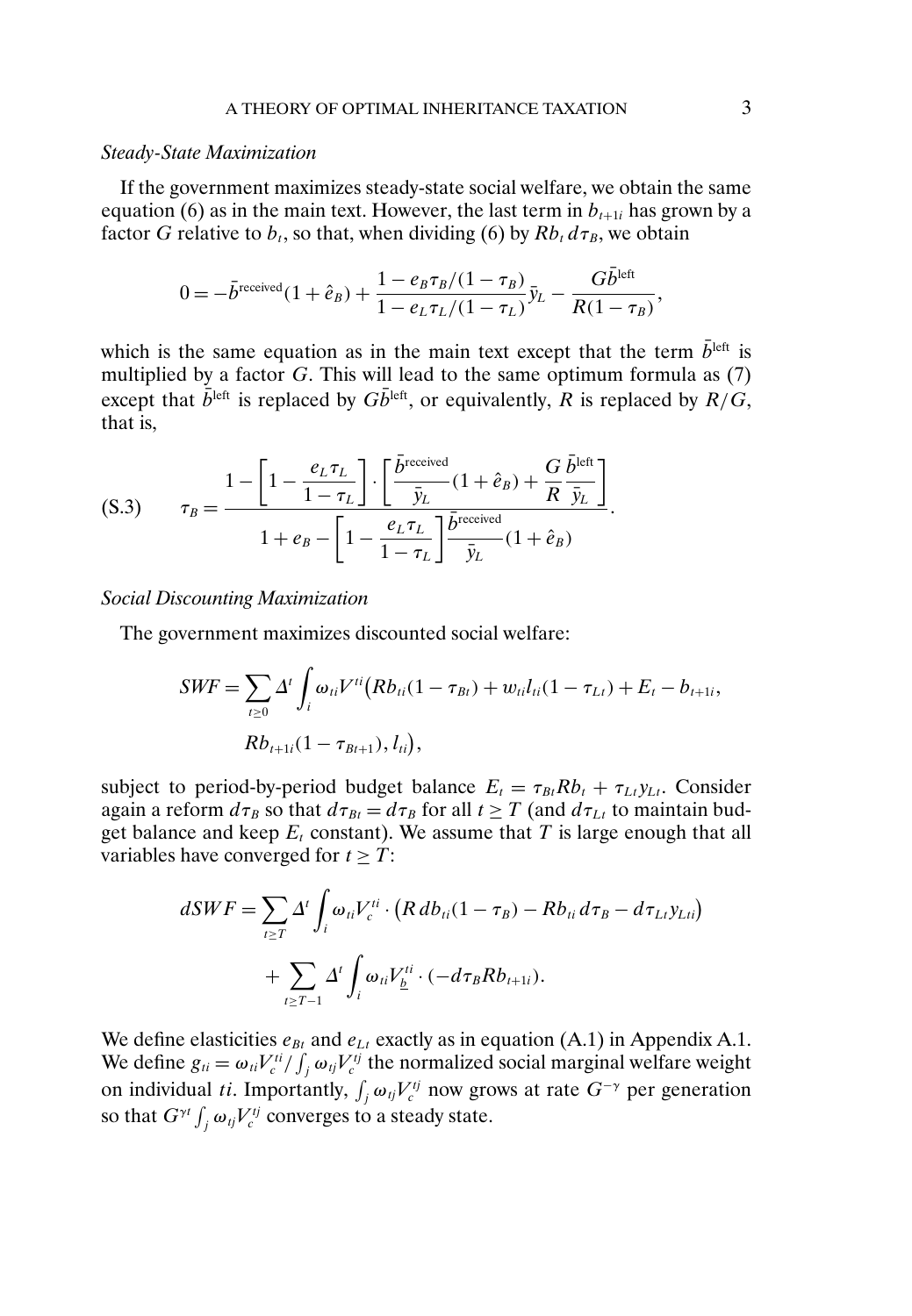Using the individual first order condition  $V_c^{ti} = R(1 - \tau_B)V_{\underline{b}}^{ti}$  when  $b_{t+1i} > 0$ , along with the budget balance equation (A.1), and dividing by  $R \cdot G^{\gamma t} \int_j \omega_{tj} V_c^{tj}$ (constant in steady state), allows us to rewrite the first order condition  $dSWF = 0$  as

$$
0 = \sum_{t \ge T} \Delta^t G^{-\gamma t} \int_i g_{ti} \left[ -b_{ti} (1 + e_{Bti}) + \frac{1 - e_{Bt} \tau_B / (1 - \tau_B)}{1 - e_{Lt} \tau_L / (1 - \tau_L)} \frac{y_{Li}}{y_{Li}} b_t \right]
$$

$$
- \sum_{t \ge T-1} \Delta^t G^{-\gamma t} \int_i g_{ti} \frac{b_{t+1i}}{R (1 - \tau_B)}.
$$

As everything has converged for  $t \geq T$ , dividing by  $Rb_tG^{-t}$  (which is constant in steady state) and using definition (4) for  $\bar{y}_L$ , b<sup>received</sup>, b<sup>left</sup>, and  $\hat{e}_{Bt} =$  $\int_i g_{ti} b_{ti} e_{Bti} / \int_i g_{ti} b_{ti}$ , the first order condition is rewritten as

$$
0 = -\sum_{t \ge T} \Delta^t G^{t-\gamma t} \bar{b}^{\text{received}} (1+\hat{e}_{Bt}) + \sum_{t \ge T} \Delta^t G^{t-\gamma t} \frac{1 - e_{Bt} \tau_B / (1 - \tau_B)}{1 - e_{Lt} \tau_L / (1 - \tau_L)} \bar{y}_L
$$

$$
- \sum_{t \ge T-1} \Delta^t G^{t-\gamma t} \frac{G \bar{b}^{\text{left}}}{R (1 - \tau_B)}.
$$

There are two differences with the case without growth. First, the G in the numerator of the last term appears because bequests left are from the next period and hence bigger by a factor  $G$  (exactly as in the steady-state maximization case presented above). Second, the discount factor  $\Delta$  is replaced by  $\Delta G^{1-\gamma}$  because of growth of all quantities (the  $G$  factor) and decrease in average marginal utility (the  $G^{-\gamma}$  factor).

We define  $e_B = (1 - \Delta G^{1-\gamma}) \sum_{t \ge T} (\Delta G^{1-\gamma})^{t-T} e_{Bt}$ ,  $\hat{e}_B = (1 - \Delta G^{1-\gamma}) \times$  $\sum_{t\geq T} (\Delta G^{1-\gamma})^{t-T} \hat{e}_{Bt}$  as the discounted average of the  $e_{Bt}$  and  $\hat{e}_{Bt}$ . We then define  $e_L$  so that

$$
\begin{aligned} & \frac{1 - e_B \tau_B / (1 - \tau_B)}{1 - e_L \tau_L / (1 - \tau_L)} \\ & = \left( 1 - \Delta G^{1 - \gamma} \right) \sum_{t \ge T} \left( \Delta G^{1 - \gamma} \right)^{t - T} \frac{1 - e_{Bt} \tau_B / (1 - \tau_B)}{1 - e_{Lt} \tau_L / (1 - \tau_L)} .\end{aligned}
$$

Using those definitions, we can rewrite the first order condition as

$$
0 = -\bar{b}^{\text{received}}(1 + \hat{e}_B) + \frac{1 - e_B \tau_B/(1 - \tau_B)}{1 - e_L \tau_L/(1 - \tau_L)} \bar{y}_L - \frac{Gb^{\text{left}}}{R \Delta G^{1-\gamma}(1 - \tau_B)},
$$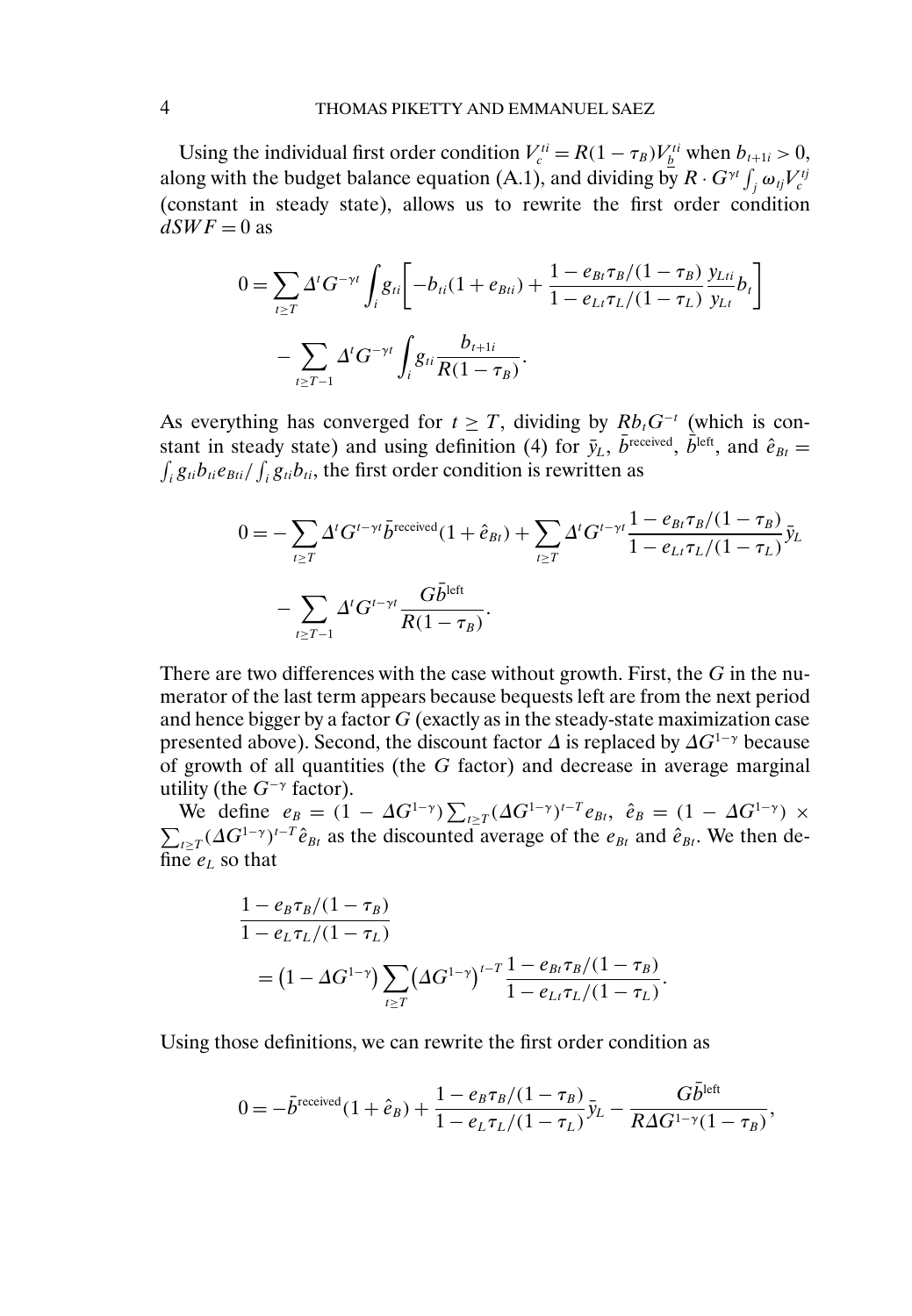<span id="page-40-0"></span>where the  $\Delta G^{1-\gamma}$  expression in the denominator of the third term appears because the sum for the third term starts at  $T - 1$  instead of T. Rearranging this expression leads immediately to formula (9) with  $\Delta$  being replaced by  $\Delta G^{-\gamma}$ , that is,

$$
\text{(S.4)} \qquad \tau_B = \frac{1 - \left[1 - \frac{e_L \tau_L}{1 - \tau_L}\right] \cdot \left[\frac{\bar{b}^{\text{received}}}{\bar{y}_L} (1 + \hat{e}_B) + \frac{1}{R \Delta G^{-\gamma}} \frac{\bar{b}^{\text{left}}}{\bar{y}_L}\right]}{1 + e_B - \left[1 - \frac{e_L \tau_L}{1 - \tau_L}\right] \frac{\bar{b}^{\text{received}}}{\bar{y}_L} (1 + \hat{e}_B)}.
$$

When the Modified Golden Rule holds, we have  $R\Delta G^{-\gamma} = 1$ , so that formula (10) applies unchanged (all the reasoning with endogenous capital stock applies virtually unchanged). The proof of the Modified Golden Rule with growth can be done exactly as in the case with no growth by considering one small reform dw at period T and the same reform (multiplied by  $-R$ ) at period  $T + 1$ . By linearity of small changes, the sum of the two reforms is budget neutral. Hence, it has to be welfare neutral as well. The social welfare effect of the period T + 1 reform is  $-R\Delta G^{-\gamma}$  times the welfare effect of the period T reform because (a) it is  $-R$  times bigger, (b) it happens one generation later so is discounted by  $\Delta$ , (c) it affects generations that have marginal utility  $G^{-\gamma}$  times as large.

## S.1.3. *Optimal Long-Run* τ<sub>B</sub> in Dynastic Model With Elastic Labor Supply

DYNASTIC MODEL LONG-RUN OPTIMUM, PERIOD 0 PERSPECTIVE, AND ELASTIC LABOR SUPPLY:

$$
\tau_B = \frac{1 - \frac{\bar{b}^{\text{received}}}{\bar{y}_L} \left[ 1 - \frac{e_L^{\text{pdv}} \tau_L}{1 - \tau_L} \right]}{1 - \frac{\bar{b}^{\text{received}}}{\bar{y}_L} \left[ 1 - \frac{e_L^{\text{pdv}} \tau_L}{1 - \tau_L} \right] + e_B^{\text{pdv}}} \quad \text{or equivalently}
$$
\n
$$
\tau_B = \frac{1 - \frac{1}{\delta R} \frac{\bar{b}^{\text{left}}}{\bar{y}_L} \left[ 1 - \frac{e_L^{\text{pdv}} \tau_L}{1 - \tau_L} \right]}{1 + e_B^{\text{pdv}}},
$$

where  $e^{\rm pdv}_{L}$  is the elasticity of discounted earnings with respect to  $1-\tau_{L}$  (see below for exact definition),  $e_B^{\text{pdv}}$  is defined in (15), and  $\bar{b}^{\text{received}} = \frac{E[u_e^{tib}b_{1i}]}{b_t E u_e^{tib}}$ ,  $\bar{b}^{\text{left}} = \frac{E[u_e^{tib}b_{t+1i}]}{b_{t+1} E u_e^{tib}}$ ,  $\bar{y}_L = \frac{E[y_{Lti}u_c^{ti}]}{y_{Lt}Eu_c^{ti}}.$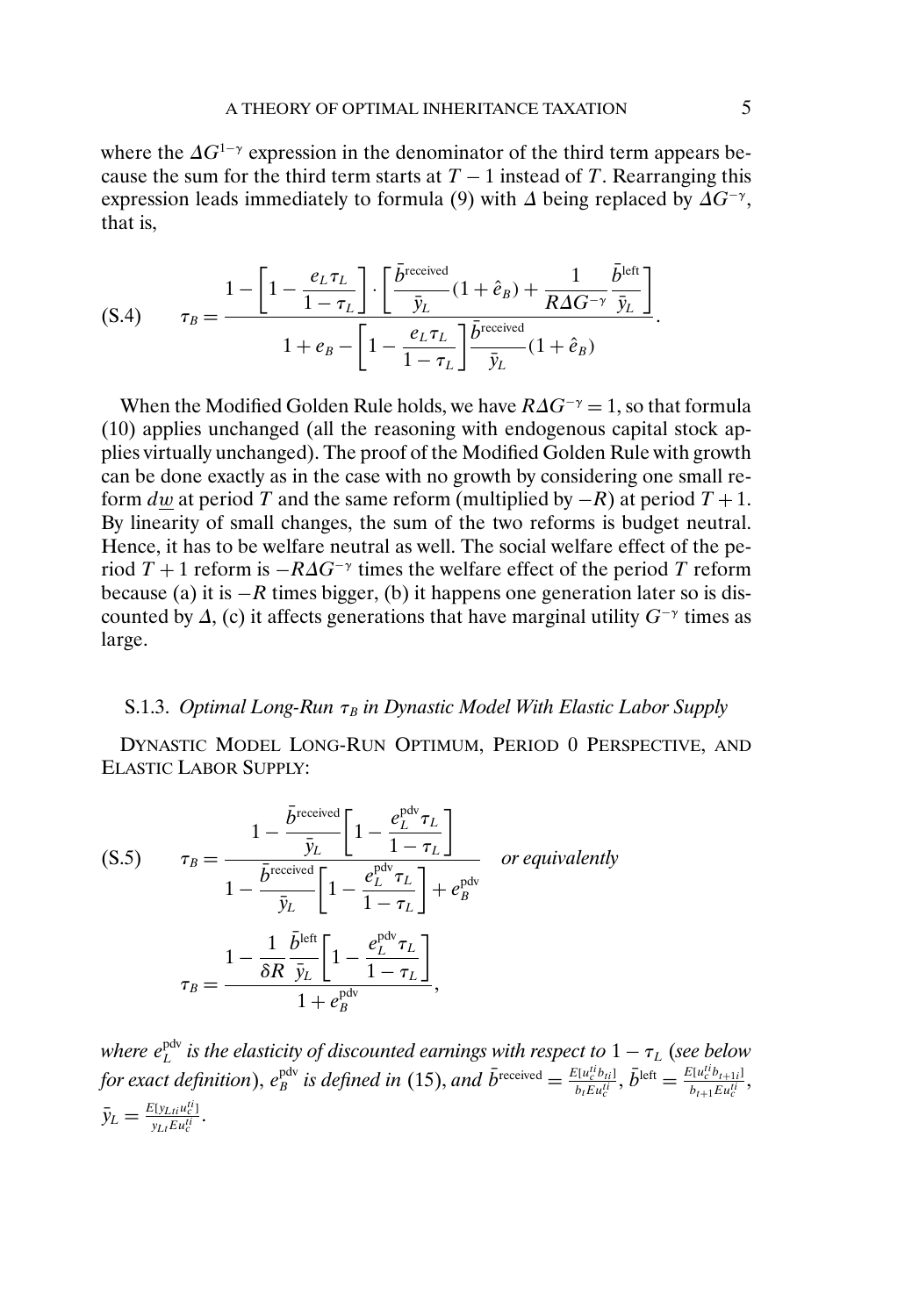PROOF: We consider the small open economy with exogenous R, periodby-period budget balance, and the utilitarian case (w.l.o.g.). The government chooses  $(\tau_{Bt}, \tau_{Lt})_{t \geq 0}$  to maximize

$$
EV_0 = \sum_{t \geq 0} \delta^t E u^{ti} (R b_{ti} (1 - \tau_{Bt}) + (1 - \tau_{Lt}) w_{ti} l_{ti} + E_t - b_{t+1i}, l_{ti}),
$$

subject to period-by-period budget balance  $E_t = \tau_{Bt} R b_t + \tau_{Lt} y_{Lt}$  with  $E_t$  given.

Consider again a reform  $d\tau_B$  so that  $d\tau_{Bt} = d\tau_B$  for all  $t \geq T$  (and correspondingly  $d\tau_{Lt}$  to maintain budget balance and keeping  $E_t$  constant). We assume that T is large enough that all variables have converged for  $t \geq T$ . Using the envelope conditions for  $l_{ti}$  and  $b_{ti}$ , we have

$$
0=dEV_0=-\sum_{t\geq T}\delta^tE\big[u_c^{ti}\cdot Rb_{ti}\big]d\tau_{Bt}-\sum_{t\geq 1}\delta^tE\big[u_c^{ti}\cdot y_{Lti}\big]d\tau_{Lt}.
$$

To rewrite this equation in terms of elasticities of  $b_t$  and  $y_{Lt}$  with respect to  $1 - \tau_B$  and  $1 - \tau_L$ , we define again  $e_{Bt}$  as the elastic response of  $b_t$  to the tax reform  $d\tau = (d\tau_{Bt}, d\tau_{Lt})_{t\geq 0}$ , so that  $\frac{db_t}{b_t} = -e_{Bt} \frac{d\tau_B}{1-\tau_B}$ , where  $db_t$  is the aggregate bequest response to the full reform  $d\tau$ . Note that the response of  $b_t$ may start before period  $T$  due to anticipatory effects described in the text. Such anticipatory effects start before  $T$  but are vanishingly small as distance to the reform increases. Therefore, we can assume that anticipatory effects take place only after all variables have converged (as long as T is chosen large enough).

The response builds over generations and eventually converges to the longrun steady-state elasticity  $e_B$ . We similarly define the elasticity  $e_{Lt}$  so that  $\frac{dy_{Lt}}{y_{Lt}} =$  $-e_{Lt}\frac{d\tau_{Lt}}{1-\tau_L}$ , where  $dy_{Lt}$  is the labor supply response to the full reform  $d\tau$ . Periodby-period budget balance requires

$$
Rb_t d\tau_B \left(1 - e_{Bt} \frac{\tau_B}{1 - \tau_B}\right) = -d\tau_{Lt} y_{Lt} \left(1 - e_{Lt} \frac{\tau_L}{1 - \tau_L}\right) \quad \text{for} \quad t \ge T,
$$
  

$$
-Rb_t d\tau_B e_{Bt} \frac{\tau_B}{1 - \tau_B} = -d\tau_{Lt} y_{Lt} \left(1 - e_{Lt} \frac{\tau_L}{1 - \tau_L}\right) \quad \text{for} \quad t < T.
$$

The equation for  $t < T$  does not have the term  $Rb_t d\tau_B$  on the left-hand side because the  $d\tau_B$  reform starts at T. However, through anticipatory responses,  $b_t$  responds before T, requiring an adjustment  $d\tau_{Lt}$  to balance the budget (and which triggers a labor supply response). Using those equations (and dividing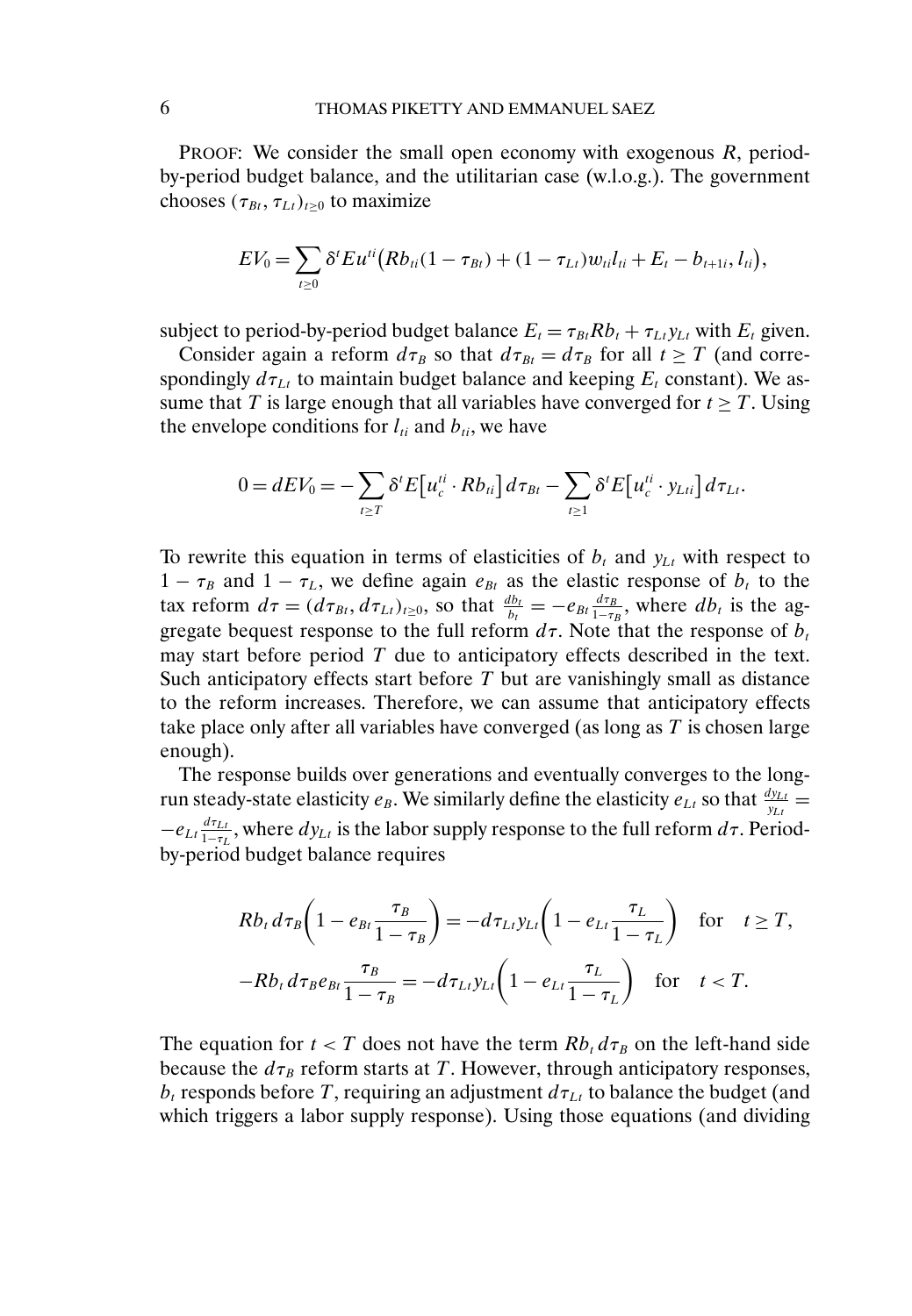by  $Rb_t d\tau_B$ , as  $b_t$  is constant in the long term), we rewrite  $dEV_0 = 0$  as

$$
0 = -\sum_{t \ge T} \delta^t E\left[u_c^{ti} \frac{b_{ti}}{b_t}\right] + \sum_{t \ge T} \delta^t E\left[u_c^{ti} \frac{y_{Lti}}{y_{Lt}}\right] \frac{1 - \frac{e_{Bt} \tau_B}{1 - \tau_B}}{1 - \tau_L}
$$

$$
- \sum_{t \le T} \delta^t E\left[u_c^{ti} \frac{y_{Lti}}{y_{Lt}}\right] \frac{\frac{e_{Bt} \tau_B}{1 - \tau_B}}{1 - \tau_L}.
$$

With  $\bar{b}^{\text{received}} = \frac{E[u_L^{ti}b_{ti}]}{b_t E u_c^{ti}}, \bar{y}_L = \frac{E[y_{Li}u_c^{ti}]}{y_{Lt} E u_c^{ti}}$ , we get (as all terms have converged and are identical):

$$
0 = -\bar{b}^{\text{received}} \sum_{t \geq T} \delta^t + \bar{y}_L \sum_{t \geq T} \delta^t \frac{1 - \frac{e_{Bt} \tau_B}{1 - \tau_B}}{1 - \frac{e_{Lt} \tau_L}{1 - \tau_L}} - \bar{y}_L \sum_{t < T} \delta^t \frac{\frac{e_{Bt} \tau_B}{1 - \tau_B}}{1 - \frac{e_{Lt} \tau_L}{1 - \tau_L}}.
$$

Define the bequest elasticities as in the main text,  $e_B^{\text{pdv}} = e_B^{\text{post}} + e_B^{\text{anticip.}}$  with  $e_B^{\text{post}} = (1 - \delta) \sum_{t \geq T} \delta^{t-T} e_{Bt}$  and  $e_B^{\text{anticip.}} = (1 - \delta) \sum_{t \leq T} \delta^{t-T} e_{Bt}$ , and define  $e_L^{\text{pdv}}$ so that

$$
\frac{1 - e_B^{\text{pdv}} \tau_B/(1 - \tau_B)}{1 - e_L^{\text{pdv}} \tau_L/(1 - \tau_L)} = (1 - \delta) \sum_{t \ge T} \delta^{t-T} \frac{1 - e_{Bt} \tau_B/(1 - \tau_B)}{1 - e_{Lt} \tau_L/(1 - \tau_L)}
$$

$$
- (1 - \delta) \sum_{t \le T} \delta^{t-T} \frac{e_{Bt} \tau_B/(1 - \tau_B)}{1 - e_{Lt} \tau_L/(1 - \tau_L)}.
$$

Again, in the case  $e_{Lt}$  constant in t, then we have  $e_{Lt} \equiv e_L = e_L^{\text{pdv}}$  (e.g., with iso-elastic quasi-linear utility functions of the form  $V^{ti}(c, \underline{b}, l) = U^{ti}(c - \underline{b}, l)$  $l^{1+1/e_L}, b$ ). Using those definitions, we can rewrite the first order condition as

$$
0 = -\bar{b}^{\text{received}} + \bar{y}_L \frac{1 - e_B^{\text{pdv}} \tau_B / (1 - \tau_B)}{1 - e_L^{\text{pdv}} \tau_L / (1 - \tau_L)}.
$$

This can be easily rearranged in the first formula in [\(S.5\)](#page-40-0). To obtain the sec-ond formula in [\(S.5\)](#page-40-0), we use  $\bar{b}^{\text{left}} = \delta R(1 - \tau_B)\bar{b}^{\text{received}}$  in the long-run steady state. *O.E.D.* state. *Q.E.D.*

### S.1.4. *Modified Golden Rule in the Dynastic Model*

We can extend the dynastic model to the case with endogenous factor prices (closed economy) exactly as in our model of Section 3.1. Again, this extension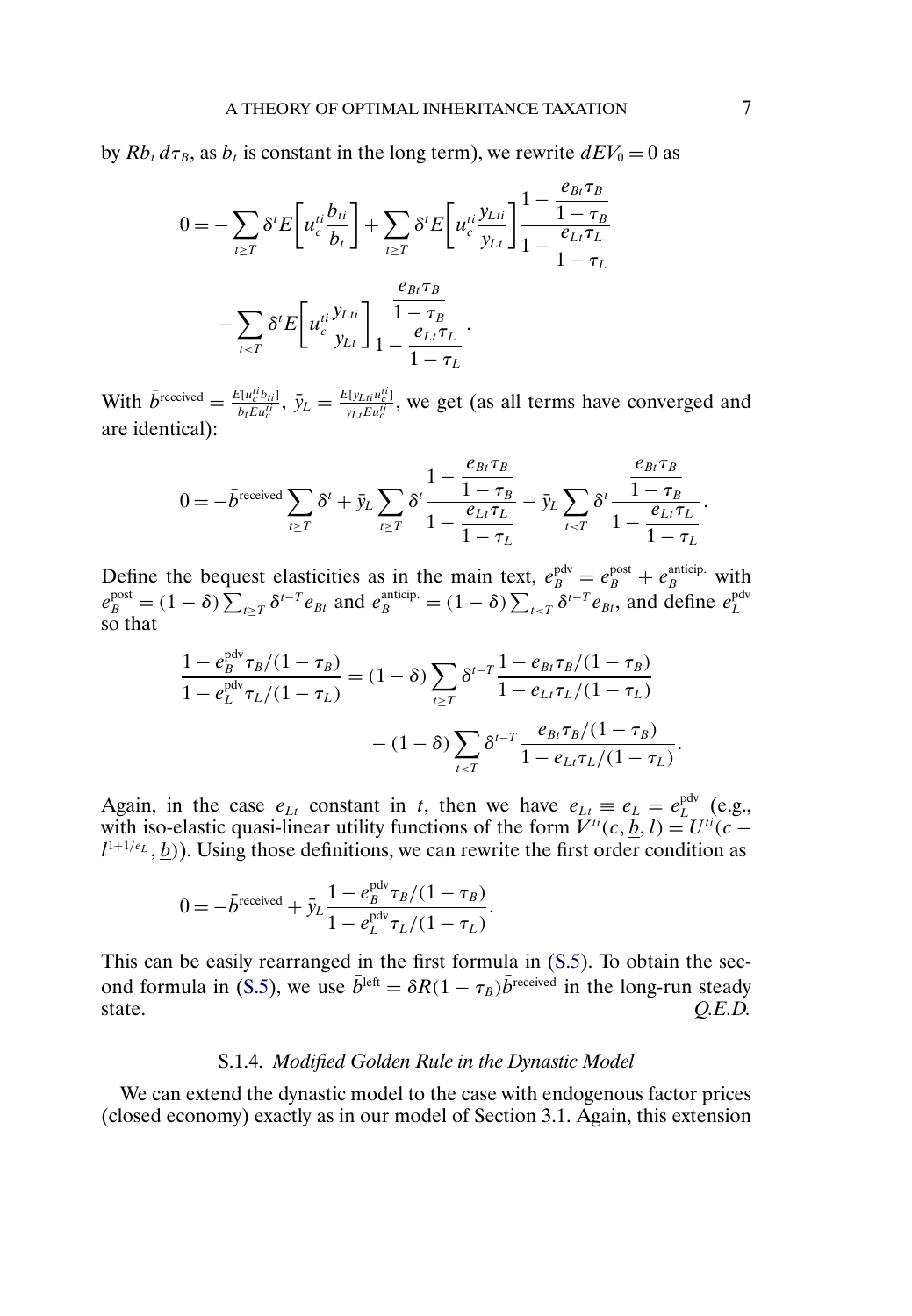<span id="page-43-0"></span>requires to be able to tax both labor income and capital at separate and time varying rates so that the government controls after-tax factor prices  $R_t$  and  $w_t$ . The optimal  $\tau_B$  formula carries over to the closed economy case unchanged, and applies both in the period-by-period budget balance case and when the government can use debt.

When the government can use debt optimally, the Modified Golden Rule  $\delta R = 1$  holds also in the dynastic model. This can be established exactly in the same way as in our model of Section 3.1. We consider a small reform dw at period T and the same reform (multiplied by  $-R$ ) at period  $T + 1$ . By linearity of small changes, the sum of the two reforms is budget neutral. Hence, it has to be welfare neutral as well. The social welfare effect of the period  $T + 1$ reform is  $-R\delta$  times the welfare effect of the period T reform because (a) it is  $-R$  times bigger, (b) it happens one generation later so is discounted by  $\delta$ . This implies that  $\delta R = 1$ . Aiyagari (2005) obtained the same result but used a government provided public good to establish it. Our proof shows that a public good is not necessary. Any type of reform at periods T versus  $T + 1$  can prove the result. This shows that the Modified Golden Rule is a robust result of dynamic efficiency.

### S.2. RAWLSIAN OPTIMAL FORMULA WITH GENERATIONAL BUDGET

In the case of the Meritocratic Rawlsian optimum where social welfare is concentrated among zero-receivers, it is possible to obtain the long-run optimum tax formula (10) that maximizes discounted social welfare with dynamic efficiency as the solution of the much simpler following static problem. The government maximizes steady-state welfare subject to the alternative "generational" budget balance  $\tau_{Bt}b_{t+1} + \tau_{Lt}y_{Lt} = E_t$ , so that generation t funds its lump-sum grant  $E_t$  with taxes on its labor earnings  $y_{Lt}$  and taxes on the bequests it leaves. Bequest taxes are collected at the end of the period.<sup>25</sup> This derivation is useful because it delivers the Meritocratic Rawlsian version of (10) without having to introduce discounting and dynamic efficiency issues.

Formally, assuming everything has converged to the steady state (so that t subscripts can be dropped), the government maximizes

( S.6) 
$$
SWF = \max_{\tau_L, \tau_B} \int_i \omega_i V^i (w_i l_i (1 - \tau_L) + E - b_i, R b_i (1 - \tau_B), l_i) \text{ s.t.}
$$

$$
\tau_B b + \tau_L y_L = E.
$$

Note that bequests received are not included in lifetime resources because  $\omega_i$ is zero for bequest receivers. We denote by  $g_i = \omega_i V_c^i / \int_j \omega_j V_c^j$  the normalized social marginal welfare weight on individual *i*.  $g_i$  measures the social value of

<sup>&</sup>lt;sup>25</sup>This is equivalent to collecting them on capitalized bequests  $Rb_{t+1}$  at the end of next period and discounting those taxes at rate  $1/R$ , as they accrue one period later.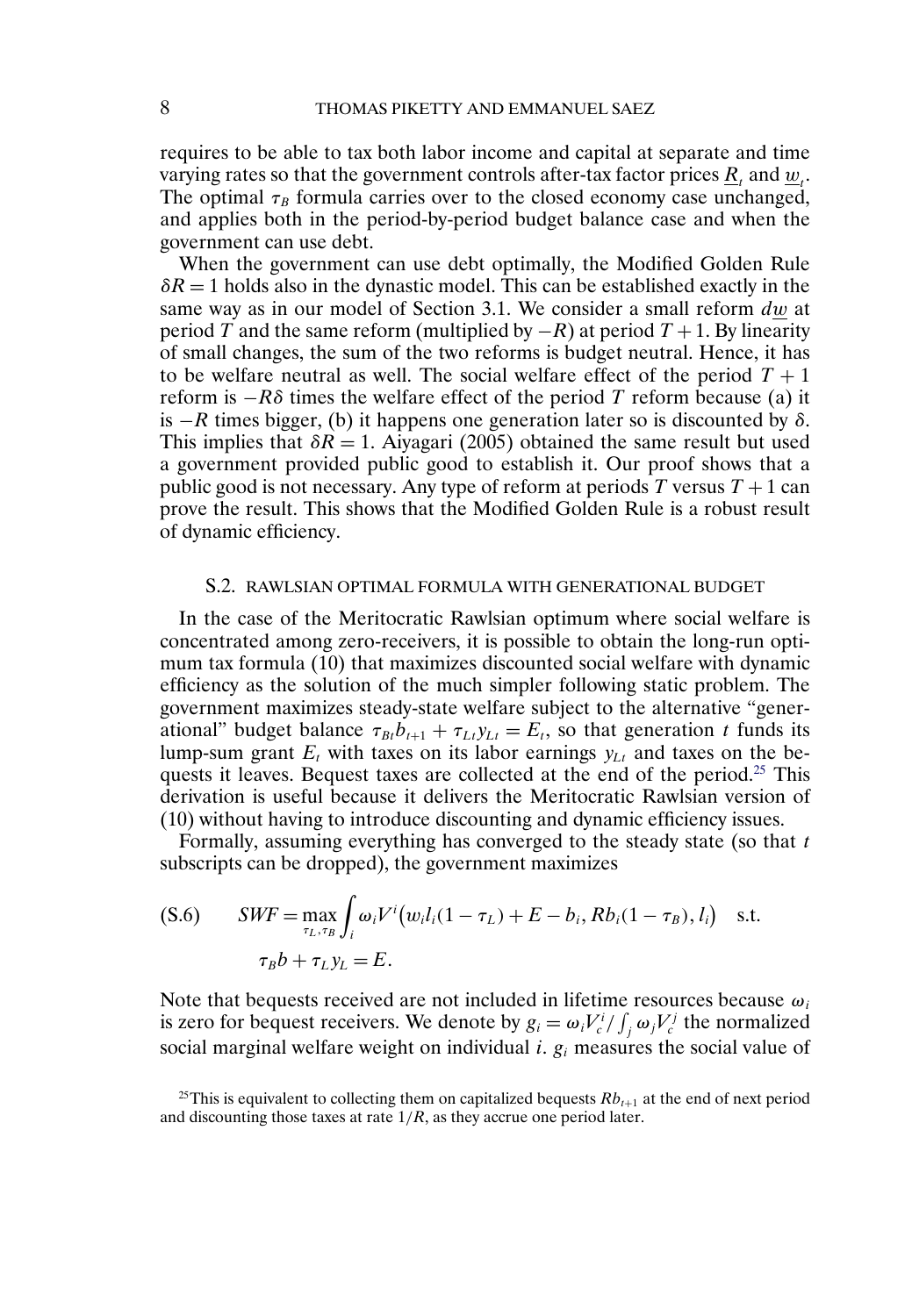increasing consumption of individual i by \$1 (relative to increasing everybody's consumption by \$1).

Consider a small reform  $d\tau_B > 0$ ; budget balance with  $dE = 0$  requires that  $d\tau_L$  is such that

$$
(S.7) \t b d\tau_B \left(1 - e_B \frac{\tau_B}{1 - \tau_B}\right) = -d\tau_L y_L \left(1 - e_L \frac{\tau_L}{1 - \tau_L}\right),
$$

where we have used the standard elasticity definitions (3).

Using the fact that  $b_i$  and  $l_i$  are chosen to maximize individual utility, and applying the envelope theorem, the effect of the reform  $d\tau_B$ ,  $d\tau_L$  on steadystate social welfare is

$$
dSWF = \int_i \omega_i V_c^i \cdot (-d\tau_L y_{Lii}) + \omega_i V_{\underline{b}}^i \cdot (-d\tau_B R b_i).
$$

At the optimum,  $dSWF = 0$ . Using the individual first order condition  $V_c^i =$  $R(1 - \tau_B)V_b^i$  when  $b_i > 0$ , expression (S.7) for  $d\tau_L$ , and the definition of  $g_i$ , we have

$$
0 = \int_i g_i \cdot \left( \frac{1 - e_B \tau_B/(1 - \tau_B)}{1 - e_L \tau_L/(1 - \tau_L)} \frac{y_{Li}}{y_L} b \, d\tau_B - d\tau_B \frac{b_i}{1 - \tau_B} \right).
$$

The first term captures the positive effect of reduced labor income tax and the second term captures the negative effect on bequest leavers.

Let  $\bar{y}_L$  and  $\bar{b}^{\text{left}}$  be the population averages of  $g_i \cdot y_L/y_L$  and  $g_i \cdot b_i/b$ ; we have

$$
0 = \frac{1 - e_B \tau_B / (1 - \tau_B)}{1 - e_L \tau_L / (1 - \tau_L)} \bar{y}_L - \frac{\bar{b}^{\text{left}}}{1 - \tau_B},
$$

hence the following holds:

MERITOCRATIC RAWLSIAN STEADY STATE WITH GENERATIONAL BUDGET BALANCE: The optimal tax rate  $\tau_B$  that maximizes long-run welfare of zero*bequest receivers with period-by-period "generational" budget balance*  $\tau_{B}b_{t+1}$  +  $\tau_{Lt}$   $y_{Lt}$  =  $E_t$  *is given by* 

$$
(S.8) \qquad \tau_B = \frac{1 - \left[1 - \frac{e_L \tau_L}{1 - \tau_L}\right] \cdot \frac{b^{\text{left}}}{\bar{y}_L}}{1 + e_B}.
$$

This formula is consistent with the dynamically efficient formula because it considers the "generational" budget constraint  $\tau_{Bt}b_{t+1} + \tau_{Lt}y_{Lt} = E_t$  instead of the cross-sectional budget constraint  $\tau_{Bt}Rb_t + \tau_{Lt}y_{Lt} = E_t$ . This works for zeroreceivers because the welfare trade-off involves solely current labor taxes versus taxes paid on bequests left for the *same* generation t. If the social welfare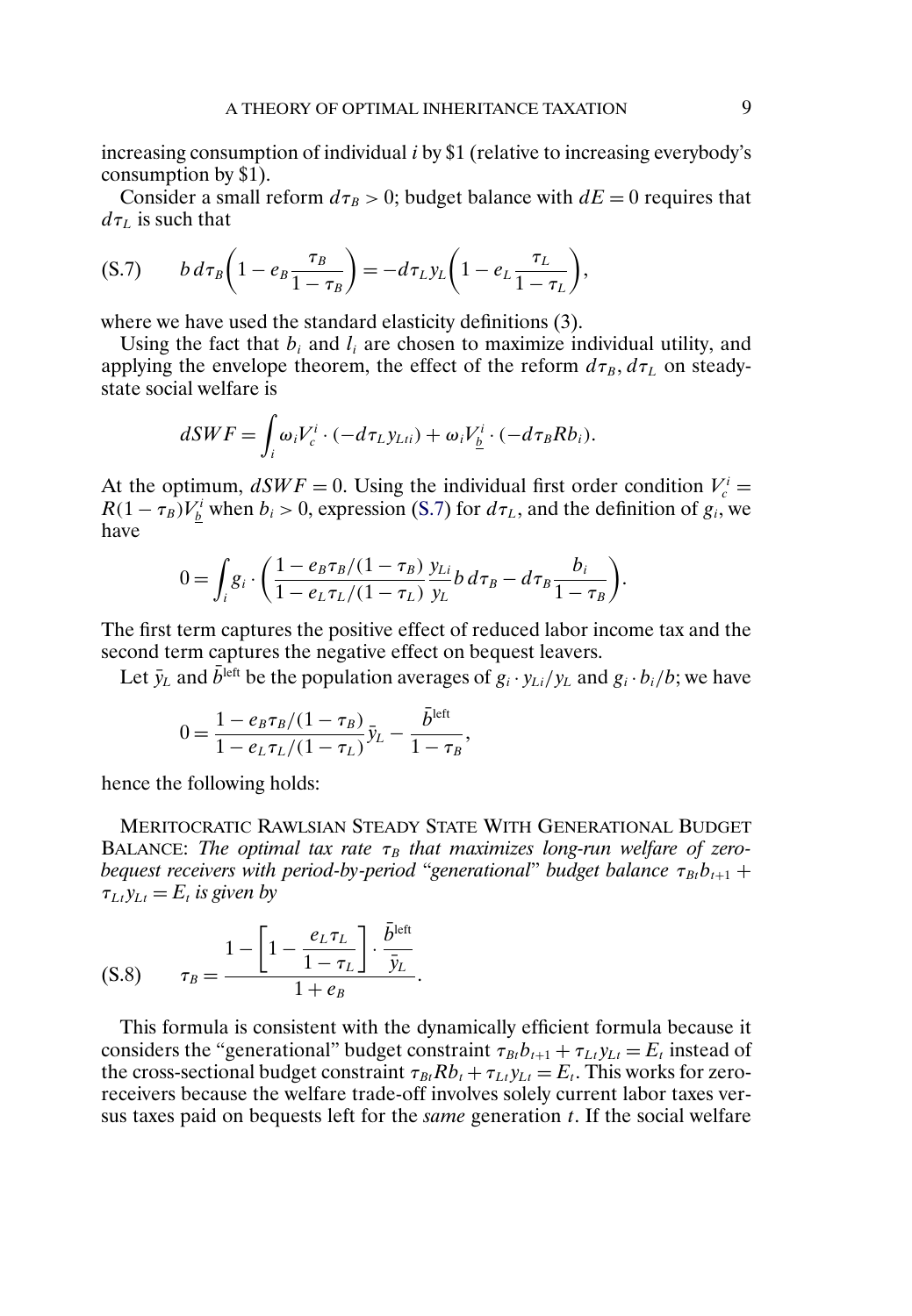function puts weight on bequests receivers, this "generational" budget fails to be consistent with the dynamic efficient case because of the welfare term involving bequests received.26 In contrast, the cross-sectional budget (from the main text) works for the term involving bequests received, but fails for bequests left. Hence, in the general case involving both bequest receivers and bequest leavers in social welfare, two generations are involved and there is no steady-state budget short-cut that can be consistent with the dynamically efficient case. In that case, we need to go back to the analysis presented in the main text.

#### S.3. CALIBRATION AND NUMERICAL SIMULATIONS DETAILS

All detailed calibration results, computer codes, and formulas are provided in the Data Appendix file available on line as Supplemental Material. Our main sensitivity checks are reported in Figures S.1[–S.6,](#page-48-0) and are commented in Section 4 of the paper. Figures S.1[–S.6](#page-48-0) are based on formula (17) using the following benchmark values for the parameters:  $e_B = \hat{e}_B = 0.2$ ,  $e_L = 0.2$ ,  $\tau_L = 30\%$ ,  $\nu = 70\%$ ,  $R/G = e^{(r-g)H} = 1.82$  with  $r - g = 2\%$  and  $H = 30$  years. Optimal



FIGURE S.1.—Optimal linear inheritance tax rates, by percentile of bequest received (France, variants with diff.  $eb = long-run$  bequest elasticity).

<sup>26</sup>This term will be blown up by a factor R when using the generational budget. When discounting welfare with discount rate  $\Delta$ , the blown up factor becomes  $R\Delta$ , which disappears when the Modified Golden Rule  $R\Delta = 1$  holds.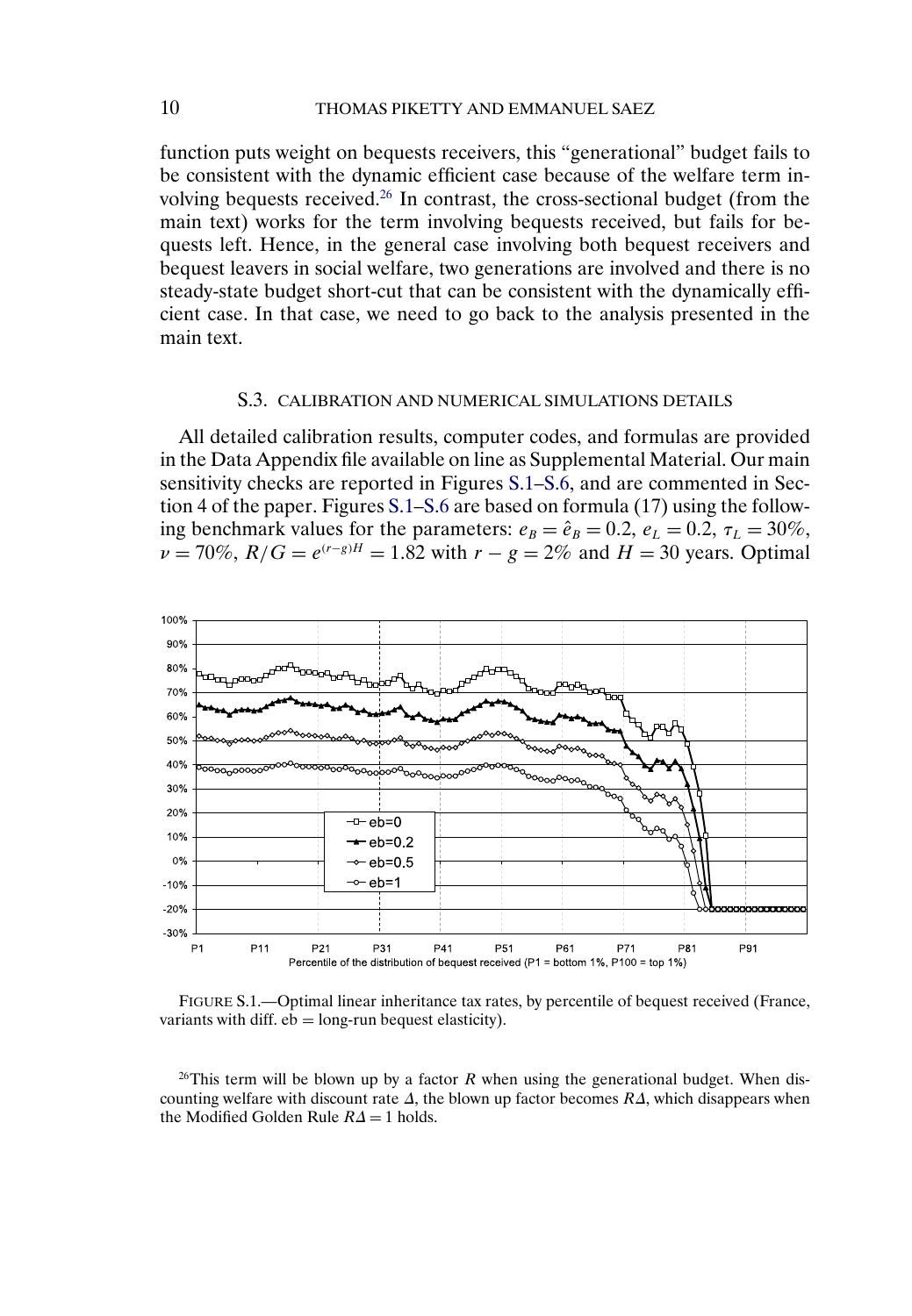

FIGURE S.2.—Optimal linear inheritance tax rates, by percentile of bequest received (U.S., variants with diff.  $eb = long-run$  bequest elasticity).

tax rates  $\tau_B$  are reported for each percentile p of the distribution of bequest received, that is,  $\tau_B(p)$  is the optimal  $\tau_B$  when social welfare weights are fully (and uniformly) concentrated on percentile  $p$  of bequest receivers.



FIGURE S.3.—Optimal linear inheritance tax rates, by percentile of bequest received (France, variants with diff.  $v =$  strength of bequest motive).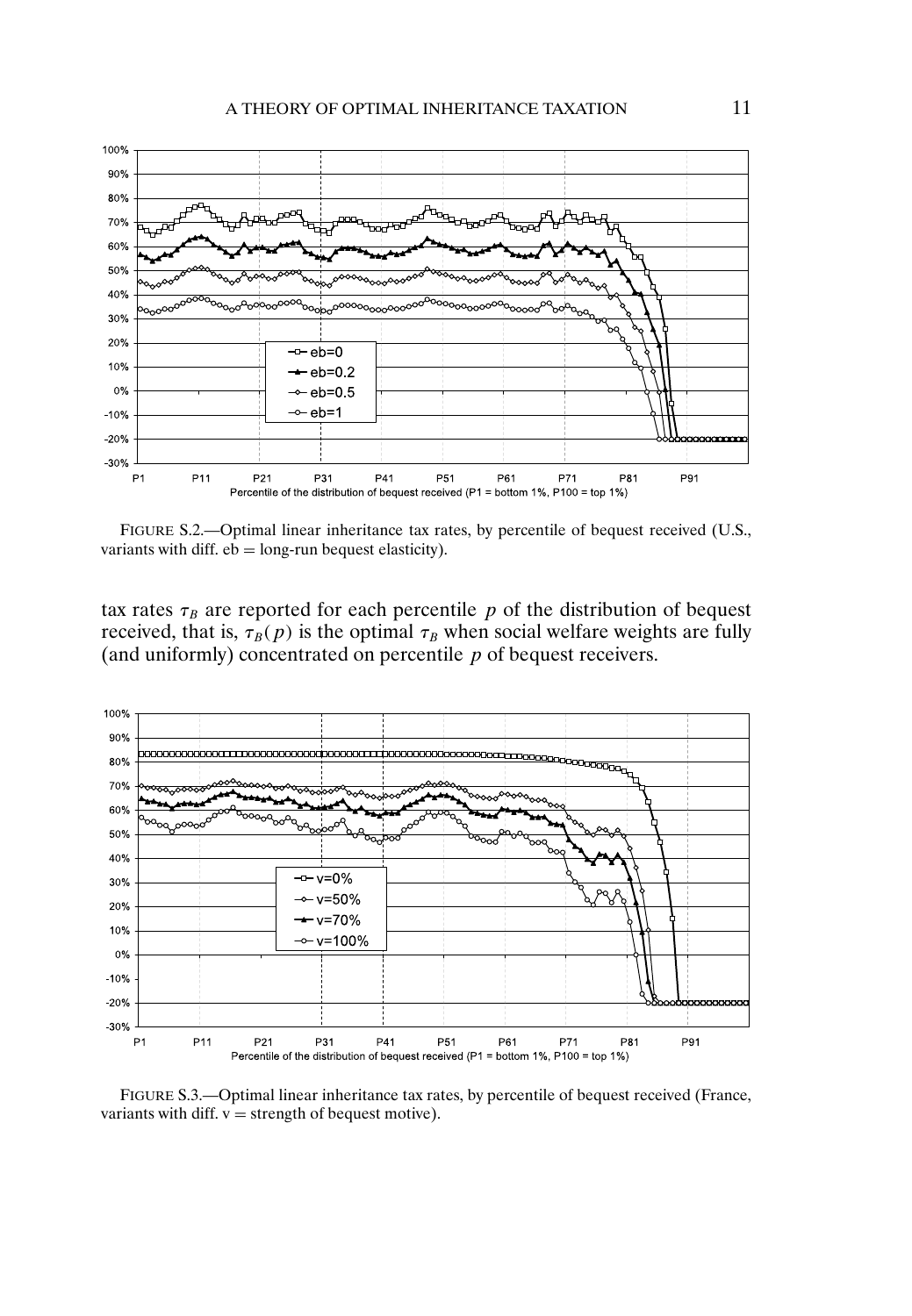

FIGURE S.4.—Optimal linear inheritance tax rates, by percentile of bequest received (U.S., variants with diff.  $v =$  strength of bequest motive).

Many supplementary sensitivity checks are provided in the excel file. One can also use the file to change the parameters and graph the resulting optimal tax rates series, for both linear and two-bracket tax specifications (with thresh-



FIGURE S.5.—Optimal linear inheritance tax rates, by percentile of bequest received (France, variants with diff.  $r - g =$  capitalization factor).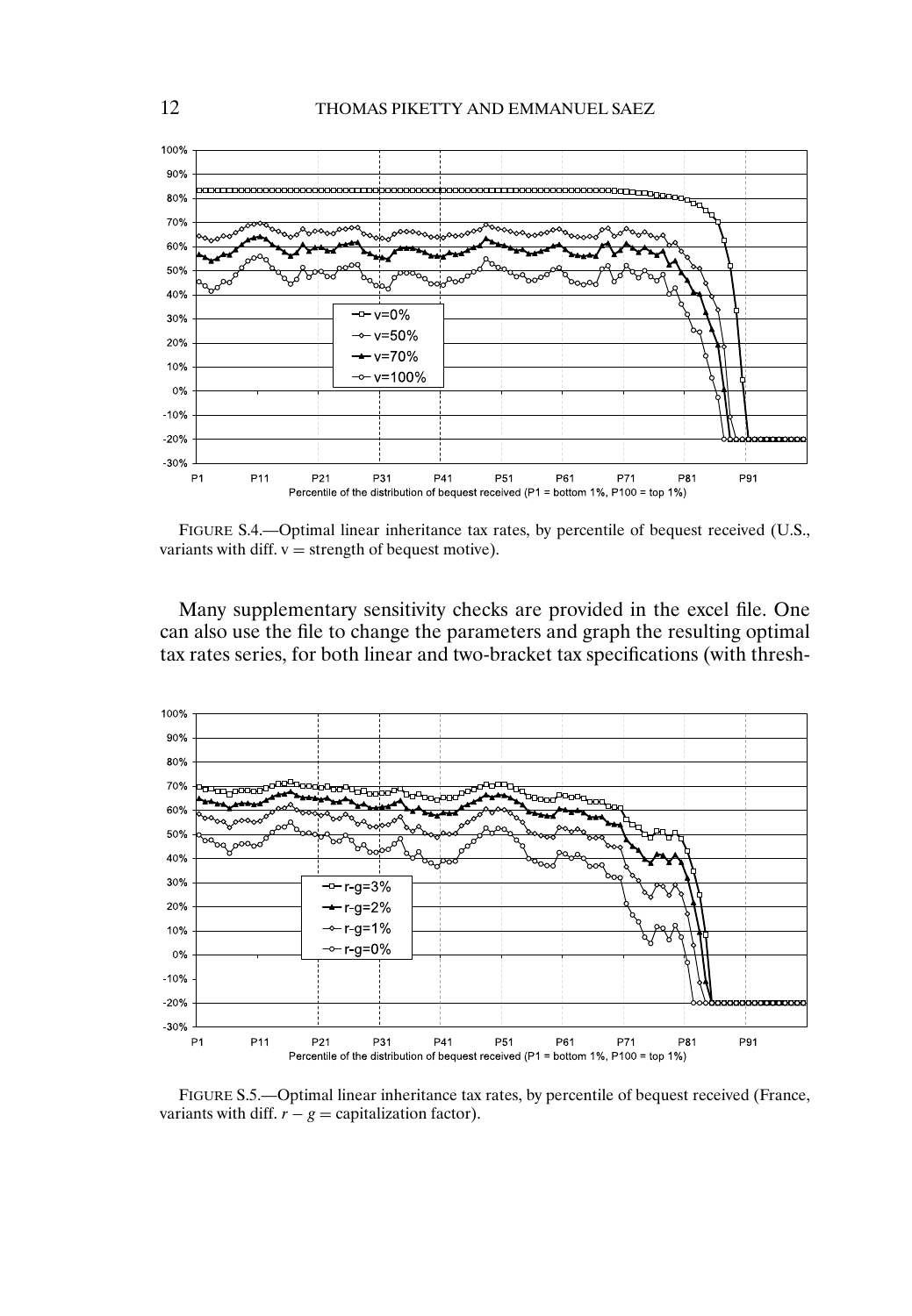<span id="page-48-0"></span>

FIGURE S.6.—Optimal linear inheritance tax rates, by percentile of bequest received (U.S., variants with diff.  $r - g =$  capitalization factor).

olds at \$500,000 or  $\in$  and \$1,000,000 or  $\in$ ). Here we clarify and highlight a number of technical issues and limitations of our calibrations, which should be better addressed in future research.

*Reporting Bias*. Most importantly, we did not try to correct for reporting biases in either EP 2010 or SCF 2010. This is potentially a serious problem, because respondents in wealth surveys are known to massively underreport bequest and gift receipts. In France, the aggregate annual flow of bequests and gifts reported in household wealth surveys is less than 50% of the aggregate flow found in fiscal data—which is troubling, given that the latter ignores tax exempt assets such as life insurance, and hence is a lower bound for the true economic flow (see Piketty (2011)). When the underreporting rate is the same for all bequest receivers, then the distributional ratios  $\bar{b}^{\text{received}}$  and  $\bar{b}^{\text{left}}$  are unaffected, and our resulting optimal tax rates are unbiased.

However, there are reasons to believe that reporting rates are not randomly distributed. For instance, it could be that individuals who have gone through a downward sloping wealth trajectory—that is, who inherited \$500,000 twenty years ago and only have \$100,000—tend to forget to report their inheritance more often than average. On the contrary, it could be that individuals with high current net worth like to present themselves as "self-made" individuals and therefore tend to not report bequests and gifts (even if they represent only part of their current wealth). It could also be that both types of underreporting are present whenever bequest receipts are very large: large inheritors just tend to forget, whatever happens to their wealth trajectory.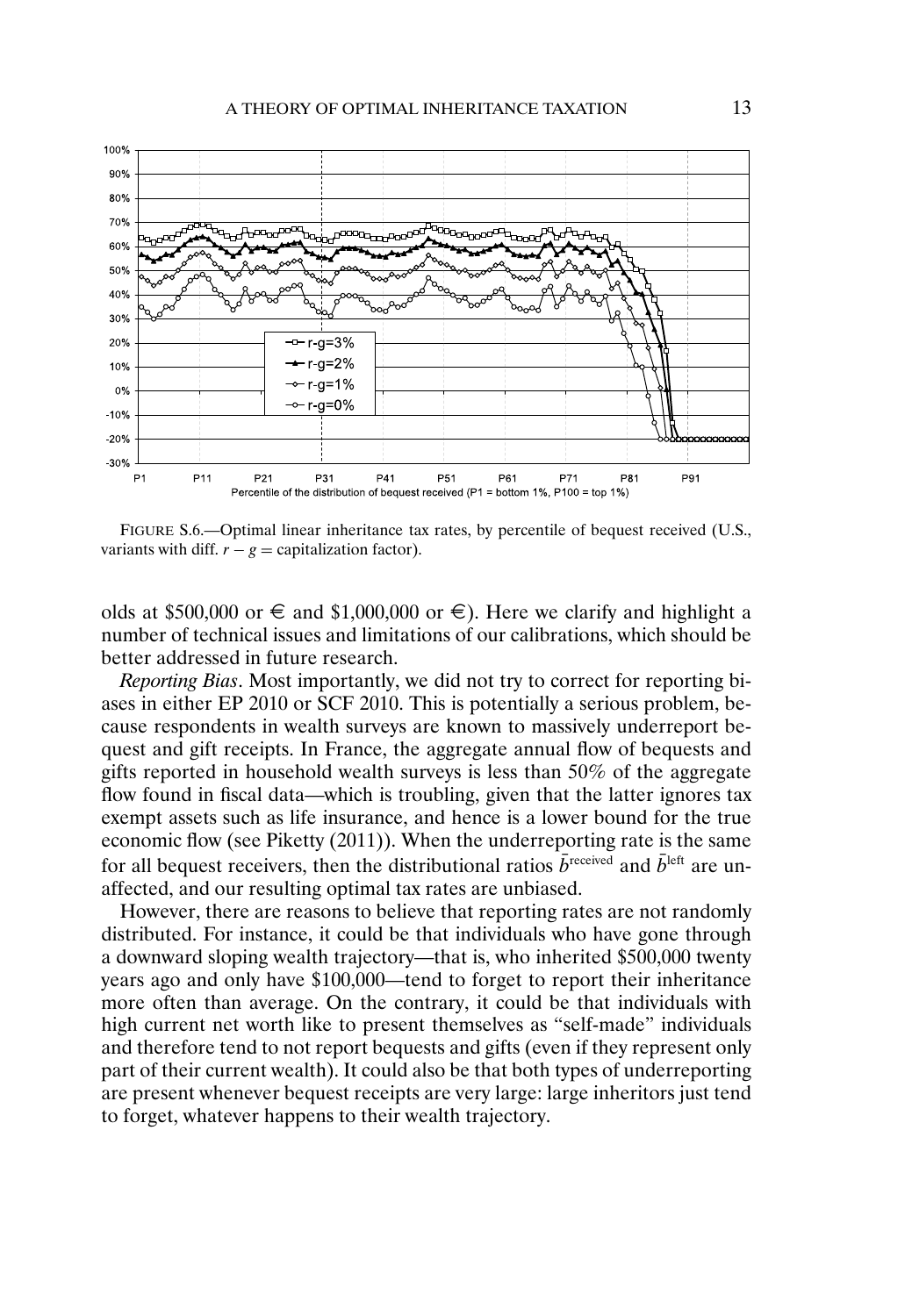Preliminary analysis of the data suggests that this latter bias is indeed what is happening, probably in both countries, and particularly so in the United States: there are too few individuals reporting large bequests and gifts in the retrospective questionnaires (as compared to the number of decedents with large wealth in previous surveys). In both countries, a substantial fraction of the population actually reports no bequest or gift receipt at all. Per se, this is not necessarily problematic: given the large concentration of wealth (bottom 50% receivers usually receive less than  $5\%$  of aggregate bequest flow), it is natural that the bottom half reports very little bequest and gift or even not at all. Hence, we randomly attribute bequest received to bottom percentiles so as to obtain a continuous distribution and replicate the actual wealth shares.<sup>27</sup> In France, about 50% of the population aged 70-year-old and over reports positive bequest or gifts (up from about  $30\%$  within the 18-to-29-year-old), which is consistent with tax data. In the United States, however, it is only 30% (up from about 10% among the 18-to-29-year-old). This can be partly explained by the higher level of wealth inequality observed in the U.S., but this does not seem to be sufficient. Another possible explanation is the stigma associated to inheritance in U.S. society (where "self-made" values are particularly strong in moral and political discourses). Yet another possible explanation is the fact that the retrospective questionnaire is more detailed in the French wealth survey than in the U.S. survey. In particular, the French survey asks separate questions about bequests and gifts received by each spouse, whereas there is only one question for both spouses in the SCF (so it is possible that the respondent sometime responds solely for himself or herself, although he or she is asked not to do so). In any case, there is a basic inconsistency between the self-reported bequest flow in current wealth survey and the theoretical bequest flow that one could compute by applying mortality rates to parental wealth reported in previous wealth surveys. This is likely to bias downward optimal tax rates (if only a very small percentage of the population reports any positive bequest, then, by construction, zero-receivers make the vast majority of the population and accumulate almost as much as the average, so that  $\bar{b}^{\text{left}}$  is close to 100%, which leads to lower  $\tau_B$ ). This should be addressed in future research.

We stress that some of the differences that we obtain between France and the United States (in particular, the fact that  $\bar{b}^{\text{left}}$  within the bottom 50% receivers is as large as  $70\% - 80\%$  in the U.S., vs.  $60\% - 70\%$  in France; see excel file) might well reflect such reporting biases, rather than true differences in wealth mobility and hence socially optimal tax rates. The calibration results presented in this paper should be viewed as exploratory: they provide illustrative orders of magnitudes for key parameters and optimal tax rates, but should not be used to make fine policy recommendations or comparisons between countries.

 $27$ We used a uniform law with upper bound equal to bottom reported bequests; we tried several specifications, and this made little difference to the resulting estimates. See excel file.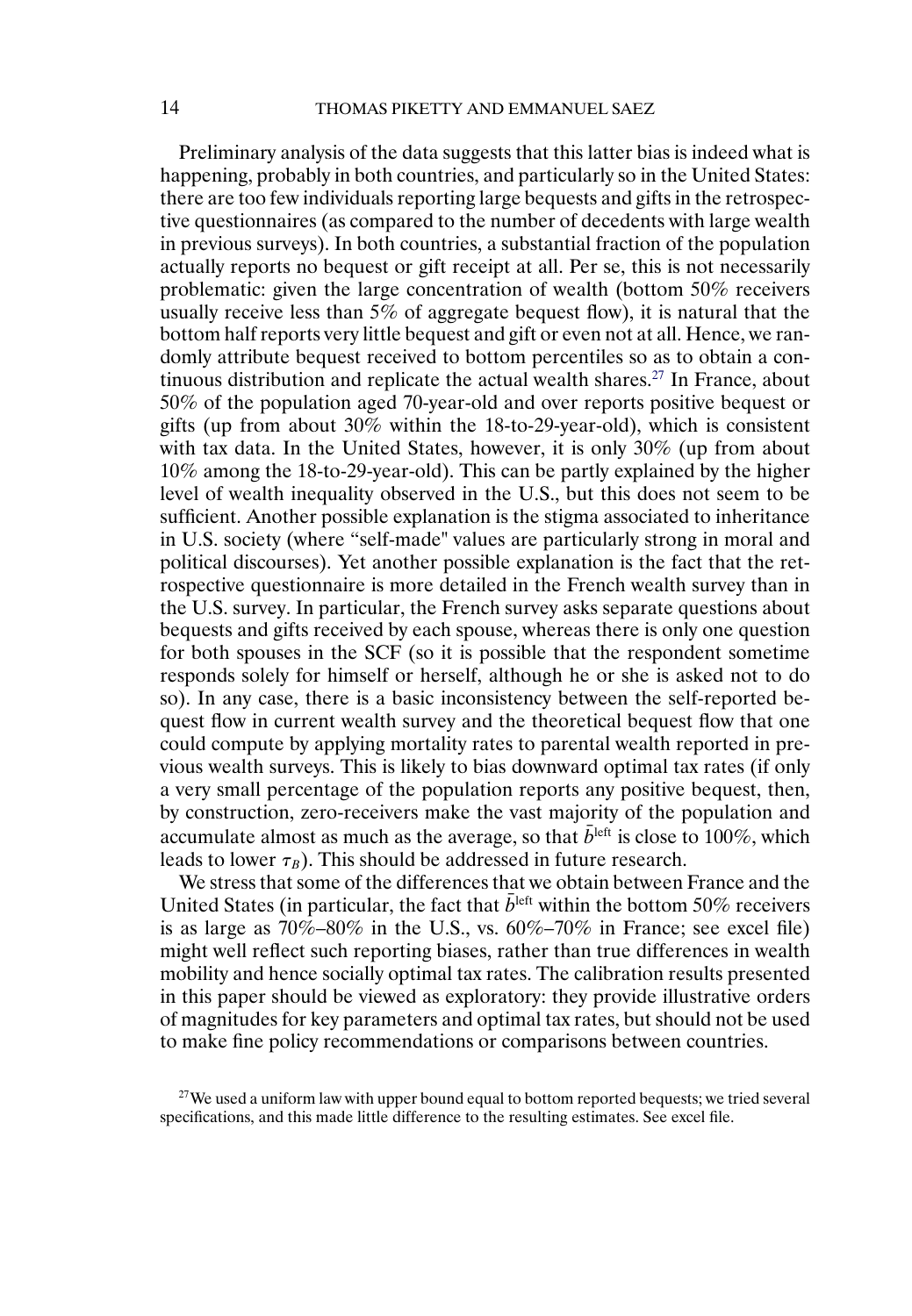In order to illuminate the crucial role played by wealth inequality and mobility, and the importance of using the right data sources to estimate these distributional parameters, we provide in the Supplemental appendix file detailed estimates using the micro files of estate tax returns collected by Piketty, Postel-Vinay, and Rosenthal (2011) in the Paris archives over the 1872–1937 period. This is an interesting time period to look at, since it was characterized by large inheritance flows and extreme wealth concentration (with over 90% of aggregate inheritance received by top 10% successors). In addition, these are highly reliable, exhaustive administrative data covering wealth over two generations (something that is usually difficult to do), which do not suffer from the same self-reporting biases as the contemporary survey data. We find that  $\bar{b}^{\text{left}}$  is as low as 20%–30% for the bottom 80% receivers (maybe with a slight rise over the period). This would imply very high optimal inheritance tax rates—typically above  $80\%$  for the benchmark values parameters used here.<sup>28</sup> This would also suggest that wealth mobility has increased quite spectacularly between Paris 1872–1937 and either France 2010 or the United States 2010 (which would make sense, given the decline in both the aggregate level of inheritance flows and the concentration of inherited wealth). However, given the data sources biases for the recent period, it is difficult to make a precise comparison. It would be valuable to use similar administrative data for the recent period. We leave this to future research.

*Individual Bequest Motives and Rates of Return*. It would be valuable to introduce individual specific estimates for the strength of bequest motive  $\nu$  (using available questionnaires) and for capitalization factors (here we applied the same annual real rate of return to all bequests and gifts; this seems to have rather limited impact on optimal tax rates, however; see excel file).

*Utilitarian Optimum*. It would be interesting to use our estimates to compute the full social optimum implied by various social welfare functions, in particular the utilitarian optimum. In effect, this would amount to computing a weighted average of the optimal tax rates depicted in Figure 1, with weights given by the marginal social value of extra income for the different percentiles of the distribution of bequest received. The exact result will depend on the curvature  $\gamma$ , but it is pretty obvious that, for any reasonably large curvature (putting sufficiently more weights on bottom deciles), the utilitarian optimum will be very close to the bottom 70% receivers' most preferred tax rate. A more complicated issue is to decide whether one should use the same curvature within each percentile of the distribution of bequest received. In effect, our calibrations ignore redistribution issues between individuals in the same percentile of bequest received, but with different labor incomes. The full social welfare optimum should also introduce this dimension of redistribution.

<sup>&</sup>lt;sup>28</sup>Note also that it is possible that the  $\bar{y}_L$  effect pushes in the same direction: in a rentier society where the very rich do not work, then  $\bar{y}_L$  can be larger than 100% for the poor and the middle class. Unfortunately, we do not observe labor earnings in estate tax returns, so we cannot really say.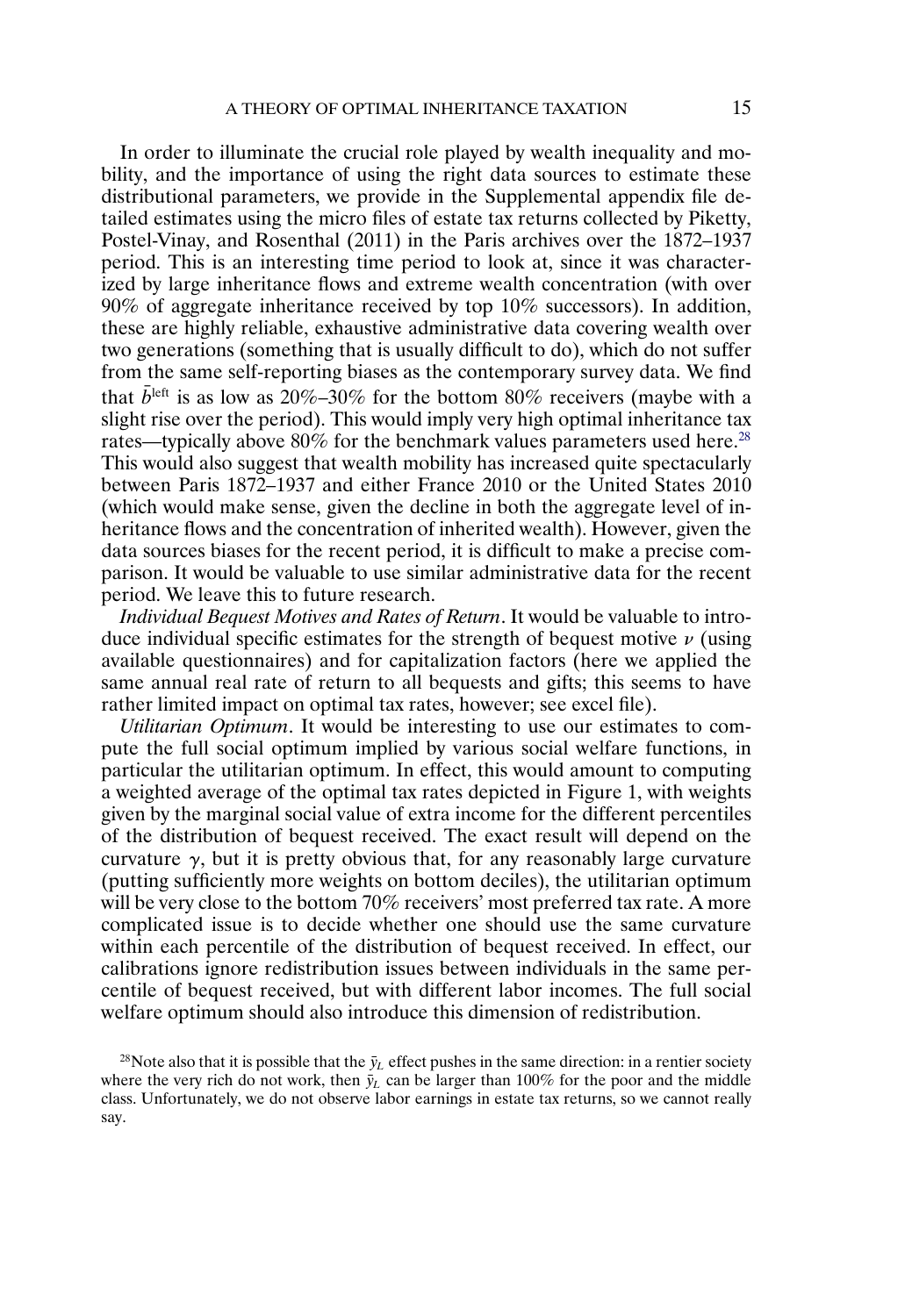<span id="page-51-0"></span>*Effect of*  $\tau_B$  *on Distributional Parameters.* It would be valuable to introduce more structure into our calibrations. In our baseline estimates, we simply compute the optimal tax rates by plugging observed distributional ratios into the optimal tax formula. However, in practice, distributional ratios should respond to change in tax rates, thereby implying that our baseline estimates are biased upward. In particular, one needs to put a minimum structure so that  $b^{\text{left}}$  depends on  $\tau_B$ . In the case  $\tau_B = 100\%, \bar{b}^{\text{left}} = \bar{y}_L$  is natural (as zero-receivers are no longer disadvantaged). The simplest way to proceed is to consider that we estimate  $b^{\text{left}}$  at the current rate  $\tau_B^{\text{current}}$ , and then assume that  $b^{\text{left}}(\tau_B)$  is linear in  $\tau_B$  (as obtained in the linear savings model; see Piketty and Saez (2012)):  $b^{\text{left}}(\tau_B) = [b^{\text{left}}(\tau_B^{\text{current}})(1-\tau_B) + (\tau_B - \tau_B^{\text{current}})\bar{y}_L]/[1-\tau_B^{\text{current}}].$ 

The main difficulty with this approach is that one needs to specify the current tax system, which in practice is highly nonlinear, and relies much more on the annual taxation of the flow of capital income and corporate profits (and on annual property or wealth taxes) and on inheritance taxes. Taking all forms of capital taxes together, the average effective capital tax rate is about 30%– 40% in both France and the United States. Preliminary estimates using this simplified view of the current tax system lead to the conclusion that the extra effects implied by the linear structure would not be very large—as long as the optimal tax rate is not too different from the current one. For instance, if we take  $\tau_B^{\text{current}} = 40\%$ , and if we start from a situation where  $\tau_B = 60\%$  (which is approximately the optimal linear inheritance tax rate for bottom 70% receivers in both France and the U.S.; see Figure 1), then the new corrected optimal tax rate would be reduced to  $\tau_B \simeq 55\%$ . We leave more sophisticated calibrations—in particular taking into account the nonlinear structure of the tax system—to future research.

*Optimal*  $\tau_B$  *by Cohort*. Another limitation of our calibrations is that we compute optimal tax rates from the viewpoint of a single cohort, namely individuals over 70 years old in 2010. This corresponds to the cohorts born in the 1920s– 1930s, who received bequests from their parents mainly in the 1970s–1980s, and who are about to leave bequests to their children in the 2010s–2020s. The problem is that we are not in a steady state. In France, the aggregate annual flow of bequest was slightly over 5% of national income in the 1970s, and has gradually increased in recent decades, up to about 15% of national income in the 2010s (Piketty (2011)); in the United States, the trend is going in the same direction, though probably with a lower slope.<sup>29</sup> In other words, we have computed optimal tax rates from the viewpoint of cohorts who, at the aggre-

 $29$ The series by Piketty and Zucman [\(2013\)](#page-54-0) showed that the aggregate wealth-income ratio has increased significantly in the U.S. since the 1970s, but less strongly than in Europe. The U.S. also has larger demographic growth (younger population and lower mortality rates) and larger non-transmissible, annuitized wealth (pension funds), both further moderating the rise in the aggregate bequest flow.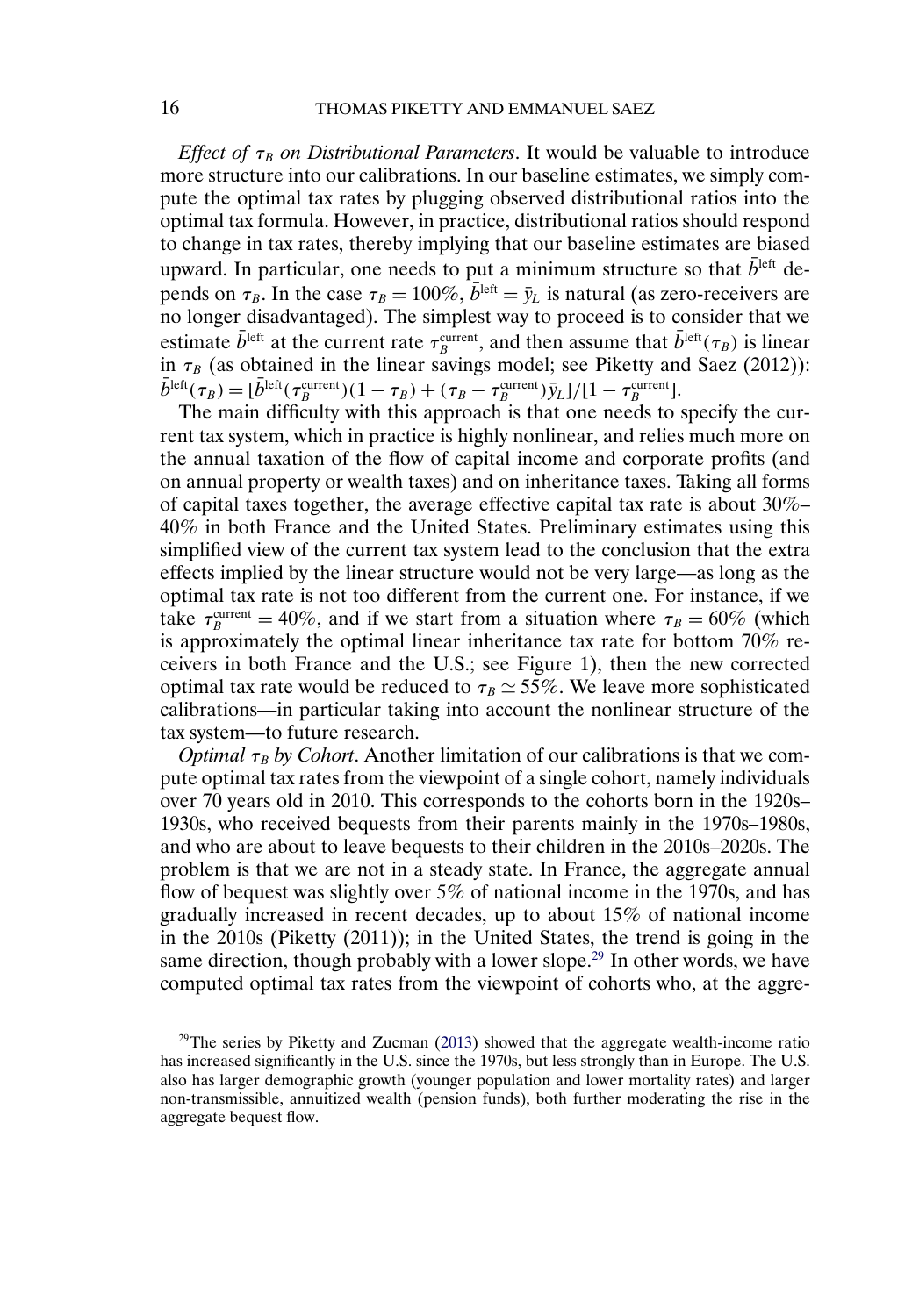gate level, have received less bequests than what they will leave—which biases downward optimal rates.

*Formula Using Aggregate Bequest Flow*. In Piketty and Saez (2012), we showed that the optimal tax formula can be re-expressed in terms of the aggregate bequest flow  $b_y = B/Y$ , and we presented calibrations illustrating the fact that, for a given structure of preferences and shocks, the optimal tax rate is a steeply increasing function of  $b<sub>v</sub>$ . The intuition is the following: with a low  $b<sub>v</sub>$ , there is not much gain from taxing high bequest receivers from my own cohort, and in addition, low and high bequest receivers accumulate wealth levels that are not too far apart. In future research, it would be valuable to combine the micro calibrations emphasized here and the macro calibrations presented in the working paper so as to compute cohort-varying, out-of-steady-state optimal tax rates. It is likely that the optimal tax rates from the viewpoint of more recent cohorts will be significantly larger than those for older cohorts.

### S.4. OPTIMAL NONLINEAR INHERITANCE TAXATION

Our formulas can be extended to the case with nonlinear bequest taxation when the nonlinear bequest tax takes the following simple but realistic form. Bequests below a threshold  $b_t^*$  are exempt and the portion of bequests above the threshold  $b_t^*$  is taxed at the constant marginal tax rate  $\tau_{B_t}$ . In effect, the tax on  $b_{ti}$  is  $\tau_{Bt}(b_{ti} - b_t^*)^+$ . Actual bequest tax systems often do take such a form. Considering multiple brackets with different rates is unfortunately intractable, as we explain below. We consider only the basic model of Section 2.2 and the Meritocratic Rawlsian criterion (the formulas can be extended to other models as well). We consider the case with "generational" budget balance so as to be consistent with dynamic efficiency (as is possible when considering the zeroreceivers optimum as discussed in Section [S.2\)](#page-43-0).

Let us denote by  $B_{ti} = (b_{ti} - b_t^*)^+$  taxable bequests of individual ti and by  $B_t = \int_i B_{ti}$  aggregate taxable bequests. The individual maximization problem is

$$
\max_{c_{ti}, b_{t+1i} \ge 0} V^{ti}(c_{ti}, R[b_{t+1i} - \tau_{Bt+1}(b_{t+1i} - b_{t+1}^*)^+], l_{ti}) \text{ s.t.}
$$
  

$$
c_{ti} + b_{t+1i} = R[b_{ti} - \tau_{Bt}B_{ti}] + w_{ti}l_{ti}(1 - \tau_{Lt}) + E_t.
$$

The individual first order condition for bequests left is  $V_c^{ti} = R(1 - \tau_{Bt+1})V_b^{ti}$ if  $B_{t+1i} > 0$  and  $V_c^{ti} = RV_{\underline{b}}^{ti}$  if  $0 < b_{t+1i} < b_{t+1}^*$ . Importantly,  $B_{t+1i}V_c^{ti} = R(1 \tau_{Bt+1}$ ) $B_{t+1i}V_{\underline{b}}^{ti}$  is always true.

We take  $\bar{b}^*$  as given and constant with t in the steady state. The government solves

$$
\text{(S.9)} \qquad SWF = \max_{\tau_L, \tau_B} \int_i \omega_{ti} V^{ti} \big( R(b_{ti} - \tau_B B_{ti}) + w_{ti} l_{ti} (1 - \tau_L) + E_t - b_{t+1i},
$$
\n
$$
R(b_{t+1i} - \tau_B B_{t+1i}), l_{ti}),
$$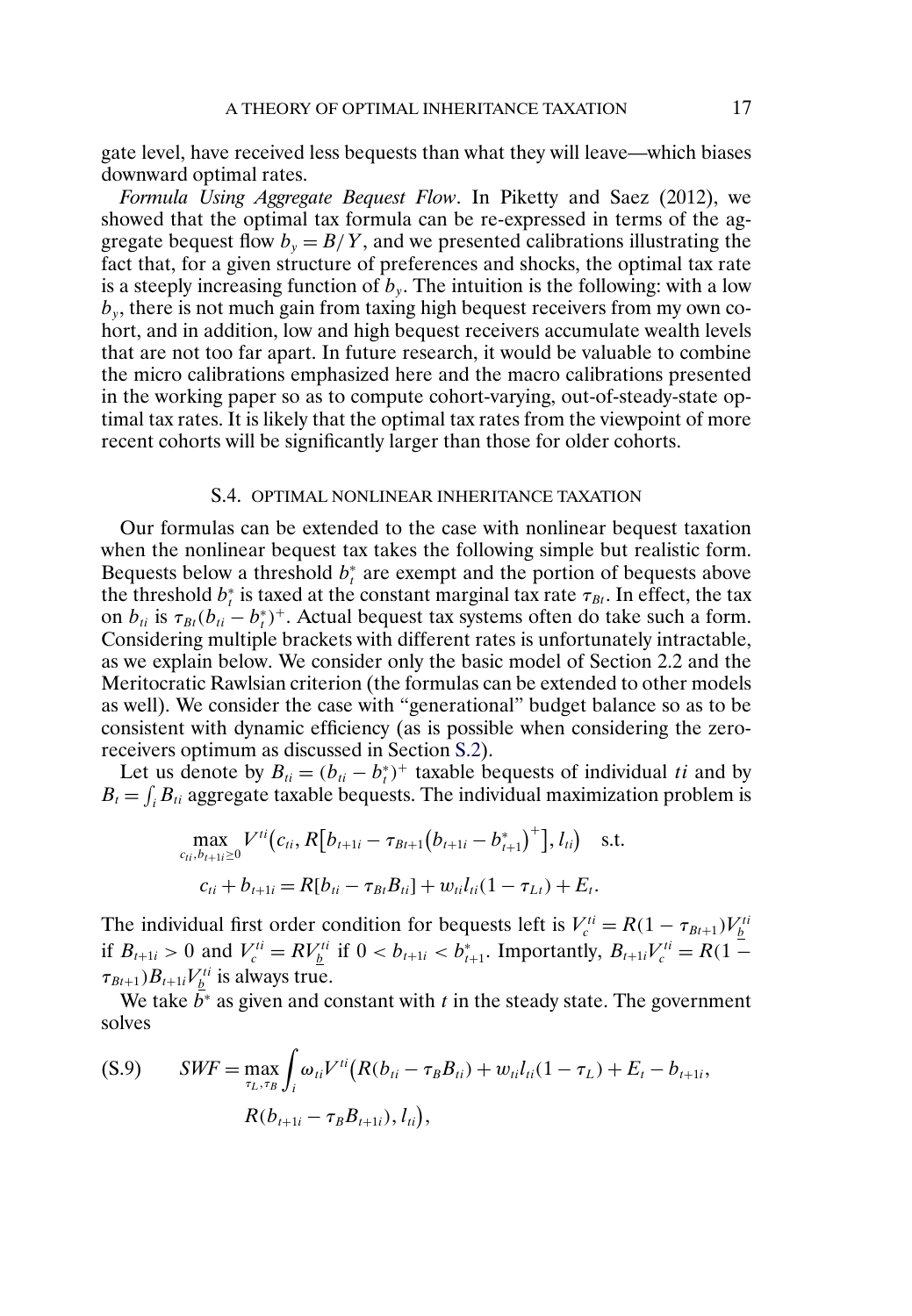<span id="page-53-0"></span>with E given and  $\tau_L$  and  $\tau_B$  linked to meet the "generational" budget constraint,  $\bar{E} = \tau_B B_{t+1} + \tau_L y_{Lt}$ . The aggregate variable  $B_{t+1}$  is a function of  $1 - \tau_B$ (assuming that  $\tau_L$  adjusts), and  $y_{Lt}$  is a function of  $1 - \tau_L$  (assuming that  $\tau_B$ adjusts). Formally, we can define the corresponding long-run elasticities as

$$
e_B = \frac{1 - \tau_B}{B_t} \frac{dB_t}{d(1 - \tau_B)}\Big|_E
$$
 and  $e_L = \frac{1 - \tau_L}{y_{Lt}} \frac{dy_{Lt}}{d(1 - \tau_L)}\Big|_E$ .

Consider a small reform  $d\tau_B > 0$ ; budget balance with  $dE = 0$  requires that  $d\tau_L$  is such that

$$
B_{t+1} d\tau_B \bigg(1 - e_B \frac{\tau_B}{1 - \tau_B}\bigg) = -d\tau_L y_{Lt} \bigg(1 - e_L \frac{\tau_L}{1 - \tau_L}\bigg).
$$

Using the fact that  $b_{t+1i}$  and  $l_{ti}$  are chosen to maximize individual utility and applying the envelope theorem, and the fact that  $R(b_{ti} - \tau_B B_{ti}) \equiv 0$  for zeroreceivers, the effect of  $d\tau_B$ ,  $d\tau_L$  is

$$
dSWF = \int_{i} \omega_{ti} V_c^{ti} \cdot (-d\tau_L y_{Lti}) + \omega_{ti} V_{\underline{b}}^{ti} \cdot (-d\tau_B R B_{t+1i}).
$$

At the optimum,  $dSWF = 0$ . Using the individual first order condition  $V_c^{ti}B_{t+1i} = R(1 - \tau_B)B_{t+1i}V_{\underline{b}}^{ti}$ , and the expression above for  $d\tau_L$ , and the definition of  $g_{ti}$ , we have

$$
0 = \int_{i} g_{ii} \cdot \left[ \frac{1 - \frac{e_B \tau_B}{1 - \tau_B}}{1 - \frac{e_L \tau_L}{1 - \tau_L}} \frac{y_{Lii}}{y_{Li}} B_{t+1} d\tau_B - \frac{d\tau_B B_{t+1i}}{1 - \tau_B} \right].
$$

Let  $\bar{y}_L$ ,  $\bar{B}$ <sup>left</sup> be the population averages of  $g_{ti} \cdot y_{Lti}/y_{Lt}$ ,  $g_{ti} \cdot B_{t+1i}/B_{t+1}$ . Dividing by  $B_{t+1} d\tau_B$ , the first order condition is rewritten as

$$
0 = \frac{1 - e_B \tau_B / (1 - \tau_B)}{1 - e_L \tau_L / (1 - \tau_L)} \bar{y}_L - \frac{\bar{B}^{\text{left}}}{1 - \tau_B}.
$$

Finally, as in optimal top labor income taxation (Saez [\(2001\)](#page-54-0)), we can define the elasticity  $e_b$  of top bequests (i.e., the full bequests among taxable bequests) with respect to  $1 - \tau_B$ . It is related to elasticity of aggregate taxable bequests  $e_B$  through the Pareto parameter a of the bequests distribution through the simple equation  $e_B = a \cdot e_b$  with  $a = b^m(b^*)/[b^m(b^*) - b^*]$ , where  $b^m(b^*)$  is the average bequest among bequests above the taxable threshold  $b^*$ . To see this, note that, for taxable bequests,  $b_{ti} - b^* = B_{ti}$ , so that  $b_{ti} \frac{db_{ti}}{b_{ti}} = (b_{ti} - b^*) \frac{dB_{ti}}{B_{ti}}$ , and hence  $b_{ti}e_{bti} = (b_{ti} - b^*)e_{Bti}$  at the individual level. Aggregating across all taxable bequests, we get  $b^m(b^*)e_b = (b^m(b^*)-b^*)e_b$ , that is,  $a \cdot e_b = e_B$ . Hence, we can state the following: